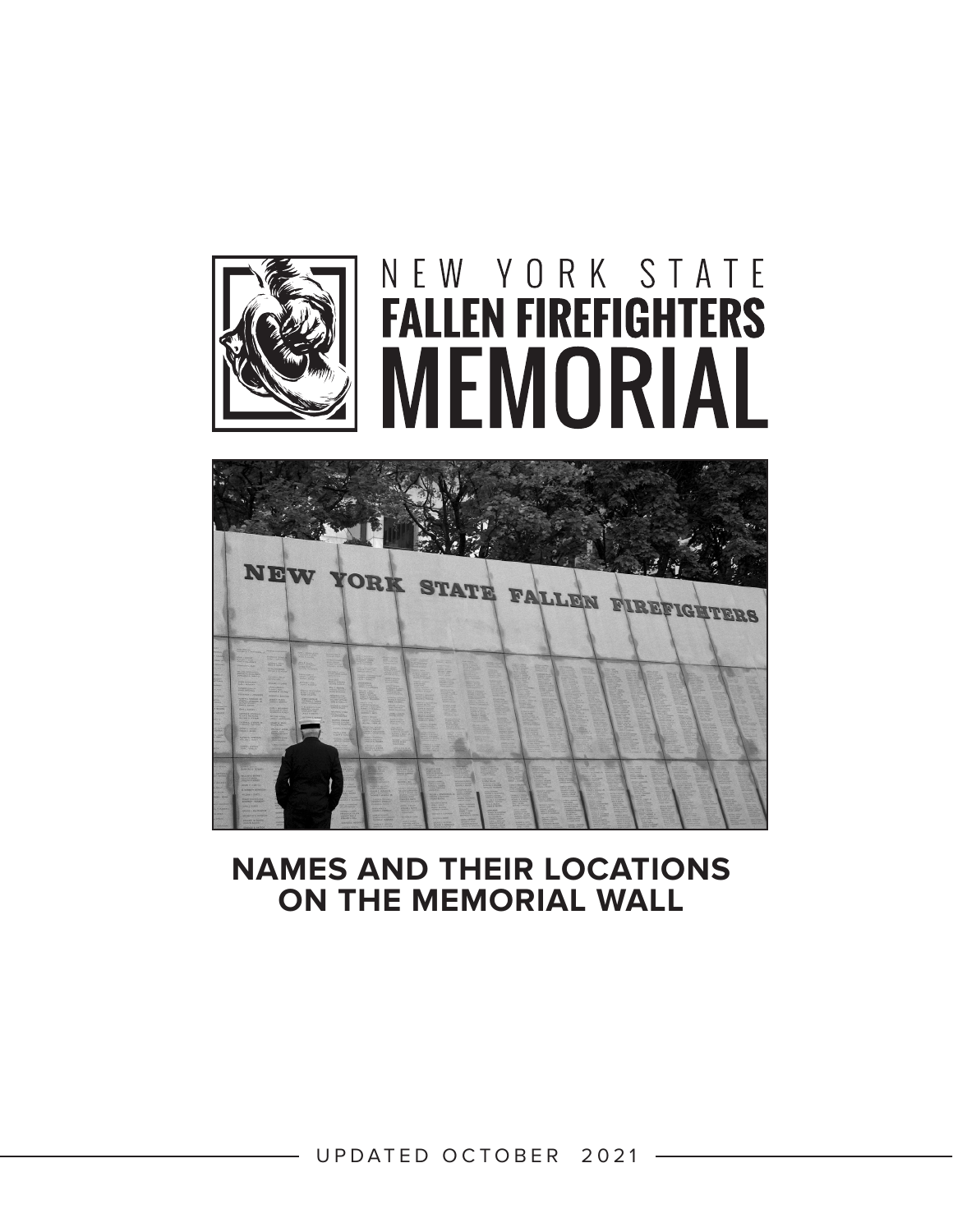## KEY TO GRANITE WALL PANELS

Top

|  | $\overline{4}$ |  | 5   6   7   8   9   10   11   12   13   14   15   16   17   18   19   20   21 |  |  |  |  |  |  |  |
|--|----------------|--|-------------------------------------------------------------------------------|--|--|--|--|--|--|--|
|  |                |  |                                                                               |  |  |  |  |  |  |  |

Bottom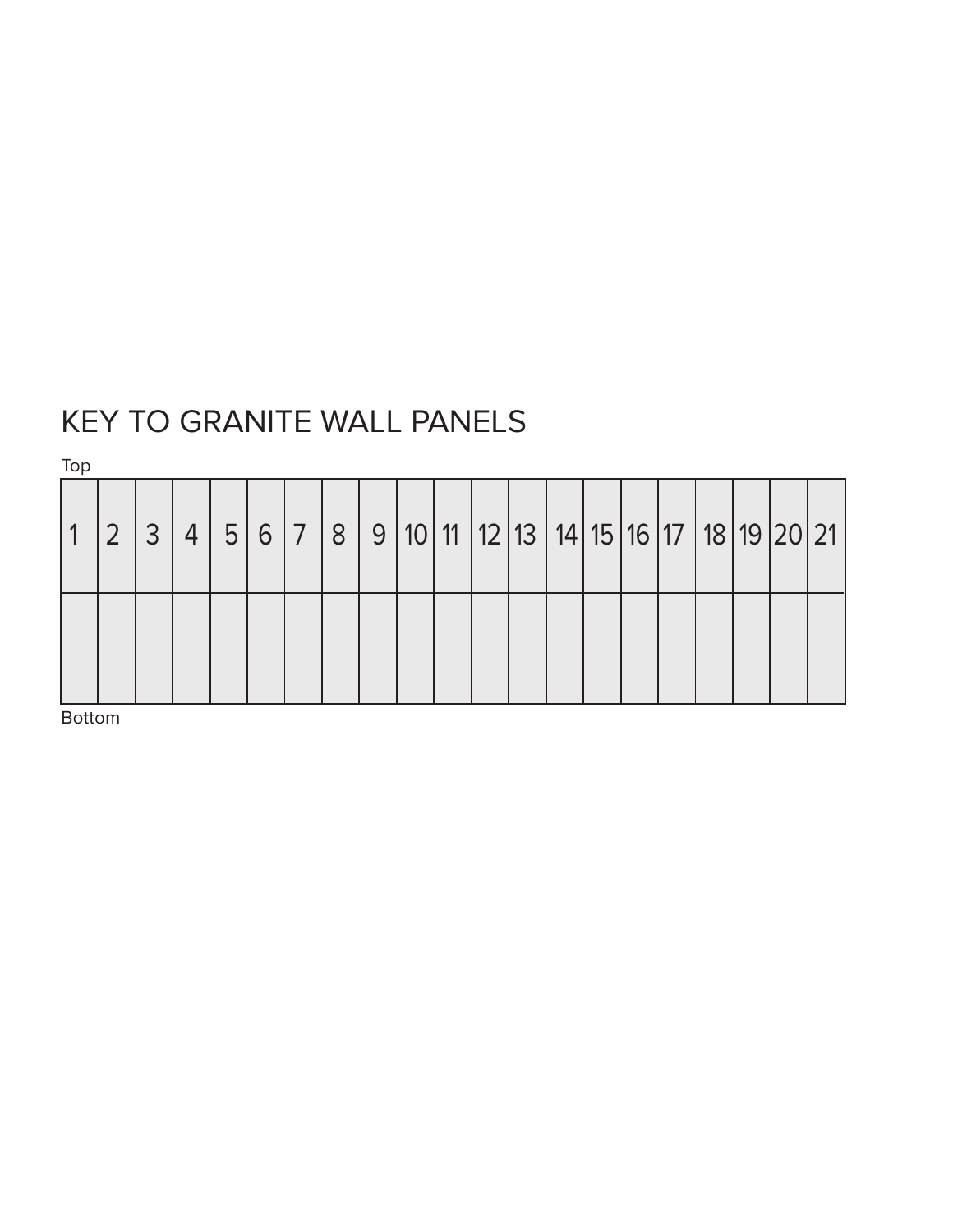Hobart A. Abbey Firefighter Forest View/Gang Mills Fire Department June 23, 1972 7 Top

Charles W. Abrams Firefighter New York City Fire Department June 22, 1820 21 Bottom Raymond Abrams Ex-Chief Lynbrook Fire Department June 30, 1946 15 Top Theodore J. Abriel Acting Lieutenant Albany Fire Department February 19, 2007 20 Bottom Leslie G. Ackerly Firefighter Patchogue Fire Department May 17, 1948 15 Top William F. Acquaviva Deputy Chief Utica Fire Department January 15, 2001 6 Bottom Floyd L. Adel Firefighter Fulton Fire Department December 4, 1914 4 Top Elmer Adkins Lieutenant Rochester Fire Department June 3, 1962 12 Bottom Emanuel Adler Firefighter New York City Fire Department November 16, 1952 14 Top William J. Aeillo Firefighter New York City Fire Department March 30, 1923 6 Top John W. Agan Firefighter Syracuse Fire Department February 3, 1939 17 Top Joseph Agnello Lieutenant New York City Fire Department September 11, 2001 3 Top Brian G. Ahearn Lieutenant New York City Fire Department September 11, 2001 14 Bottom Joseph P. Ahearn Firefighter New York City Fire Department April 10, 1934 19 Top Duane F. Ahl Captain Rotterdam Fire Department January 18, 1988 11 Top William E. Akin, Jr. Fire Police Captain Ghent Volunteer Fire Company No. 1 0ctober 19, 2010 12 Top Vincent J. Albanese Firefighter New York City Fire Department July 31, 2010 19 Bottom Joseph Albert Firefighter Haverstraw Fire Department January 8, 1906 20 Top Michael F. Alder Firefighter Volney Fire Department November 14, 1996 2 Bottom Anthony Alese Firefighter New York City Fire Department June 7, 2009 1 Top George A. Alexander Captain Captain Yonkers Fire Department November 28, 1966 11 Bottom Raymond W. Alexander Lieutenant New York City Fire Department November 21, 2016 16 Top Robert W. Alexander Marine Engineer New York City Fire Department August 14, 2017 16 Top Robert G. Alford Lieutenant New York City Fire Department March 22, 2016 21 Bottom Paul Alle Chief Ashland Fire Department September 12, 1960 7 Bottom Eric T. Allen Firefighter New York City Fire Department September 11, 2001 5 Top Richard D. Allen Firefighter New York City Fire Department September 11, 2001 2 Bottom Herbert Allgeier Firefighter South Wilson Fire Company November 14, 1973 7 Top<br>Raymond W. Allison Chief's Aide Jamestown Fire Department June 14, 1934 10 Bott Raymond W. Allison Chief's Aide Jamestown Fire Department June 14, 1934 June 14, 1934 10 Bottom James M. Amato Battalion Chief New York City Fire Department September 11, 2001 12 Bottom Gordon M. Ambelas Lieutenant New York City Fire Department July 5, 2014 4 Top Donald W. Ambler, Sr. Firefighter Mohegan Lake Fire Department March 24, 1955 14 Top Martin Ames Firefighter Brentwood Fire Department May 6, 1952 14 Top Felix L. Amoriello Firefighter North White Plains Fire Company No. 1 February 28, 1963 1 Bottom George Amos Captain Captain Buffalo Fire Department 19 Top January 24, 1934 19 Top Fred Amthor Hoseman Albany Fire Department December 19, 1892 14 Bottom Calixto Anaya, Jr. Firefighter New York City Fire Department September 11, 2001 4 Bottom John T. Andariese Captain New York City Fire Department February 26, 1903 13 Bottom Eric R. Anderson Firefighter New York City Fire Department December 28, 1954 14 Top Harold Anderson Firefighter Jamestown Fire Department June 14, 1934 10 Bottom Richard Andrews Probationary Firefighter New York City Fire Department October 26, 1962 12 Bottom Joseph J. Angelini, Jr. Firefighter New York City Fire Department September 11, 2001 4 Top Joseph J. Angelini, Sr. Firefighter New York City Fire Department September 11, 2001 4 Top Daniel F. Anson Firefighter Dunkirk Fire Department August 8, 1979 9 Top Joseph Anton Firefighter Auburn City Fire Department December 26, 1932 20 Top Faustino Apostol, Jr. Firefighter New York City Fire Department September 11, 2001 5 Top Richard D. Arazosa Battalion Chief New York City Fire Department April 13, 2013 20 Top David G. Arce Firefighter New York City Fire Department September 11, 2001 14 Bottom Louis Arena Firefighter New York City Fire Department September 11, 2001 21 Top Hugh F. Arragoni Firefighter New York City Fire Department April 27, 1904 3 Bottom Carl F. Asaro Firefighter New York City Fire Department September 11, 2001 2 Top Carl Aschenbrenner Chief Buchanan Fire Department January 1, 1961 13 Top Antonio J. Assante Firefighter New York City Fire Department December 31, 1952 14 Top Gregg A. Atlas Lieutenant New York City Fire Department September 11, 2001 3 Bottom Keith E. Atlas Firefighter New York City Fire Department April 4, 2014 18 Top Gerald T. Atwood Firefighter New York City Fire Department September 11, 2001 20 Top Stephen C. Auditore Firefighter New York City Fire Department October 18, 1943 16 Top Walter Augustin Firefighter Congers Fire Department November 7, 1995 10 Top Harry B. Austin Protective Protective Rochester Fire Department Cocober 2, 1896 10 Bottom<br>
Michael L. Austin Firefighter Buffalo Fire Department December 27. 1983 12 Top Michael L. Austin Firefighter Buffalo Fire Department December 27, 1983 12 Top<br>Milliam D. Austin Firefighter New York City Fire Department June 17, 1947 15 Top William D. Austin Firefighter New York City Fire Department June 17, 1947 15 Top<br>
Donald P. Aversa Firefighter New York City Fire Department January 17, 1977 9 Top Firefighter Solution New York City Fire Department<br>
Past Chief Mest Corners Fire Department September 12, 1984 12 Top Robert C. Ayers Past Chief West Corners Fire Department September 12, 1984 12 Top<br>
September 12, 1984 12 Top<br>
September 12, 1984 17 Bottom<br>
September 12, 1984 17 Bottom George Badger Firefighter New York City Fire Department February 3, 1863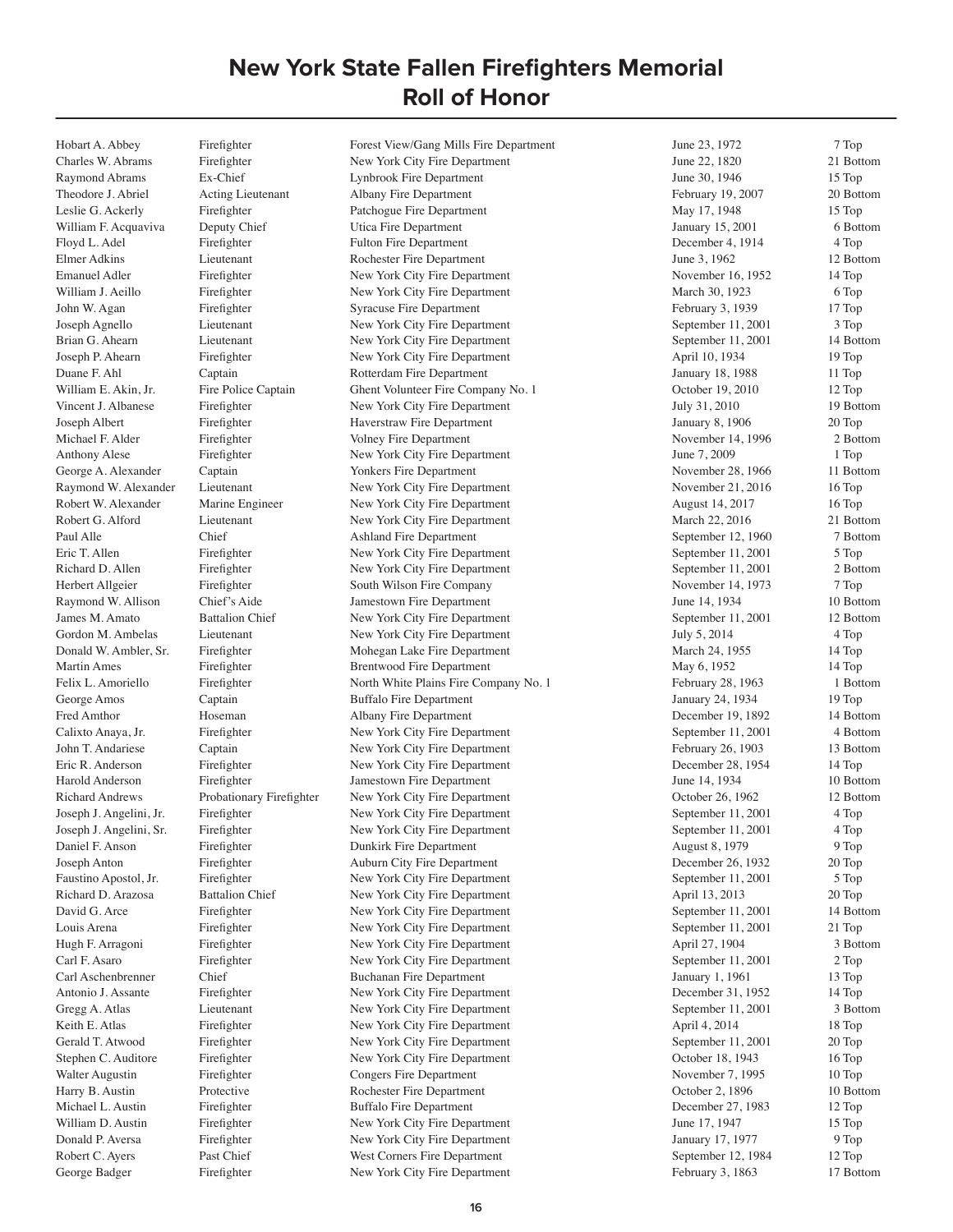William Bailey, Jr. Battalion Chief Troy Fire Department April 17, 1917 2 Top

Henry F. Baker Firefighter New York City Fire Department February 27, 1907 6 Bottom John R. Baker Assistant Chief Short Tact Fire Department March 14, 1970 8 Bottom Phillip H. Baker, Sr. Ex-Chief North Patchogue Fire Department December 16, 1987 11 Top Jerome J. Balbierz Firefighter Lackawanna Fire Department July 12, 1969 7 Top Bruce B. Baldwin Firefighter Albion Fire Department November 6, 1974 20 Bottom William Baldwin Captain Captain New York City Fire Department January 20, 1880 16 Bottom Bernard Bamer Hoseman Albany Fire Department December 19, 1892 14 Bottom Charles D. Bangel Firefighter Patchogue Fire Department July 21, 1934 19 Top Gerard T. Baptiste Firefighter New York City Fire Department September 11, 2001 21 Bottom Gerard A. Barbara Assistant Chief New York City Fire Department September 11, 2001 21 Top Patrick Bardin Captain Captain Newburgh Fire Department December 27, 1970 8 Bottom John B. Barget Engineer New York City Fire Department October 5, 1913 4 Bottom Harold A. Barker Firefighter New York City Fire Department January 5, 1941 17 Top Harry W. Barker Firefighter Jamestown Fire Department October 21, 1930 10 Bottom Ryan T. Barker Firefighter Firefighter West Hill Fire Department July 8, 2008 1 Top Louis Barmore Firefighter Peekskill Fire Department August 1, 1918 2 Top Asa F. Barnes Firefighter Cossining Fire Department February 3, 1957 13 Top Matthew E. Barnes Firefighter New York City Fire Department September 11, 2001 5 Top Sheldon Barocas Captain New York City Fire Department December 19, 2011 5 Bottom Thomas Barragry Firefighter New York City Fire Department December 24, 1938 18 Top James F. Barrett Firefighter New York City Fire Department May 13, 1910 5 Bottom Arthur T. Barry Firefighter New York City Fire Department September 11, 2001 7 Top John G. Barry Firefighter New York City Fire Department October 17, 1966 11 Bottom Stephen Barry Firefighter Baldwin Fire Department January 1, 1975 8 Top Ferdinand Bartz Firefighter North Java Fire Department January 1, 1983 12 Top George Bassett 2nd Assistant Chief Selden Fire Department March 10, 1970 4 Top Jacob Bassman Firefighter New York City Fire Department November 29, 1947 15 Top Richard Bates Firefighter Cortland Fire Department 1981 January 1, 1981 12 Top Steven J. Bates Lieutenant New York City Fire Department September 11, 2001 6 Bottom Raymond E. Bauder Lieutenant Syracuse Fire Department February 3, 1939 17 Top Carl Bauer Firefighter Arlington Fire Department July 3, 1974 8 Top Alfred Bauman Firefighter New York City Fire Department November 22, 1896 14 Bottom Bernard E. Bauman Firefighter Laurelton Fire Department August 27, 1952 3 Top George M. Bayard Firefighter Cornwall Fire Department August 23, 1923 4 Top Ronald G. Bazoge Firefighter Medford Fire Department January 22, 1982 12 Top Charles H. Beadle Captain Walton Fire Department November 20, 1993 10 Top Thomas Beagle Chief Chief Solvay Fire Department August 15, 1960 7 Bottom Gunther E. Beake Battalion Chief New York City Fire Department August 23, 1949 15 Top Richard Bean Firefighter Long Lake Fire Department February 7, 1974 8 Top Joseph Beattie Firefighter Dobbs Ferry Fire Department December 1, 1964 7 Bottom Richard W. Beck Firefighter Owego Fire Department July 9, 1993 10 Top Ludwig A. Beckmann Firefighter New York City Fire Department September 26, 1959 13 Top Robert Beddia Firefighter New York City Fire Department August 18, 2007 21 Top Carl J. Bedigian Firefighter New York City Fire Department September 11, 2001 4 Top Joseph M. Beetle Lieutenant New York City Fire Department February 8, 1976 8 Top Thomas Behan Firefighter New York City Fire Department September 12, 1921 6 Top Michael G. Behette Firefighter New York City Fire Department September 17, 2012 3 Top Randolph F. Belcher Firefighter Horseheads Fire Department June 21, 1991 11 Top Matthew J. Belford Firefighter New York City Fire Department May 7, 1957 13 Top George Bell Firefighter New York City Fire Department November 8, 1865 17 Bottom Ignatius V. Bell Firefighter New York City Fire Department January 8, 1960 12 Bottom Walter F. Bell Firefighter Canton Fire Department July 3, 1955 20 Top Edward B. Bellefountaine Firefighter Greenport Fire Department January 1, 1977 9 Top John G. Bellew Firefighter New York City Fire Department January 23, 2005 1 Top Stephen E. Belson Firefighter New York City Fire Department September 11, 2001 9 Bottom Joseph F. Benintende Firefighter Ellwood Volunteer Fire Company No. 1 June 27, 1973 1 Bottom George B. Benjamin Firefighter Rochester Fire Department August 26, 1840 19 Bottom Willliam E. Bennett Chief Chief Kennedy Fire Department September 4, 2001 4 Bottom<br>Charles E. Bentley Firefighter Filmira Fire Department September 1, 1888 15 Bottom Charles E. Bentley Firefighter Fire Elmira Fire Department January 1, 1888 15 Bottom<br>
John J. Berardi. Jr. Firefighter Kingston Fire Department July 7, 2003 3 Bottom John J. Berardi, Jr. Firefighter Kingston Fire Department July 7, 2003 3 Bott<br>George Bercier, Sr. Firefighter Roslyn Fire Department October 9, 1956 16 Top George Bercier, Sr. Firefighter Roslyn Fire Department Corober 9, 1956<br>
Michael Berenz Firefighter New York City Fire Department Corober 22, 1957 Michael Berenz Firefighter New York City Fire Department October 22, 1957 13 Top<br>
13 Top 15 Top Top The Tengther New York City Fire Department September 11, 2001 16 Bottom New York City Fire Department September 11, 2001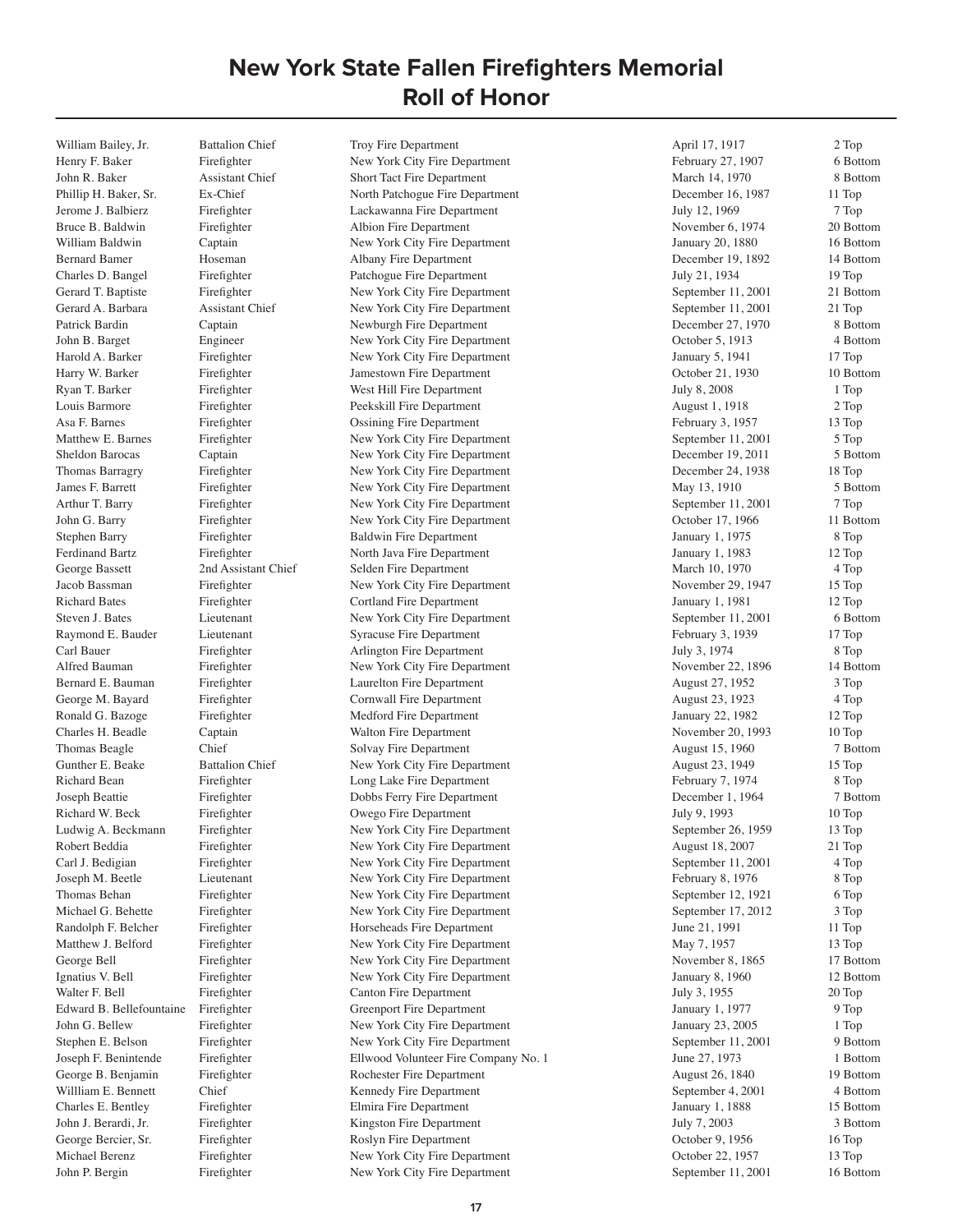Michael J. Berkery Firefighter New York City Fire Department June 14, 1946 15 Top

Daniel Bermingham Captain Elmira Fire Department January 11, 1939 17 Top Herman G. Berny Lieutenant New York City Fire Department November 10, 1972 7 Top Elmer R. Berry Firefighter Jamestown Fire Department January 2, 1945 15 Top Walter C. Bersig Captain Captain New York City Fire Department June 27, 1961 12 Bottom Frank P. Bertin Lieutenant Lieutenant Endicott Fire Department November 14, 1942 2 Bottom Rudolf Bethge Firefighter Buffalo Fire Department December 11, 1932 21 Top Eugene D. Bevan Firefighter Whitney Point Fire Department January 1, 1980 9 Top Paul M. Beyer Firefighter New York City Fire Department September 11, 2001 6 Top Luigi Bianca Lieutenant New York City Fire Department March 28, 1962 12 Bottom Phillip Bickell Firefighter Rome Fire Department July 31, 1866 6 Top Peter A. Bielfeld Firefighter New York City Fire Department September 11, 2001 3 Bottom John Biernie Lieutenant Utica Fire Department February 12, 1902 13 Bottom Brian E. Bilcher Firefighter New York City Fire Department September 11, 2001 11 Bottom Christopher A. Bilger Firefighter North Syracuse Fire Department September 21, 1987 11 Top Ronald D. Biller Lieutenant New York City Fire Department September 18, 2016 18 Bottom Carl V. Bini Firefighter New York City Fire Department September 11, 2001 1 Bottom Carl H. Bischoff Firefighter New York City Fire Department July 5, 1941 17 Top Howard J. Bischoff Lieutenant New York City Fire Department September 22, 2014 2 Bottom Donald K. Bishop Protective Albany Fire Department July 25, 1902 13 Bottom Thomas Blackburne Lieutenant New York City Fire Department July 26, 1942 17 Top James W. Blackmore Lieutenant New York City Fire Department June 5, 1998 10 Top Christopher J. Blackwell Firefighter New York City Fire Department September 11, 2001 16 Top<br>
Olin L. Blair, Jr. Firefighter New York City Fire Department August 19, 1964 11 Bott Firefighter 11 Bottom New York City Fire Department 11 Bottom August 19, 1964 11 Bottom David L. Blakely Firefighter Froy Fire Department May 3, 1868 17 Bottom<br>
17 Donard Bloodgood Firefighter Otisco Fire Department April 18, 1983 12 Top Leonard Bloodgood Firefighter Otisco Fire Department April 18, 1983 12 Top Oscar H. Bloom Firefighter Jamestown Fire Department June 13, 1934 10 Bottom Bernard Blumenthal Firefighter New York City Fire Department February 14, 1958 13 Top Michael L. Bocchino Firefighter New York City Fire Department September 11, 2001 1 Top<br>
Donald R. Bogash Firefighter Riverhead Fire Department June 27, 1983 21 Top Firefighter **Example 21 Top** Riverhead Fire Department **Firefighter** June 27, 1983 21 Top James E. Bohan Firefighter New York City Fire Department December 18, 1998 10 Top Christopher Boines Firefighter New York City Fire Department March 21, 1901 13 Bottom William Boland Division Chief Buffalo Fire Department January 6, 1957 13 Top Charles J. Boll Firefighter New York City Fire Department May 20, 1959 13 Top Frank J. Bonomo Firefighter New York City Fire Department September 11, 2001 2 Top William F. Boon Lieutenant Rochester Fire Department January 28, 1902 13 Bottom William Boon, Sr. 1st Assistant Chief Rochester Fire Department Corolection Cotober 12, 1902 13 Bottom Christopher M. Bopp Firefighter New York City Fire Department December 18, 1998 10 Top Walter J. Borek Firefighter Firefighter Yonkers Fire Department December 6, 1986 11 Top William H. Borfitz Firefighter Inwood Fire Department November 5, 1942 17 Top<br>
William Bostian Fire Police Lieutenant West Webster Fire Department August 6, 2005 1 Bott Fire Police Lieutenant West Webster Fire Department 1998 August 6, 2005 1 Bottom Carlton A. Bouck Firefighter Bridgewater Fire Department November 5, 1966 3 Top Charles S. Bouton Firefighter New York City Fire Department August 2, 1978 9 Top Joseph R. Bow Firefighter Pearl River Fire Department October 21, 1991 11 Top Peter F. Bowen Firefighter New York City Fire Department March 24, 1900 13 Bottom Eugene Bowers Battalion Chief Buffalo Fire Department September 12, 1967 9 Bottom John L. Bowker 1st Assistant Chief Woodmere Fire Department March 17, 1973 7 Top Thomas A. Bowler Lieutenant New York City Fire Department January 15, 1934 19 Top Gary R. Box Firefighter New York City Fire Department September 11, 2001 19 Top George Boyce Firefighter Bellport Fire Department 1973 January 1, 1973 7 Top Harry G. Boyle Lieutenant New York City Fire Department August 8, 1948 15 Top John W. Boyle Firefighter New York City Fire Department August 24, 2019 1 Top Michael Boyle Firefighter New York City Fire Department September 11, 2001 3 Top Charles Boynton 1st Assistant Chief Syracuse Fire Department February 6, 1939 17 Top Walter Bozenko, Jr. Firefighter New York City Fire Department May 14, 1971 7 Top Kevin H. Bracken Firefighter New York City Fire Department September 11, 2001 20 Top Peter Bradley Firefighter New York City Fire Department July 18, 1955 17 Top William F. Bradley Firefighter Troy Fire Department August 6, 1845 19 Bottom John Bradshaw Firefighter New York City Fire Department May 26, 1828 21 Bottom Donald Bradway Firefighter Mexico Fire Department May 27, 1964 11 Bottom Charles Brady Firefighter Albany Fire Department March 7, 1953 14 Top Vames H. Brady Firefighter Albany Fire Department August 29, 1971 7 Top 7 Top 7 Top 7 Top 7 Top 7 Top 7 Top 7 Top 7 Top 7 Top 7 Top 7 Top 7 Top 7 Top 7 Top 7 Top 7 Top 7 Top 7 Top 7 Top 7 Top 7 Top 7 Top 7 Top 7 Top 7 Top Paul R. Brady Firefighter Fire Melverne Fire Department Fire and Tuly 30, 2006 12 Bottom 12 Bottom 12 Bottom New York City Fire Department February 8, 1952 14 Top 14 Top Captain **J. Brady New York City Fire Department** February 8, 1952

**18**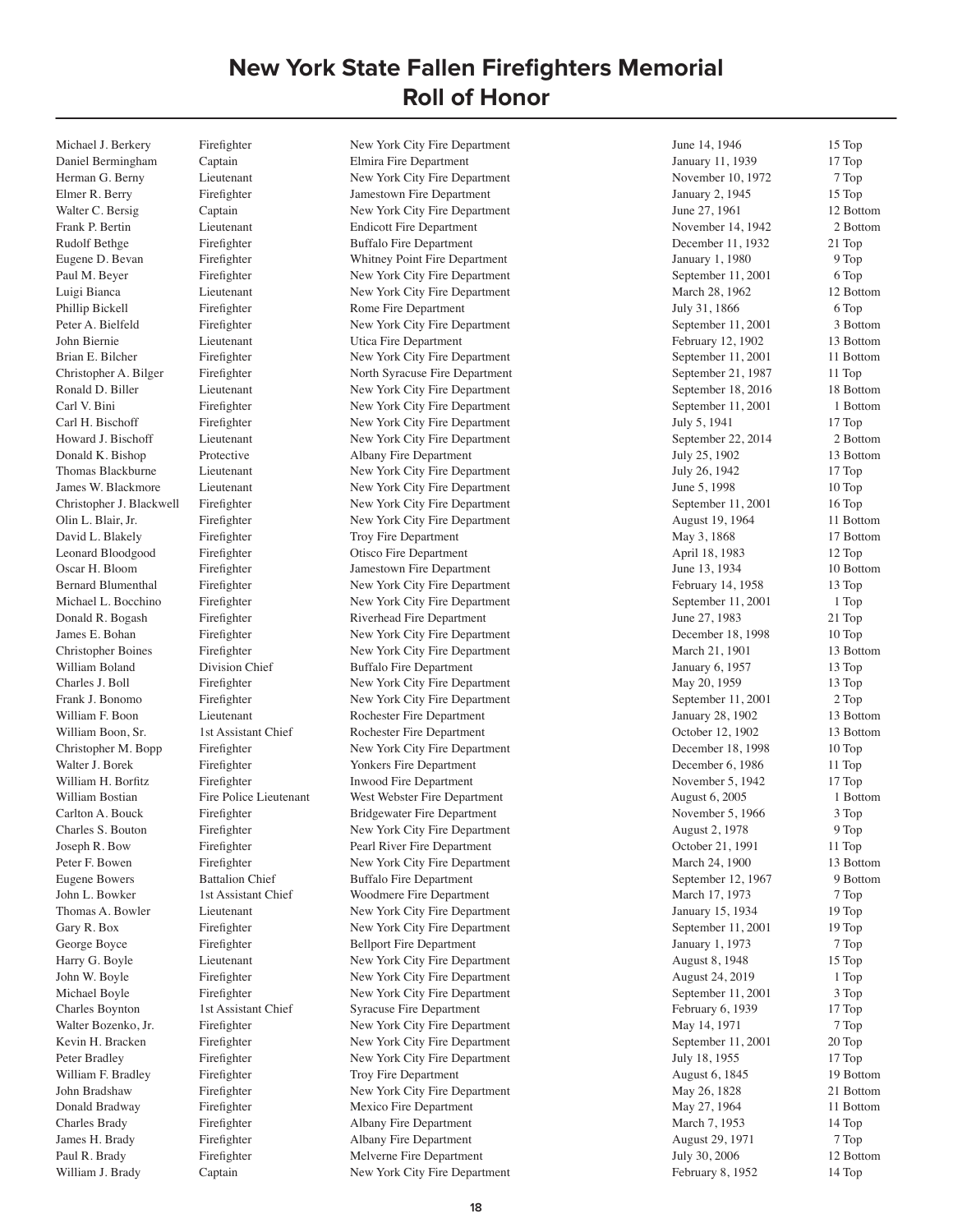Frederick L. Brain Fire Police Miller Place Fire Department April 24, 2000 3 Bottom

H. Clair Brainard Firefighter Binghamton Fire Department March 25, 1925 10 Bottom Harrington Brand Firefighter Buffalo Fire Department August 7, 1923 6 Top Fredrick G. Brandt Firefighter New York City Fire Department March 25, 1922 6 Top Arthur E. Brault Fire Chief Cumberland Head Volunteer Fire Department December 20, 2016 1 Bottom Harold J. Brazell Firefighter Schenectady Fire Department February 1, 1948 15 Top William B. Brazell Captain Captain Schenectady Fire Department February 7, 1966 11 Bottom Joseph J. Brecht Firefighter New York City Fire Department July 31, 1948 15 Top Frank J. Brennan Lieutenant New York City Fire Department September 6, 1973 8 Bottom James Brennan Firefighter New York City Fire Department February 28, 1920 6 Top Michael E. Brennan Firefighter New York City Fire Department September 11, 2001 2 Top Peter Brennan Firefighter New York City Fire Department September 11, 2001 4 Bottom Thomas F. Brennan Firefighter New York City Fire Department February 26, 1920 6 Top Peter J. Brennan, Jr. Captain New York City Fire Department May 15, 1963 11 Bottom Ronald R. Brenneisen Firefighter New York City Fire Department September 12, 2014 1 Bottom John P. Bresnahan 2nd Assistant Chief Snyder Fire Department June 3, 1966 7 Top John J. Bresnan Battalion Chief New York City Fire Department December 29, 1894 14 Bottom Daniel J. Brethel Captain New York City Fire Department September 11, 2001 17 Bottom George Brewer Firefighter Fulton Fire Department February 16, 1961 21 Bottom Henry W. Brick Firefighter Angola Fire Department December 27, 1929 4 Top Thomas C. Brick Firefighter New York City Fire Department December 16, 2003 4 Top Edward J. Brickner Firefighter Cranesville Fire Department February 5, 1964 19 Top John W. Bridgeford Hoseman Albany Fire Department December 19, 1892 14 Bottom Vincent Brier Firefighter Firefighter Deer Park Fire Department January 1, 1961 12 Bottom William Briggs Ex-Captain Freeport Fire Department June 15, 1953 20 Top Russell C. Brinkworth Firefighter New York City Fire Department August 26, 2003 1 Top Kevin J. Bristol Firefighter Peekskill Fire Department March 3, 2014 11 Bottom John J. Brodbeck Firefighter Copake Fire Department November 8, 1946 2 Top Edward R. Broeland Firefighter Schenectady Fire Department May 10, 1939 17 Top Raymond H. Brooder Lieutenant Corning Fire Department January 4, 1964 11 Bottom Robert G. Brooks, Sr. Firefighter Montgomery Volunteer Fire Department March 28, 2005 1 Top Barry Brown Captain Captain New York City Fire Department July 22, 1982 12 Top George Brown Protective Albany Fire Department June 17, 1919 6 Top George Brown Firefighter Albany Fire Department February 16, 1922 10 Bottom James T. Brown Lieutenant New York City Fire Department January 29, 1922 6 Top Rev. John L. Brown Firefighter Chondaga Hill Fire Department January 1, 1978 9 Top Samuel Brown Captain New York City Fire Department March 26, 1920 6 Top Thomas E. Brown Firefighter Clean Fire Department Clean Fire Department February 3, 1933 19 Top William Brown Firefighter New York City Fire Department March 25, 1905 2 Bottom William G. Brown Firefighter New York City Fire Department December 6, 1955 14 Top Nathaniel Brown Firefighter New York City Fire Department September 25, 1832 20 Bottom Patrick J. Brown Captain Captain New York City Fire Department September 11, 2001 7 Bottom Andrew C. Brunn Firefighter New York City Fire Department September 11, 2001 11 Bottom Robert Brunner Firefighter Buffalo Fire Department January 3, 1968 9 Bottom Vincent E. Brunton Captain Captain New York City Fire Department September 11, 2001 15 Bottom Louis J. Brusati Patrolman, Fire Patrol NYBFU/stationed with FDNY February 14, 1958 15 Bottom William J. Bryan Firefighter New York City Fire Department September 12, 1961 12 Bottom Donald M. Bub Firefighter New York City Fire Department June 6, 1980 9 Top Ronald P. Bucca Fire Marshal New York City Fire Department September 11, 2001 17 Bottom Gregory G. Buck Firefighter New York City Fire Department September 11, 2001 8 Bottom John Buckloh Firefighter New York City Fire Department February 6, 1838 19 Bottom Robert V. Buffham Firefighter Lockport Fire Department February 8, 1925 4 Top John L. Buhler Marine Engineer New York City Fire Department March 24, 2018 2 Top John Bulger Engineer New York City Fire Department November 28, 1890 14 Bottom Vernon F. Bump Firefighter Gloversville Fire Department December 20, 1975 8 Top Richard D. Buongiorne Firefighter Kendall Fire Department January 10, 2001 16 Bottom Dwight G. Burger, Jr. Firefighter South Dansville Fire Department December 6, 1994 10 Top James Burgess Captain New Rochelle Fire Department January 19, 1963 7 Bottom George W. Buridge Firefighter New York City Fire Department January 16, 1864 17 Bottom Edward Burke Firefighter New York City Fire Department June 22, 1872 16 Bottom John Burke Engineer Rochester Fire Department October 12, 1906 1 Bottom John J. Burke Firefighter Yonkers Fire Department July 1, 1913 4 Bottom Richard M. Burke Lieutenant New York City Fire Department August 13, 2005 20 Bottom William F. Burke, Jr. Captain New York City Fire Department September 11, 2001 5 Top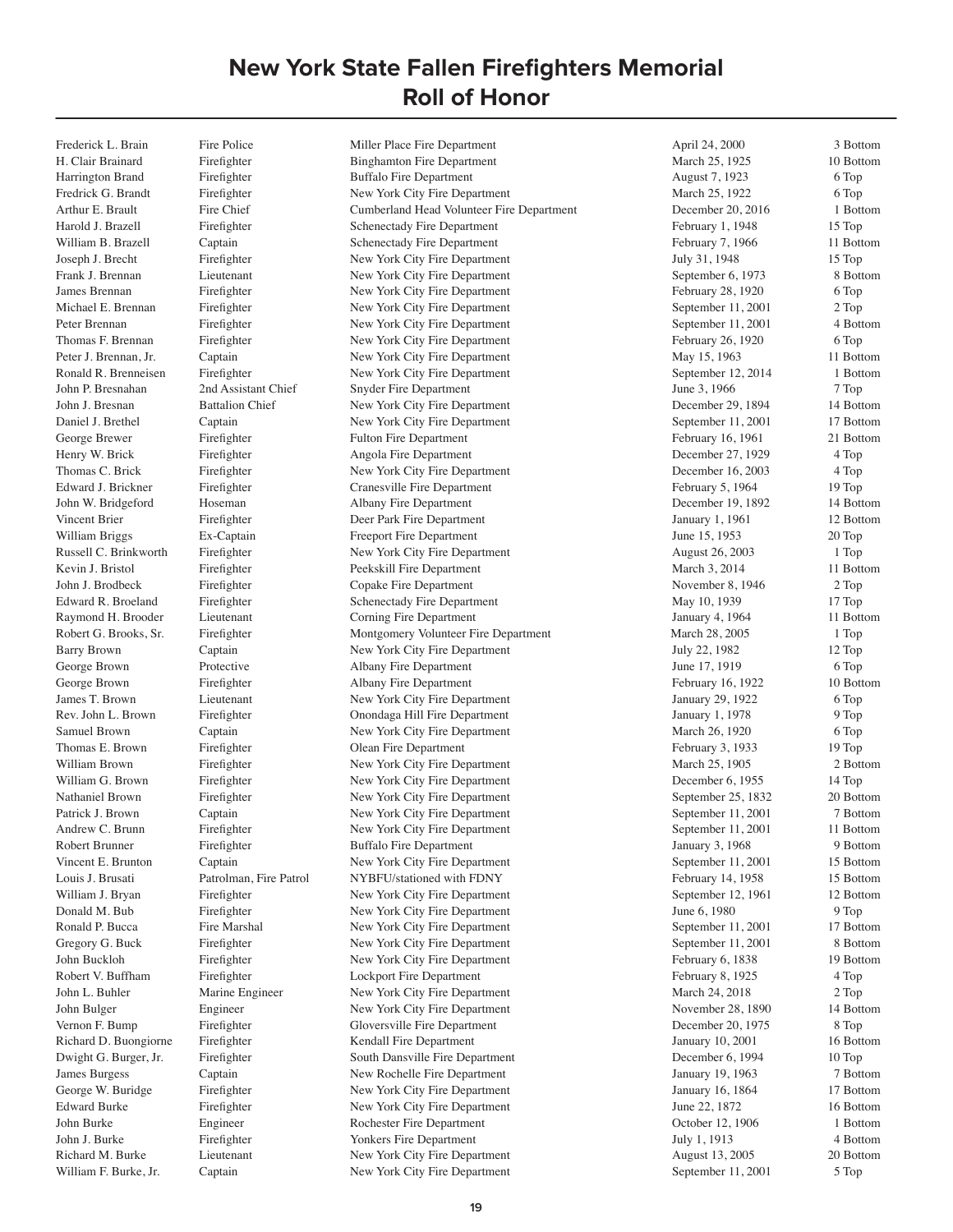Thomas J. Burley Firefighter Youngstown Volunteer Fire Company June 18, 2013 11 Bottom

Donald J. Burns Assistant Chief New York City Fire Department September 11, 2001 6 Bottom John P. Burnside Firefighter New York City Fire Department September 11, 2001 20 Bottom John H. Bush Lieutenant New York City Fire Department February 11, 1876 16 Bottom Robert H. Bush Firefighter Homer Fire Department Cotober 19, 2019 21 Top Stephen J. Butch Firefighter New York City Fire Department April 19, 1945 16 Top Bertram Butler Firefighter New York City Fire Department September 17, 1941 17 Top Edward J. Butler Lieutenant Troy Fire Department 1 1 Top January 26, 1911 1 Top Thomas M. Butler Firefighter New York City Fire Department September 11, 2001 1 Top Donald H. Butterfield Captain Watertown Fire Department March 7, 1972 7 Top James Byers Firefighter Buffalo Fire Department November 7, 1928 5 Top Eugene K. Byrne Firefighter New York City Fire Department December 4, 1963 12 Bottom George L. Byrne Firefighter New York City Fire Department February 6, 1931 21 Top James Byrne Battalion Chief New York City Fire Department November 23, 1954 14 Top Patrick D. Byrne Firefighter New York City Fire Department September 11, 2001 9 Bottom Kevin R. Byrnes Battalion Chief New York City Fire Department February 4, 2004 21 Bottom Charles W. Byron Engineer Rochester Fire Department February 26, 1919 1 Top William H. Cadier Firefighter Syracuse Fire Department November 1, 1954 14 Top Paul R. Cady Firefighter New York City Fire Department January 13, 1960 13 Top Eugene J. Caffrey Firefighter New York City Fire Department October 20, 1921 16 Bottom Robert J. Cahill Lieutenant New York City Fire Department February 17, 1982 12 Top George C. Cain Firefighter New York City Fire Department September 11, 2001 20 Top Joseph Calabro Firefighter New York City Fire Department January 1, 1982 12 Top Salvatore B. Calabro Firefighter New York City Fire Department September 11, 2001 20 Bottom Robert Calladine 1st Assistant Chief Niagara Falls Fire Department February 13, 1954 14 Top Frank J. Callahan Captain Captain New York City Fire Department September 11, 2001 1 Top Bernard J. Callahan, Jr. Firefighter White Plains Fire Department July 31, 1954 14 Top Joseph T. Callahan Firefighter New York City Fire Department October 1, 2005 2 Top Frank Callmeyer Firefighter New York City Fire Department March 3, 1920 6 Top James F. Calnan Firefighter New York City Fire Department December 29, 1897 13 Bottom Lorenzo Camerano Firefighter Rockville Center Fire Department February 10, 1924 10 Bottom James R. Cameron Firefighter Canton Fire Department February 22, 1948 19 Top Michael F. Cammarata Firefighter New York City Fire Department September 11, 2001 17 Top Daniel J. Campbell Firefighter New York City Fire Department January 6, 1907 6 Bottom Edward J. Campbell Firefighter New York City Fire Department November 16, 1959 13 Top Leland Campbell Firefighter/Past Chief Huntersland Fire Department November 11, 1962 7 Bottom William A. Canavan Firefighter **Firefighter** Yonkers Fire Department April 29, 1959 13 Top Peter J. Canelli Lieutenant New York City Fire Department February 16, 1987 11 Top Frank Canga Firefighter Watervliet Fire Department July 2, 1967 17 Top Brian Cannizzaro Firefighter New York City Fire Department September 11, 2001 7 Top John Cannon Firefighter New York City Fire Department May 15, 1962 12 Bottom Carl Capobianco Firefighter New York City Fire Department July 29, 2011 4 Bottom Anthony Capozzi Firefighter Hy-View Fire Department January 7, 1987 11 Top Santo Caracciolo Firefighter Long Beach Fire Department January 1, 1956 13 Top Frank J. Caravella Firefighter **Deer Park Fire Department** January 1, 1978 9 Top George Carbine Firefighter Buffalo Fire Department September 5, 1926 5 Top Samuel D. Carbone Firefighter Massena Fire Department June 4, 1987 11 Top John Carbush Firefighter New York City Fire Department June 9, 1905 2 Bottom Dennis M. Carey Firefighter New York City Fire Department September 11, 2001 17 Bottom John J. Carey Firefighter New York City Fire Department September 28, 1907 6 Bottom Peter A. Carey Firefighter Kingston Fire Department May 15, 1937 18 Top William H. Carlin Ladderman Albany Fire Department March 3, 1883 15 Bottom Michael S. Carlo Firefighter New York City Fire Department September 11, 2001 5 Top Bernardo F. Carlock Deputy Chief New York City Fire Department November 29, 1930 4 Top William F. Carlock Firefighter New York City Fire Department August 29, 1927 5 Top John L. Carlson Firefighter Jericho Fire Department June 26, 1984 12 Top John S. Carman Firefighter New York City Fire Department October 30, 1853 18 Bottom Thomas H. Carmody Ladderman Rochester Fire Department December 6, 1913 4 Bottom<br>
Frederick Carpenter Assistant Chief Newburgh Fire Department May 2. 1968 9 Bottom Frederick Carpenter Assistant Chief Newburgh Fire Department May 2, 1968 9 Bottom 9 Bottom<br>
Nelson Carpenter Fire fighter Poland Volunteer Fire Department September 16, 1964 6 Bottom Nelson Carpenter Firefighter Fire Department September 16, 1964<br>Howard J. Carpluk, Jr. Lieutenant New York City Fire Department August 27, 2006 Lieutenant 1 1 Top<br>
Howard New York City Fire Department 1 2006 1 Top<br>
9 Bottom 19, 1969 9 Bottom 19, 1969 9 Bottom 19, 1969 9 Bottom 19, 1969 9 Bottom 19, 1969 9 Bottom 1 Michael T. Carr Firefighter New York City Fire Department September 19, 1969 9 Bottom<br>
Anthony Carracciolo Firefighter New York City Fire Department May 8, 1855 18 Bottom Anthony Carracciolo Firefighter New York City Fire Department May 8, 1855 18 Bottom<br>
2 Thomas Carrigan Battalion Chief New Rochelle Fire Department November 10. 1962 7 Bottom Thomas Carrigan Battalion Chief New Rochelle Fire Department November 10, 1962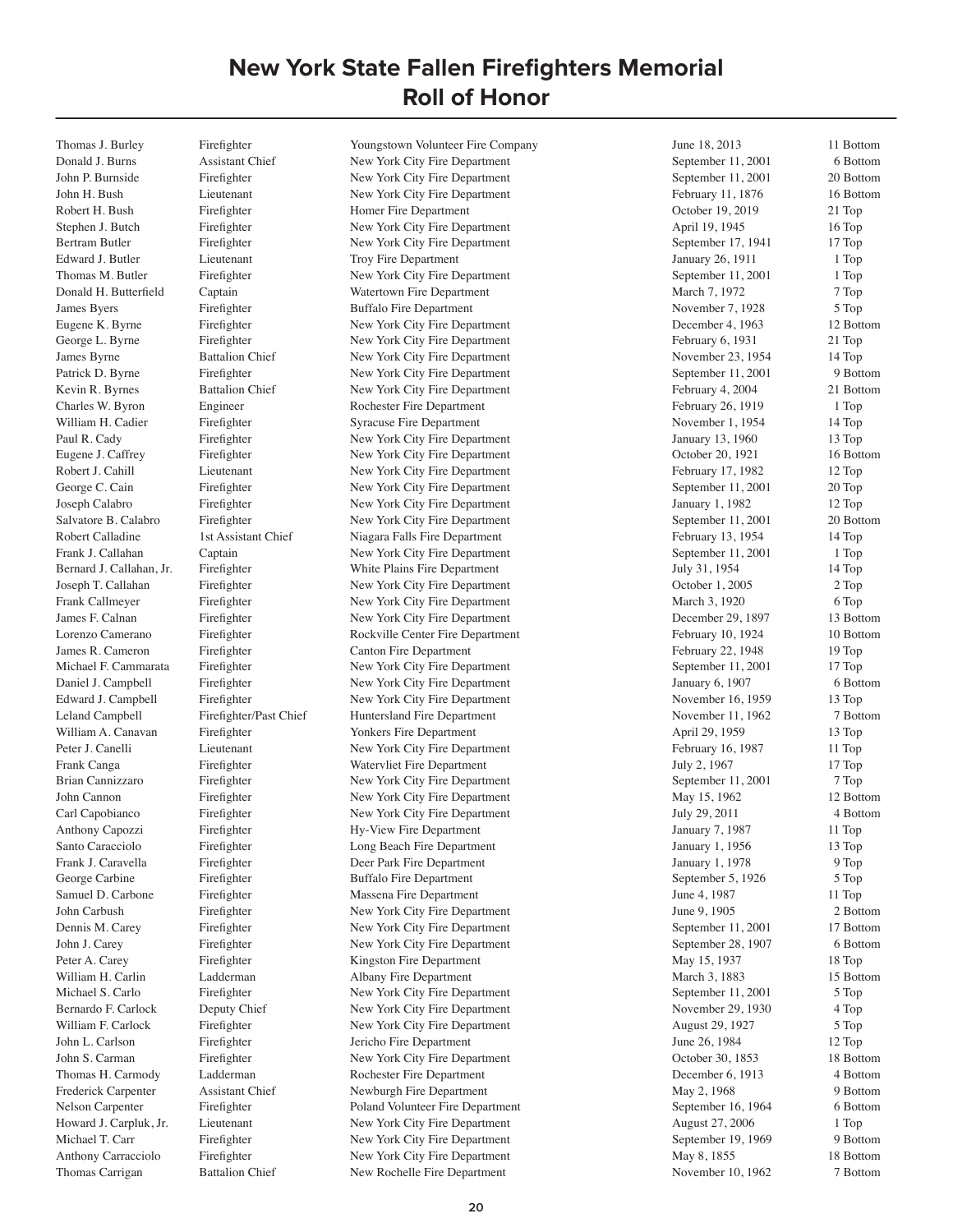Thomas F. Carrigan Battalion Chief New Rochelle Fire Department September 25, 1961 12 Bottom Edward J. Carroll Firefighter New York City Fire Department April 4, 1956 13 Top John Carroll Firefighter New York City Fire Department April 28, 1935 19 Top Michael T. Carroll Firefighter New York City Fire Department September 11, 2001 3 Bottom Peter J. Carroll Firefighter New York City Fire Department September 11, 2001 3 Top William F. Carter, Sr. Firefighter Alcan Fire Department November 30, 1990 11 Top Michael Carvet Firefighter New York City Fire Department January 1, 1854 18 Bottom Francis X. Casey Firefighter New York City Fire Department November 18, 1956 13 Top James Casey Firefighter New York City Fire Department January 6, 1918 2 Top Matthew W. Casey Captain Captain Troy Fire Department Corober 28, 1938 18 Top Peter J. Casey Captain` New York City Fire Department July 3, 2013 4 Top 4 Top Thomas Casey Firefighter New York City Fire Department October 8, 1958 13 Top William L. Casey Captain New York City Fire Department February 1, 1955 14 Top Thomas A. Casoria Firefighter New York City Fire Department September 11, 2001 7 Top Brian W. Casse Firefighter New York City Fire Department December 4, 2019 1 Top George Casselis Firefighter Peekskill Fire Department August 1, 1918 2 Top Arthur Cassell, Jr. Firefighter Newton Falls Fire Department November 5, 1983 12 Top Elmer Cassidy Driver Buffalo Fire Department February 28, 1922 6 Top John F. Cassidy Firefighter New York City Fire Department February 20, 1880 16 Bottom John J. Cassidy Battalion Chief New York City Fire Department January 21, 2015 1 Bottom Kevin J. Cassidy Captain Captain New York City Fire Department August 30, 2009 1 Bottom Robert J. Cassidy Ex-Assistant Chief Shushan Fire Department October 4, 1987 11 Top John Catalano Ex-Chief Selden Fire Department May 1, 1962 11 Top Michael G. Catanzaro Firefighter Buffalo Fire Department December 27, 1983 12 Top Raymond Cauxx Firefighter Mohegan Lake Fire Department April 19, 1963 11 Bottom Joseph P. Cavalieri Lieutenant New York City Fire Department December 18, 1998 10 Top Michael J. Cawley Firefighter New York City Fire Department September 11, 2001 1 Top Paul E. Caywood, Sr. Assistant Chief Fabius Fire Department September 29, 1990 11 Top Martin R. Celic Firefighter New York City Fire Department July 10, 1977 8 Top Anthony Ceravolo Firefighter Warwick Fire Department January 1, 1994 10 Top Peter A. Cervini Firefighter New York City Fire Department February 16, 1964 11 Bottom William Cessford Firefighter Utica Fire Department July 14, 1857 17 Bottom Lou Chadderdon Firefighter Auburn Fire Department June 17, 1880 16 Bottom Walter W. Chadwick Firefighter New York City Fire Department March 26, 1950 15 Top Roy W. Chelsen Firefighter New York City Fire Department January 9, 2011 21 Bottom Vernon P. Cherry Firefighter New York City Fire Department September 11, 2001 20 Bottom Edward J. Chester Firefighter Buffalo Fire Department April 4, 1875 1 Top Gregory A. Chevalley Firefighter New York City Fire Department April 24, 2015 1 Top Michael J. Chiapperini Firefighter West Webster Fire Department December 24, 2012 12 Top William J. Chin Firefighter New York City Fire Department October 12, 1880 16 Bottom William J. Chin Firefighter New York City Fire Department January 5, 1889 17 Bottom Nicholas P. Chiofalo Firefighter New York City Fire Department September 11, 2001 13 Bottom John G. Chipura Firefighter New York City Fire Department September 11, 2001 18 Bottom George B. Christman Firefighter New York City Fire Department March 26, 1906 16 Bottom Samuel Christopher Firefighter Buffalo Fire Department January 1, 1984 12 Top William J. Christopher Firefighter Troy Fire Department May 1, 1922 6 Top 6 Top Edmund A. Chrosniak Firefighter Buffalo Fire Department September 26, 1983 12 Top Rodman G. Chrysler Lieutenant New York City Fire Department June 26, 1957 13 Top Louis Ciardullo Firefighter Hastings On The Hudson Fire Department June 1, 1970 8 Bottom Kevin J. Cioffi Firefighter Wyandanch Fire Department July 15, 1985 12 Top Frank Cizek Firefighter Bohemia Fire Department April 20, 1937 18 Top John M. Clancy Lieutenant New York City Fire Department December 31, 1995 10 Top Harold F. Clandening Lineman New York City Fire Department June 25, 1946 15 Top David J. Clapp Firefighter West Webster Fire Department September 29, 1986 11 Top Herbert F. Clark Firefighter Catskill Fire Department July 31, 1960 7 Bottom Joseph C. Clark Firefighter Saratoga Springs Fire Department December 14, 1974 8 Top Patrick Clark Firefighter New York City Fire Department January 1, 1880 16 Bottom Peter S. Clark Firefighter New York City Fire Department September 11, 1904 13 Bottom William Clark Lieutenant Buffalo Fire Department May 13, 1903 13 Bottom John Clarke Firefighter Buffalo Fire Department August 16, 1896 14 Bottom John Clarke Firefighter New York City Fire Department January 1, 1973 7 Top Michael J. Clarke Firefighter New York City Fire Department September 11, 2001 4 Top Walter T. Clarke Captain Captain New York City Fire Department Cotober 25, 1944 16 Top

Thomas F. Carrigan Firefighter Syracuse Fire Department May 5, 1923 6 Top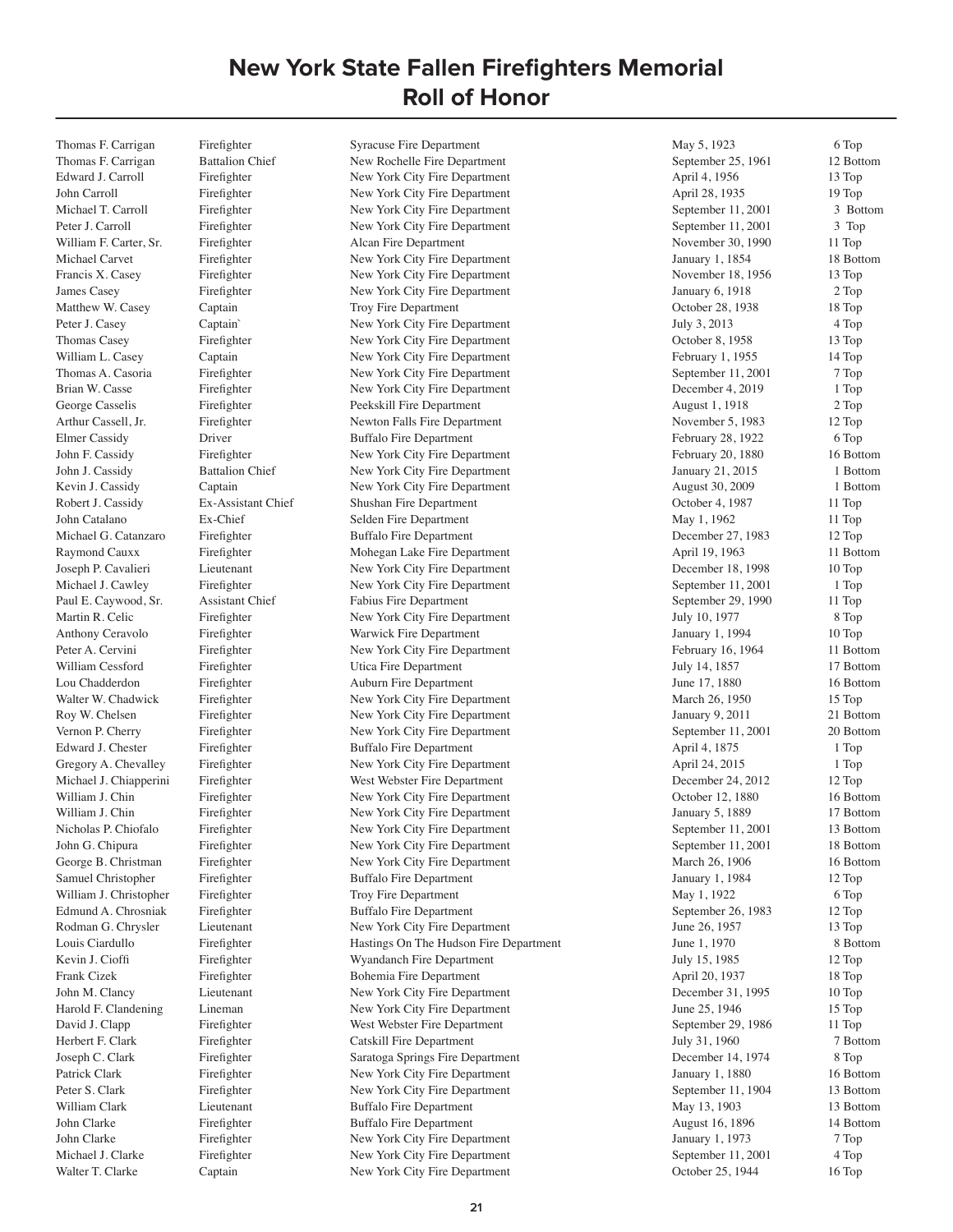Patrick J. Cleary Firefighter New York City Fire Department May 30, 1976 8 Top William Cleator Firefighter Rochester Fire Department November 21, 1857 17 Bottom Kenneth F. Clinch Firefighter Mount Marion Fire Department July 30, 1999 21 Top William Clinton Firefighter Buffalo Fire Department March 13, 1911 5 Bottom David Clute Firefighter New York City Fire Department February 8, 1876 14 Bottom Steven Coakley Firefighter New York City Fire Department September 11, 2001 6 Bottom Robert F. Coates Firefighter Crystal Beach Fire Department January 1, 1981 9 Top Phillip Cohen Firefighter Long Beach Fire Department January 1, 1975 8 Top Edward J. Coiley Chief Chief Moravia Fire Department April 5, 1936 3 Top Thomas W. Cokeley Firefighter New York City Fire Department February 29, 1952 14 Top Howard V. Colbert Firefighter New York City Fire Department July 9, 1944 16 Top Charles Cole Firefighter Rexford Fire Department January 1, 1975 8 Top Walter Cole Firefighter Peekskill Fire Department August 1, 1918 2 Top Martin M. Coleman Battalion Chief New York City Fire Department December 21, 1903 13 Bottom Tarel Coleman Firefighter New York City Fire Department September 11, 2001 4 Top Joseph P. Colleluori, Jr. Lieutenant New York City Fire Department January 4, 2007 17 Bottom Alexander Collie Chief Chief North Lindenhurst Fire Department January 14, 1978 9 Top Donald A. Collins Firefighter Schenectady Fire Department April 19, 1996 10 Top George L. Collins Firefighter New York City Fire Department November 15, 1968 9 Bottom John M. Collins Firefighter New York City Fire Department September 11, 2001 13 Bottom Robert E. Collis Captain Captain New York City Fire Department May 11, 2019 2 Top Matthew Colpoys Firefighter Buffalo Fire Department December 27, 1983 12 Top Terrance P. Conaty Division Chief New York City Fire Department February 1, 1953 14 Top Charles Conklin Ex-Captain Sea Cliff Fire Department January 23, 1959 14 Top Donald R. Conklin Firefighter Chenango Fire Department December 3, 1982 12 Top Patrick Conlin Firefighter New York City Fire Department June 9, 1895 14 Bottom James W. Connelly Lieutenant New York City Fire Department May 17, 1970 8 Bottom Joseph P. Connelly Lieutenant New York City Fire Department January 19, 1972 7 Top Michael Conners Firefighter New York City Fire Department October 31, 1882 15 Bottom Charles J. Connolly Firefighter New York City Fire Department March 14, 1878 16 Bottom P. Joseph Connolly Battalion Chief New York City Fire Department August 22, 1962 12 Top Thaddius Connolly Firefighter New York City Fire Department July 27, 1932 20 Top Thomas J. Connolly Firefighter New York City Fire Department April 10, 1924 5 Top Anthony T. Contrera Firefighter Auburn City Fire Department March 30, 1960 7 Bottom Charles A. Cook Firefighter Troy Fire Department July 27, 1900 13 Bottom John Cook Firefighter Huntington Fire Department January 1, 1978 9 Top Charles E. Cooley Firefighter White Plains Fire Department February 3, 1907 6 Bottom Floyd E. Coon Firefighter Horseheads Fire Department July 20, 1982 12 Top<br>Harold Coons, Jr. Captain South Schodack Fire Department August 30, 2002 5 Bott Harold Coons, Jr. Captain South Schodack Fire Department August 30, 2002 5 Bottom Thomas J. Cooney Firefighter New York City Fire Department March 10, 1902 13 Bottom Thomas S. Coppinger Battalion Chief New York City Fire Department December 26, 1902 13 Bottom Thomas J. Corbalis Firefighter Yonkers Fire Department January 31, 1943 16 Top James G. Corbett Firefighter New York City Fire Department January 18, 1903 13 Bottom John K. Corcoran Battalion Chief New York City Fire Department January 11, 2013 3 Bottom Robert Cordice Firefighter New York City Fire Department September 11, 2001 21 Bottom Ruben D. Correa Firefighter New York City Fire Department September 11, 2001 21 Top James J. Corrigan Fire Safety Director WTC World Trade Center September 11, 2001 15 Bottom Denis J. Corrodan Firefighter New York City Fire Department April 10, 1952 14 Top John H. Cosgrove Lieutenant New York City Fire Department August 1, 1932 20 Top Raymond Cosgrove Firefighter New York City Fire Department January 2, 1942 17 Top John C. Cosner Firefighter New York City Fire Department November 18, 1960 13 Top Robert E. Costa Firefighter Fonda Fire Department January 1, 1981 12 Top James Costello Firefighter New York City Fire Department October 13, 1945 16 Top James N. Costello Battalion Chief New York City Fire Department November 25, 2015 3 Bottom Joseph P. Costello Firefighter New York City Fire Department January 3, 2006 2 Top Jerry Cotignola Firefighter Freeport Fire Department January 1, 1978 9 Top Timothy Cotter Firefighter New York City Fire Department June 6, 1910 5 Bottom Jeremiah P. Coughlin Firefighter Rochester Fire Department May 24, 1936 18 Top Lloyd Coughlin Firefighter Huntington Manor Fire Department January 17, 1972 7 Top Timothy E. Coughlin Lieutenant New York City Fire Department October 28, 1929 4 Top Robert G. Courtnay Lieutenant New York City Fire Department November 21, 1978 8 Bottom James Coveney Firefighter Lindenhurst Fire Department January 1, 1982 8 Bottom August L. Cowdrey Firefighter New York City Fire Department July 19, 1845 19 Bottom

Henry Clay Firefighter Tully Fire Department January 1, 1974 8 Top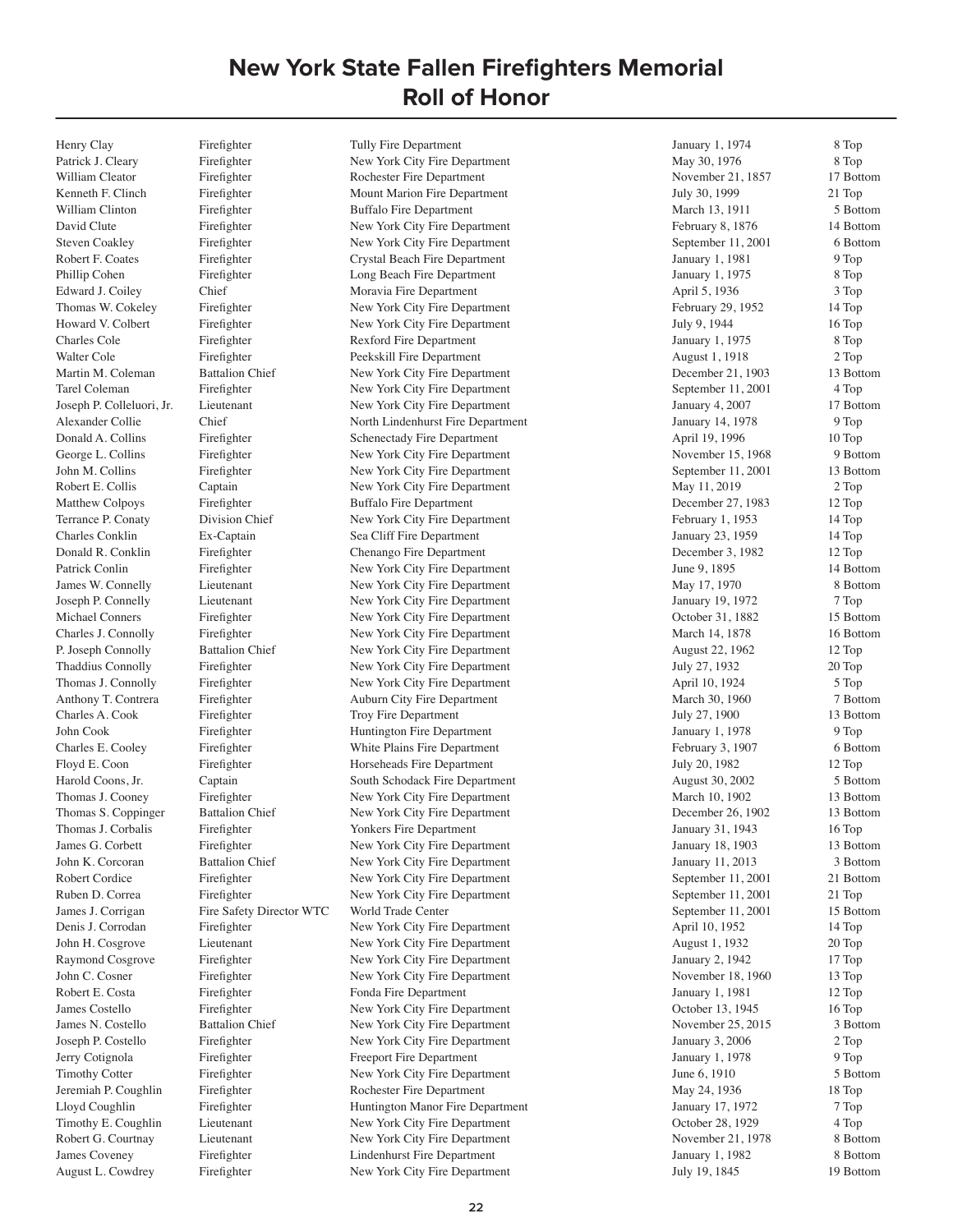Thomas Cox Firefighter New York City Fire Department July 26, 1860 17 Bottom James F. Coyle Lieutenant Albany Fire Department April 20, 1943 16 Top James R. Coyle Firefighter New York City Fire Department September 11, 2001 16 Bottom Robert J. Cramer Firefighter Beacon Fire Department January 29, 1955 8 Bottom John M. Crane Firefighter New York City Fire Department January 27, 1927 5 Top Robert J. Crawford Firefighter New York City Fire Department September 11, 2001 19 Bottom Joseph Crawley Assistant Chief New York City Fire Department January 13, 1925 5 Top John J. Crean Firefighter New York City Fire Department April 27, 1904 3 Bottom George H. Cridland, Jr. Firefighter New York City Fire Department September 9, 1944 16 Top John A. Crisci Lieutenant New York City Fire Department September 11, 2001 12 Bottom J. Chester Cromwell Firefighter White Plains Fire Department February 3, 1907 6 Bottom Jonathan S. Croom Firefighter Buffalo Fire Department August 24, 2009 1 Top Samuel Crosley Firefighter Ilion Fire Department April 17, 1913 10 Bottom Dennis A. Cross Deputy Chief New York City Fire Department September 11, 2001 13 Bottom John N. Crosthwaite Firefighter New York City Fire Department February 4, 1961 12 Bottom John Crotty Deputy Commissioner Buffalo Fire Department February 8, 1937 18 Top Howard Crowell Firefighter Cicero Fire Department January 1, 1978 9 Top Gerald D. Crowley Firefighter New York City Fire Department October 14, 1979 9 Top Welles R. Crowther Firefighter Nyack Fire Department September 11, 2001 3 Top William Cruickshank Firefighter Mamaroneck Fire Department June 15, 1988 11 Top Thomas P. Cullen, III Firefighter New York City Fire Department September 11, 2001 3 Top Joseph Culligan Battalion Chief Rochester Fire Department November 22, 1937 18 Top Fred L. Cumming Firefighter New York City Fire Department May 5, 1955 14 Top James P. Cummings Firefighter Catskill Fire Department January 6, 1988 11 Top Matthew J. Cummings Battalion Chief New York City Fire Department October 25, 1918 3 Top<br>
Thomas Cummings, Jr. Firefighter Saratoga Springs Fire Department September 18, 1965 11 Bottom Thomas Cummings, Jr. Firefighter Saratoga Springs Fire Department September 18, 1965 Carson B. Cunningham Firefighter New Hartford Fire Department October 11, 1941 1 Top Ethan C. Cunningham Firefighter Syracuse Fire Department February 6, 2017 1 Top John D. Cunningham Firefighter Pawling Fire Department December 6, 1966 7 Top Mike J. Cunningham Firefighter New York City Fire Department May 12, 1927 5 Top Robert Curatolo Firefighter New York City Fire Department September 11, 2001 21 Top Adrian B. Curnan Firefighter New York City Fire Department June 19, 1922 6 Top Harold J. Curran Lieutenant New York City Fire Department May 30, 1944 16 Top James Curtin Battalion Chief Buffalo Fire Department April 5, 1956 13 Top Edward J. Curtin Firefighter New York City Fire Department July 17, 1954 14 Top Michael D. Curtin Firefighter New York City Fire Department November 15, 1915 3 Top Lloyd E. Curtis Firefighter Vestal Fire Department February 19, 2001 19 Top Robert F. Cushing Firefighter Patchogue Fire Department July 6, 1988 11 Top Peter J. Cusumano Firefighter New York City Fire Department September 25, 1972 7 Top James E. Cutillo Lieutenant New York City Fire Department August 2, 1978 9 Top Phillip C. D' Adamo Firefighter New York City Fire Department December 1, 1984 12 Top Adolph A. D' Ambrosio Firefighter New York City Fire Department July 4, 1975 8 Top Edward A. D'Atri Lieutenant New York City Fire Department September 11, 2001 5 Bottom Michael D. D'Auria Firefighter New York City Fire Department September 11, 2001 6 Top Felix A. D'Avignon Firefighter Mechanicville Fire Department February 25, 1945 21 Bottom Joseph L. D' Ovidio Firefighter Rochester Fire Department July 14, 1968 9 Bottom Kenneth Dack Firefighter Solvay Fire Department September 3, 1973 7 Top Howard A. Dailey Captain Captain Amityville Fire Department June 20, 1971 7 Top Charles F. Daley Firefighter Oswego Fire Department August 26, 1944 10 Bottom Joan R. Daley Firefighter New York City Fire Department September 27, 2009 1 Bottom Peter J. Daley Firefighter New York City Fire Department July 18, 1955 14 Top Patrick Daly Firefighter New York City Fire Department November 26, 1925 5 Top Peter A. Daly Firefighter New York City Fire Department August 1, 1932 20 Top John J. Daly, II Firefighter New York City Fire Department June 12, 1955 14 Top James L. Dam Deputy Coordinator Vernon Fire Department December 15, 1976 1 Top Adam Damm Firefighter New York City Fire Department February 27, 1907 6 Bottom Peter J. Dannhardt Firefighter New York City Fire Department July 4, 1943 16 Top Joseph A. Dansbach Firefighter Rochester Fire Department October 7, 1940 17 Top John Dargan Ex-Captain Port Washington Fire Department April 11, 1953 19 Top George R. Davidson, III Firefighter The Youngsville Fire Department April 25, 2007 1 Bottom 1 Bottom 1 Bottom<br>
Harry L. Davidson Firefighter Winona Lake Fire Department April 30. 1995 11 Bottom Harry L. Davidson Firefighter Minona Lake Fire Department April 30, 1995 11 Bottom Michael R. Davidson Lieutenant New York City Fire Department March 23. 2018 1 Bottom Michael R. Davidson Lieutenant 1991 New York City Fire Department 1991 March 23, 2018<br>
Robert C. Davidson Firefighter 1991 New York City Fire Department 1992, 1951 New York City Fire Department April 22, 1951 14 Top

John F. Cox Chief Binghamton Fire Department September 29, 1975 8 Top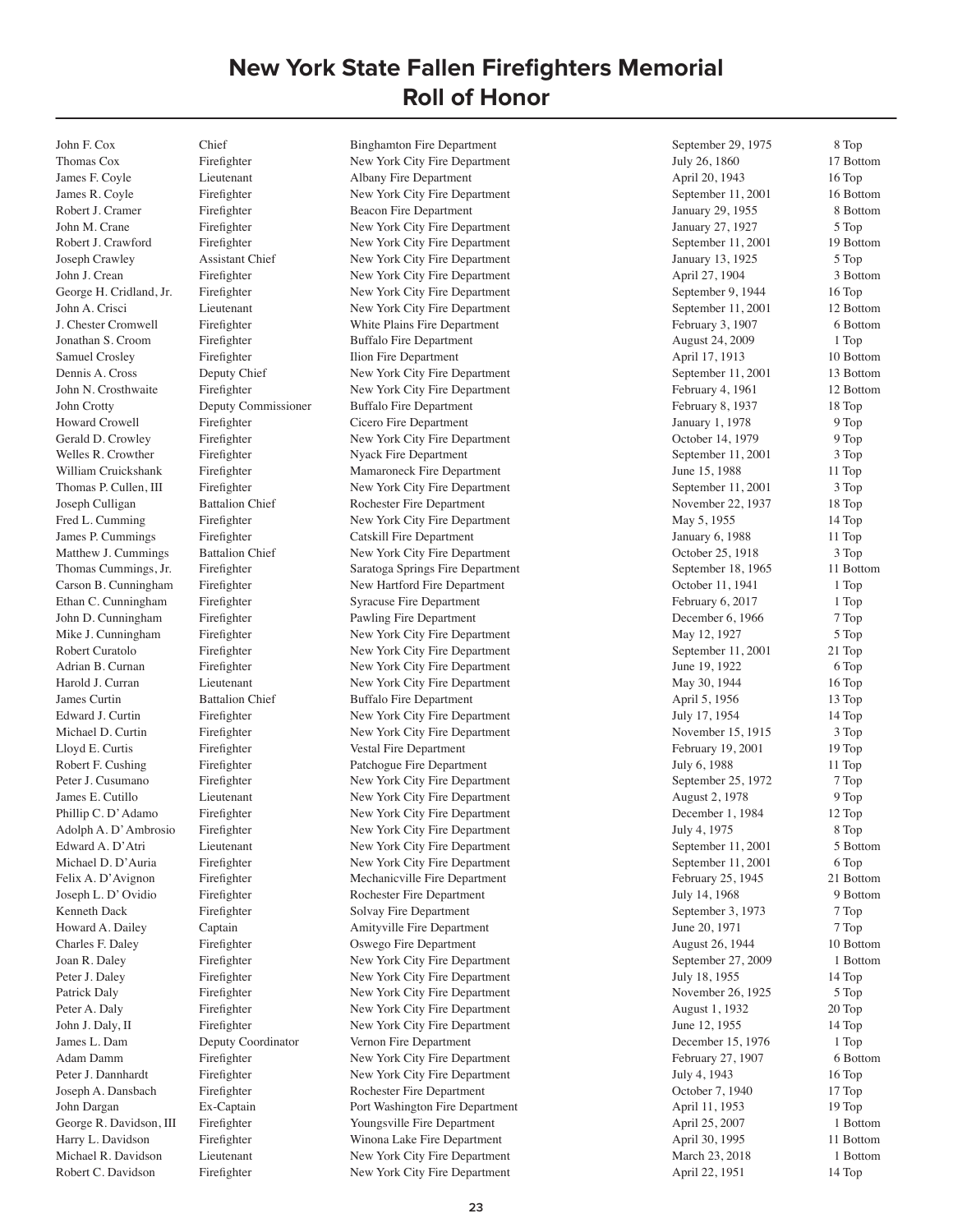Russell H. Dixon Firefighter Alden Hook and Ladder Fire Company December 6, 1984 12 Top

Scott M. Davidson Firefighter New York City Fire Department September 11, 2001 17 Bottom

James Davis Firefighter Port Washington Fire Department August 19, 1892 17 Bottom Mark B. Davis Firefighter Cape Vincent Fire Department January 31, 2009 2 Top John A. Davison Chief East Norwich Fire Department December 1, 1955 18 Top Oliver G. Davison Captain Captain Babylon Fire Department March 11, 1967 9 Bottom James Dawe Firefighter New York City Fire Department November 29, 1902 13 Bottom Edward J. Day Firefighter New York City Fire Department September 11, 2001 6 Bottom Robert H. Dayton Lieutenant Port Washington Fire Department November 26, 1988 11 Top William J. Dayton Firefighter New York City Fire Department August 13, 1905 3 Bottom Eugene Dean Firefighter Mount Vernon Fire Department January 1, 1980 9 Top Thomas P. DeAngelis Battalion Chief New York City Fire Department September 11, 2001 5 Top Albert DeCourville Firefighter Troy Fire Department April 18, 1917 2 Top James E. Deegan Firefighter New York City Fire Department April 24, 1854 18 Bottom Anthony DeFalco Firefighter New York City Fire Department January 9, 1974 8 Top Albert J. DeFlumere, Jr. Ex-Chief Blauvelt Fire Company Cotober 26, 1996 10 Top John Degnan Firefighter New York City Fire Department April 7, 1931 4 Top Salvatore Deiosso Engineer Roslyn Fire Department Cocober 9, 1965 8 Top Ivan R. Delameter Firefighter Firefighter Margaretville Fire Department September 2, 1961 12 Bottom Henry V. Delaney Firefighter Ballston Spa Fire Department March 13, 1974 8 Top Kevin M. Delano, Sr. Firefighter New York City Fire Department July 30, 2008 20 Top Oscar F. Dell Firefighter Rush Fire Department January 7, 1988 11 Top Richard A Dellacona Chief Westbury Fire Department September 3, 2012 4 Top Bernard Delmar Firefighter New York City Fire Department October 6, 1951 14 Top Joseph Delong Firefighter New York City Fire Department July 28, 1954 14 Top Manuel Delvalle, Jr. Lieutenant New York City Fire Department September 11, 2001 16 Top Michael A. Demart, Sr. Firefighter North Tonawanda Fire Department December 2, 1980 9 Top Nicholas J. DeMasi Firefighter New York City Fire Department October 21, 2015 20 Top Martin N. DeMeo Firefighter New York City Fire Department September 11, 2001 1 Top Robert J. Denney Firefighter New York City Fire Department October 11, 1960 13 Top John E. DeRosa Firefighter Sennett Fire Department January 1, 1983 12 Top David P. DeRubbio Firefighter New York City Fire Department September 11, 2001 19 Bottom Andrew J. Desperito Lieutenant New York City Fire Department September 11, 2001 13 Bottom Gustav F. Deutschmann Past Foreman North Tonawanda Fire Department April 1, 1929 10 Bottom John P. Devaney Firefighter New York City Fire Department February 3, 1989 11 Top James F. Devine Patrolman, Fire Patrol NYBFU/stationed with FDNY February 14, 1958 17 Top Henry Devitt Lieutenant Buffalo Fire Department November 1, 1901 13 Bottom Dennis L. Devline Battalion Chief New York City Fire Department September 11, 2001 15 Bottom James Devlin Firefighter Fire Fireform Elmont Fire Department 12 Top July 24, 1981 12 Top Patrick Devlin Firefighter New York City Fire Department May 29, 1940 17 Top William Devlin Chief New York City Fire Department September 24, 1911 5 Bottom Gerard P. Dewan Firefighter New York City Fire Department September 11, 2001 1 Bottom Preston L. DeWitt Firefighter Kingston Fire Department May 15, 1937 18 Top Richard Dewling Ex-Chief South Hempstead Fire Department March 6, 1947 2 Bottom James Diamond Firefighter Syracuse Fire Department February 3, 1939 17 Top Abe Dias Firefighter Haverstraw Fire Department January 8, 1906 20 Bottom Charles T. Dib Chief Franklin Sq. & Munson Fire Department February 11, 1969 5 Top Joseph P. DiBernardo Lieutenant New York City Fire Department November 22, 2011 6 Top Michael J. Dickinson Firefighter South Glens Falls Fire Department April 17, 1970 6 Top Wilbur J. Dickinson Lieutenant Niskayuna District No. 1 February 10, 1964 19 Bottom William Dickman Driver Buffalo Fire Department Cotober 30, 1896 14 Bottom James DiGenova Captain Syracuse Fire Department September 24, 1974 8 Top Robert F. DiGiovanni Firefighter New York City Fire Department January 27, 2017 8 Top Christopher W. Dill Firefighter Buffalo Fire Department April 4, 2005 1 Bottom Arthur J. Dillon Chief Binghamton Fire Department March 7, 1946 10 Bottom Brian T. Dillon Firefighter Buffalo Fire Department January 28, 1991 11 Top Robert W. Dillon Firefighter New York City Fire Department April 30, 2003 1 Top Clifford R. DiMuro Firefighter New York City Fire Department November 22, 2019 2 Top Vincent I. Dineen 1st Assistant Chief Islip Fire Department December 4, 1982 20 Top James A. Dingee Firefighter New York City Fire Department August 23, 1943 16 Top George DiPasquale Firefighter New York City Fire Department September 11, 2001 17 Bottom Frank Disarlo Firefighter Freeport Fire Department January 1, 1985 12 Top Gregory M. Dixon Firefighter Syracuse Fire Department February 3, 1939 17 Top Oscar Dixon Firefighter Selden Fire Department October 27, 1973 3 Top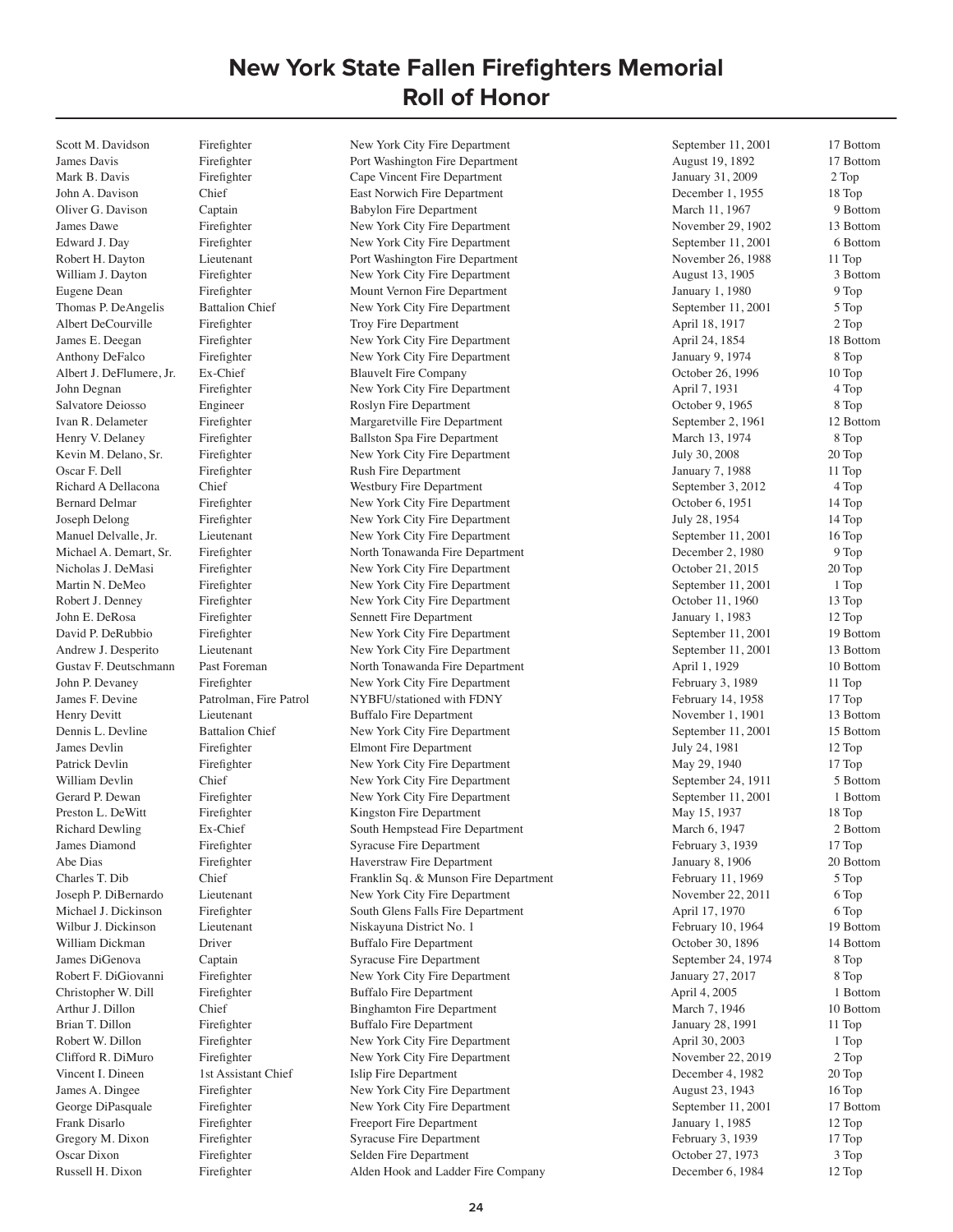Roy W. Dodge Firefighter Buffalo Fire Department June 16, 1949 20 Top Alfred Doerrer Ex-Chief New Hyde Park Fire Department January 20, 1969 4 Top<br>
Samuel R. Doherty Firefighter New York City Fire Department November 28, 1949 15 Top Samuel R. Doherty Firefighter New York City Fire Department November 28, 1949 15 Top Robert R. Dolney Firefighter New York City Fire Department March 5, 1980 9 Top John Domblewski Inspector Schenectady Fire Department January 11, 1974 19 Bottom Francis M. Donelon Firefighter New York City Fire Department August 10, 1930 4 Top Thomas Donlon Firefighter Buffalo Fire Department December 27, 1902 13 Bottom Emmet F. Donnelly Firefighter New York City Fire Department June 15, 1922 6 Top Kevin W. Donnelly Lieutenant New York City Fire Department September 11, 2001 19 Top Patrick Donnelly Ladderman Rochester Fire Department July 4, 1926 5 Top John J. Donohue 3rd Firefighter New York City Fire Department April 3, 1928 5 Top Albert E. Donovan Lieutenant New York City Fire Department August 21, 1923 6 Top Albert E. Donovan Lieutenant New York City Fire Department January 21, 1924 5 Top Denis Donovan Firefighter New York City Fire Department August 17, 1920 6 Top John J. Dooley Battalion Chief New York City Fire Department June 6, 1931 4 Top Ronald C. DooLittle Firefighter Campbell Hall Fire Department April 13, 1970 7 Top John B. Doran Engineer New York City Fire Department June 25, 1914 4 Bottom Thomas R. Dore Lieutenant New York City Fire Department June 5, 1955 14 Top Thomas Dorr, Sr. Firefighter Pleasantville Fire Department January 7, 1996 10 Top Edward A. Dougherty Captain New York City Fire Department October 4, 1930 4 Top John Dougherty Firefighter Oswego Fire Department February 10, 1904 10 Bottom Patrick A. Dougherty Firefighter Troy Fire Department April 22, 1934 19 Top Thomas J. Dougherty Firefighter New York City Fire Department February 20, 1880 16 Bottom George W. Dove Firefighter Skaneateles Fire Department July 12, 1965 11 Top Eugene G. Dowd Battalion Chief New York City Fire Department January 27, 1955 14 Top Kevin C. Dowdell Lieutenant New York City Fire Department September 11, 2001 17 Bottom Raymond M. Downey Deputy Chief New York City Fire Department September 11, 2001 4 Bottom John J. Downing Firefighter New York City Fire Department June 17, 2001 18 Top Leo Doyle Firefighter Natural Bridge Fire Department June 20, 1987 11 Top William Doyle Firefighter New York City Fire Department January 1, 1982 12 Top James Doyle, Jr. Firefighter Port Washington Fire Department November 10, 1947 3 Bottom John C. Draxler Firefighter Webb Mills Fire Department March 17, 1979 9 Top John J. Drennan Captain New York City Fire Department May 7, 1994 10 Top Christopher Dressel Firefighter New York City Fire Department January 31, 1904 3 Bottom Edward J. Driscoll Captain Troy Fire Department December 7, 1967 9 Bottom William J. Driscoll Firefighter New York City Fire Department January 28, 1941 17 Top Stanley L. Duda Firefighter Syracuse Fire Department April 9, 1978 9 Top Gerard J. Duffy Firefighter New York City Fire Department September 11, 2001 2 Bottom Michael L. Duffy Firefighter New York City Fire Department August 8, 2017 2 Top William J. Duffy Battalion Chief New York City Fire Department May 5, 1913 4 Bottom John Duffy, III Firefighter New York City Fire Department September 7, 1915 3 Top Edward J. Duggan Captain Buffalo Fire Department December 23, 1986 12 Top Joseph P. Dugan Firefighter New York City Fire Department July 31, 1954 14 Top Thomas J. Dugan Acting District Chief Syracuse Fire Department February 3, 1939 17 Top William C. Dugan Firefighter Fire East Moriches Fire Department January 1, 1976 8 Top<br>Charles A. Dunbar Firefighter Rochester Fire Department February 6, 1949 15 Top Firefighter Rochester Fire Department February 6, 1949 15 Top David D. Duncan, Jr. Lieutenant Albany Fire Department May 24, 1985 12 Top Russell E. Dunham Firefighter Highland Fire Department July 16, 1991 11 Top Thomas Dunleavy Firefighter New York City Fire Department August 25, 1885 15 Bottom Edward F. Dunn Firefighter New York City Fire Department November 3, 1894 14 Bottom Joseph Dunn Firefighter New York City Fire Department November 4, 1936 18 Top Joseph F. Dunn Captain Bethpage Fire Department May 25, 1978 9 Top Mathew J. Dunn Firefighter New York City Fire Department October 14, 1931 4 Top Peter Dunn Firefighter Troy Fire Department December 16, 1844 19 Bottom John T. Dunne Captain New York City Fire Department March 28, 1971 7 Top John F. Dunne Firefighter New York City Fire Department February 6, 1923 6 Top Daniel A. Dunphy Firefighter New York City Fire Department January 26, 1955 14 Top Ernest A. Duquette Firefighter Glen Park Fire Department May 12, 1983 12 Top Emil J. Durand, Jr. Ladderman Albany Fire Department February 5, 1948 15 Top John Durkin Lieutenant New York City Fire Department November 24, 1937 18 Top William G. Dusterwald Division Chief New York City Fire Department January 8, 1970 8 Bottom James Dworetsky Chief Youngsville Fire Department November 25, 1995 10 Top Irving W. Dwyer Lieutenant Auburn City Fire Department December 21, 1931 10 Bottom

Henry W. Dodge Firefighter Hutchinson Hose Company January 15, 1894 20 Bottom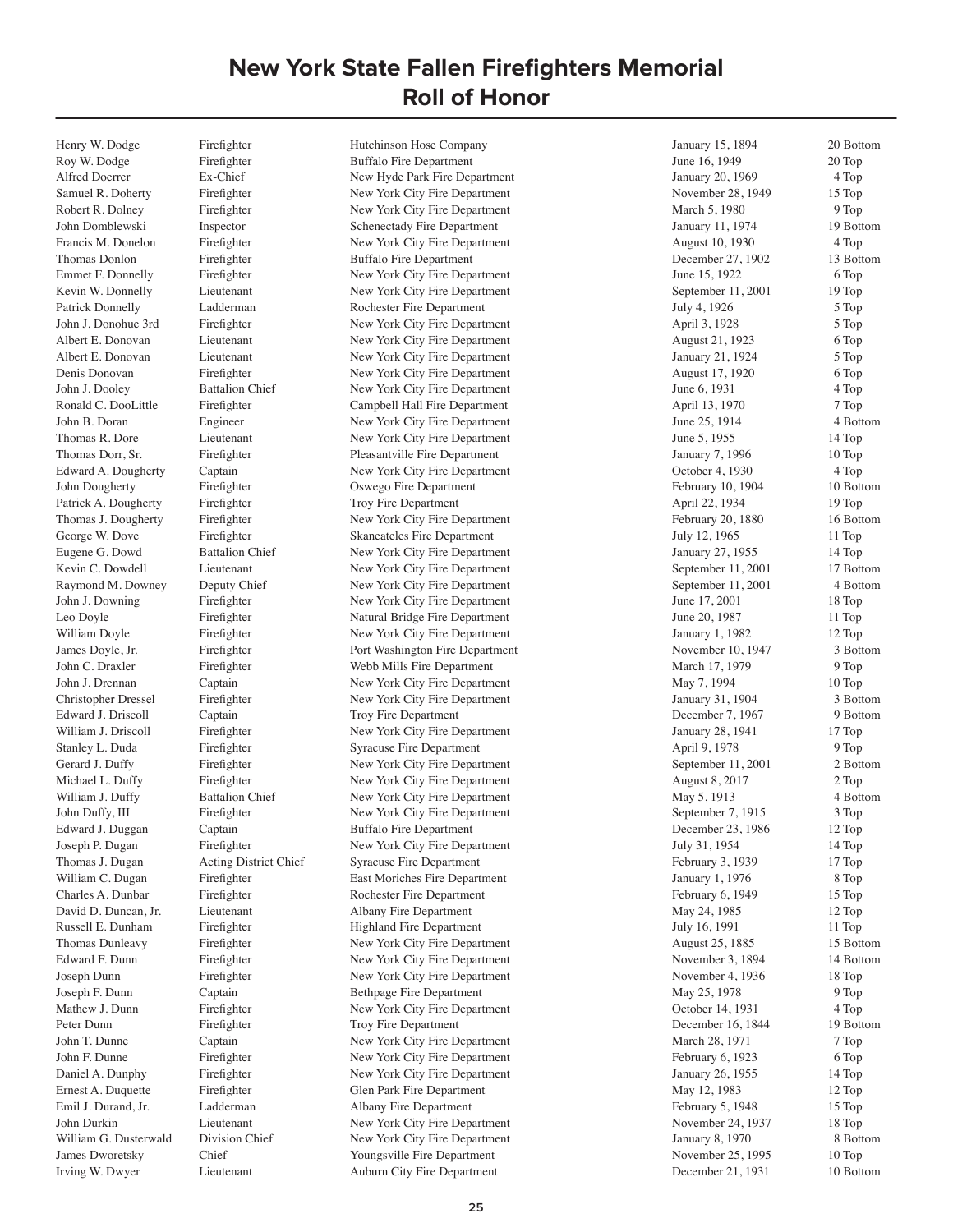John T. Dwyer Captain Captain Troy Fire Department April 18, 1956 13 Top Martin F. Dwyer Captain Captain Syracuse Fire Department August 27, 1936 18 Top William J. Dwyer Firefighter Cazenovia Fire Department August 21, 1946 10 Bottom Stephen Dyczko Captain New York City Fire Department December 11, 1959 13 Top Thomas J. Earl Firefighter New York City Fire Department February 8, 1976 8 Top John R. Eastburn Lieutenant New York City Fire Department February 10, 1970 8 Bottom John Eaton Firefighter Rochester Fire Department August 26, 1840 19 Bottom Fabian J. Echevarrieta Firefighter New York City Fire Department January 7, 1974 8 Top Philip Eckel Chief Chief Syracuse Fire Department June 1, 1886 June 1, 1886 15 Bottom W. John Eckerson Firefighter Beukendaal Volunteer Fire Department August 19, 1956 20 Bottom Joseph Eckes Firefighter Ossining Fire Department May 13, 1941 17 Top Jacob Edler Firefighter New York City Fire Department March 18, 1871 16 Bottom Carl Edmonds Firefighter Harford Fire Department May 4, 1965 7 Top Fire Firefighter Fire Department May 7, 2014 3 Bottom 3 Bottom Vernon F. Edwards Firefighter Coram Fire Department May 1, 1930 12 Bottom Francis X. Egan Firefighter New York City Fire Department October 26, 1962 12 Bottom Martin J. Egan, Jr. Captain Captain New York City Fire Department September 11, 2001 3 Top William Egan Lieutenant Syracuse Fire Department December 9, 1951 14 Top Thomas P. Eglinton Firefighter New York City Fire Department February 4, 1908 6 Bottom Edward J. Ehlers Firefighter New York City Fire Department April 20, 1970 8 Bottom Anthony F. Eisele Chief Roosevelt Fire Department June 16, 1957 15 Top John W. Eiserman Firefighter New York City Fire Department December 14, 1945 16 Top Michael J. Elferis Firefighter New York City Fire Department September 11, 2001 18 Top John R. Elges Firefighter New York City Fire Department September 15, 2018 3 Top Charles Elliott Firefighter Brentwood Fire Department May 11, 1952 14 Top Charles B. Elliott Firefighter New York City Fire Department September 8, 1855 18 Bottom Moses W. Embler Firefighter Newburgh City Fire Department August 30, 1904 21 Top Michael Emmett Firefighter New York City Fire Department July 26, 1900 13 Bottom Peter Engel Firefighter New York City Fire Department January 5, 1950 14 Top Christian P. Engeldrum Firefighter New York City Fire Department November 29, 2004 17 Top<br>
Pierce English Firefighter New York City Fire Department January 7, 1898 13 Bott Pierce English Firefighter New York City Fire Department January 7, 1898 13 Bottom John Ennis Firefighter New York City Fire Department August 30, 1885 15 Bottom Frederick V. Erb Firefighter New York City Fire Department July 23, 1934 19 Top Edward Erbland Past Chief Ridge-Culver Fire Department May 5, 1981 12 Top George A. Erlacher Assistant Engineer New York City Fire Department February 9, 1873 16 Bottom Walter A. Ernst Firefighter East Meadow Fire Department May 30, 1998 10 Top Randolph A. Ervin Firefighter Gates-Chili Fire Department November 2, 1964 9 Top Roger Espinal Firefighter New York City Fire Department September 14, 2019 2 Top Francis Esposito Firefighter New York City Fire Department September 11, 2001 8 Bottom Michael A. Esposito Captain New York City Fire Department September 11, 2001 16 Top Michael P. Esposito Firefighter Baldwin Fire Department May 18, 2011 15 Top Wayland A. Estes Firefighter New York City Fire Department November 12, 1892 14 Bottom Richard G. Estreicher Lieutenant New York City Fire Department November 11, 2019` 2 Top Arthur J. Evans Firefighter New York City Fire Department September 25, 1852 18 Bottom Robert E. Evans Firefighter New York City Fire Department September 11, 2001 20 Bottom William Ewing Hoseman Cohoes Fire Department March 24, 1930 1 Bottom George D. Eysser Battalion Chief New York City Fire Department June 13, 2015 3 Top Brian D. Fahey Firefighter New York City Fire Department June 17, 2001 4 Top Michael J. Fahy Deputy Chief New York City Fire Department September 27, 2016 4 Top Frederick T. Fairweather Firefighter Bullville Fire Department September 23, 1995 10 Top Harry O. Fairweather Firefighter Troy Fire Department April 8, 1909 5 Bottom Michael D. Falkouski Assistant Chief Rensselaer Fire Department January 23, 2005 1 Top John J. Fanning Battalion Chief New York City Fire Department September 11, 2001 11 Bottom Henry F. Fargis Firefighter New York City Fire Department April 2, 1848 19 Bottom Thomas J. Farino Captain New York City Fire Department September 11, 2001 6 Top James C. Farley Firefighter New York City Fire Department December 16, 1947 15 Top Peter E. Farley Firefighter New York City Fire Department August 16, 1949 15 Top Keith W. Farr Firefighter Avon Fire Department 1991 12 Top January 23, 1983 12 Top John C. Farragher Firefighter New York City Fire Department July 12, 1962 12 Bottom Joseph Farrell Firefighter Bayport Fire Department March 19, 1991 11 Top Raymond F. Farrell Firefighter New York City Fire Department August 21, 1923 14 Bottom Richard Farrell Lieutenant Fire Police South Schodack Fire Department June 25, 1997 10 Top Walter Farrell Firefighter Buffalo Fire Department February 1, 1922 6 Top

John Dwyer Firefighter New York City Fire Department February 6, 1928 4 Top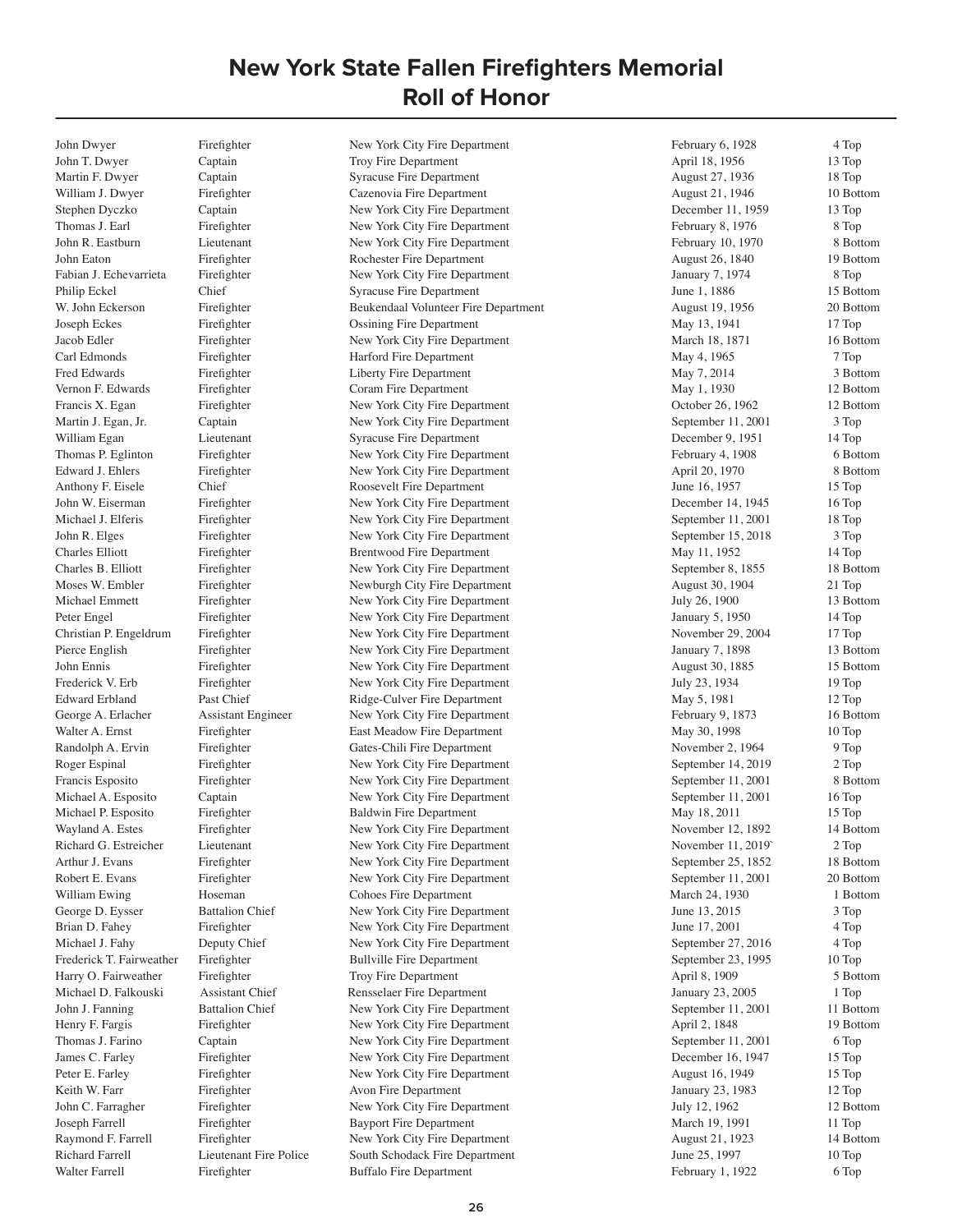William J. Farrell Firefighter New York City Fire Department August 21, 1966 11 Bottom

George F. Farrell, II Firefighter New York City Fire Department February 13, 1912 4 Bottom James J. Farrell, II Firefighter New York City Fire Department February 19, 1945 15 Top Louis J. Farrell, II Firefighter New York City Fire Department September 24, 1922 6 Top Terrence P. Farrell Firefighter New York City Fire Department September 11, 2001 1 Bottom Thomas Farrell, III Firefighter New York City Fire Department Cotober 28, 1953 14 Top Thomas J. Farrell Firefighter New York City Fire Department March 25, 2016 2 Bottom Jospeh D. Farrelly Battalion Chief New York City Fire Department September 11, 2001 6 Bottom Peter J. Farrenkopf Lieutenant New York City Fire Department October 18, 2009 3 Bottom William H. Farweather Firefighter Middletown Fire Department November 15, 1997 10 Top Donald E. Faughnan Assistant Chief Binghamton Fire Department May 1, 1987 8 Bottom Joseph P. Faughnan Lieutenant New York City Fire Department November 17, 1987 11 Top Benjamin H. Fay Firefighter New York City Fire Department November 2, 1918 3 Top Joseph A. Fay Captain New York City Fire Department November 30, 1967 9 Bottom Frank Featherson Firefighter New York City Fire Department January 28, 1901 13 Bottom John F. Fecher Firefighter New York City Fire Department April 23, 1910 5 Bottom William M. Feehan 1st Deputy Commissioner New York City Fire Department September 11, 2001 4 Top John J. Feeley, II Firefighter New York City Fire Department May 18, 1933 19 Top Paul Feeney Firefighter Cold Spring Fire Company June 30, 1979 9 Top 9 Top Lee S. Fehling Firefighter New York City Fire Department September 11, 2001 19 Top Alan D. Feinbert Firefighter New York City Fire Department September 11, 2001 10 Top Julius Feldman Firefighter New York City Fire Department September 8, 1953 14 Top Michael L. Feldman Firefighter New York City Fire Department February 1, 2020 1 Top Colin Fell Captain Captain Hastings On The Hudson Fire Department March 1, 1989 11 Top Thomas Felli 1st Assistant Chief Roslyn Fire Department July 21, 1964 10 Top Thomas Felly Firefighter Roslyn Fire Department July 21, 1945 17 Bottom A. David Feluren Foreman Scotia Fire Department August 26, 1976 8 Top Fred Fempel Firefighter New York City Fire Department January 25, 1919 6 Top Walter E. Ferguson Firefighter Cronomer Valley Fire Department December 20, 1946 1 Top Cruz Antonio Fernandez Lieutenant New York City Fire Department July 14, 2006 19 Bottom Joseph A. Ferrugia Firefighter New York City Fire Department January 31, 2021 1 Top Joseph C. Fiala Firefighter Sayville Fire Department July 29, 1947 15 Top Henry Fields Firefighter Bay Shore Fire Department January 1, 1968 9 Bottom Lawrence Filiatrault Firefighter Fort Drum Fire Department January 1, 1979 9 Top Thomas J. Fina Firefighter Saranac Lake Fire Department June 27, 1954 14 Top Joseph Finger Firefighter New York City Fire Department December 25, 1906 1 Bottom Louis W. Finger Lieutenant New York City Fire Department May 7, 1953 14 Top Frederick Fink Firefighter Eastchester Fire Department January 6, 1944 5 Top Jack Fink Firefighter Bellerose Terrace Fire Department April 8, 1963 10 Top Ferrell F. Finkle Firefighter Kingston Fire Department September 24, 1937 18 Top John J. Finley Firefighter New York City Fire Department November 17, 1939 17 Top John J. Finley Lieutenant New York City Fire Department October 17, 1966 11 Bottom Stephen J. Finn Firefighter New York City Fire Department November 17, 1920 6 Top Thomas S. Finn Firefighter New York City Fire Department August 1, 1932 20 Top Michael C. Fiore Firefighter New York City Fire Department September 11, 2001 18 Top Albert F. Fischer Firefighter Williston Park Fire Department January 1, 1982 12 Top John R. Fischer Captain New York City Fire Department September 11, 2001 9 Bottom Joseph C. G. Fischer Firefighter Lynbrook Fire Department May 3, 1963 11 Bottom Adam Fisher Captain Buffalo Fire Department January 23, 1891 14 Bottom William F. Fisher Driver Driver Tonawanda Fire Department January 9, 1942 17 Top Francis Fitzgerald Firefighter Buffalo Fire Department March 8, 1974 8 Top James L. Fitzgerald Captain Captain Troy Fire Department February 4, 1946 15 Top Theodore Fitzgerald Lieutenant Rochester Fire Department April 28, 1905 2 Bottom Thomas E. Fitzgerald Lieutenant New York City Fire Department October 22, 1960 13 Top Joseph Fitzgerald, II Captain New York City Fire Department December 18, 1918 3 Top June M. Fitzpatrick Firefighter Rocky Point Fire Department June 15, 1995 10 Top Lawrence Fitzpatrick Firefighter New York City Fire Department June 27, 1980 9 Top Frank L. Fitzsimmons Firefighter Tonawanda Fire Department June 22, 1943 21 Bottom John J. Flanagan, II Firefighter New York City Fire Department December 8, 1975 8 Top Joseph A. Flannigan Firefighter New York City Fire Department July 31, 1921 6 Top Lloyd Flavin Firefighter Cohoes Fire Department June 14, 1976 8 Top Andre G. Fletcher Fire Marshal New York City Fire Department September 11, 2001 6 Top William Fletcher Firefighter **Firefighter** New York City Fire Department February 3, 1925 5 Top J. Kenneth Flinton Firefighter Troy Fire Department October 11, 1928 5 Top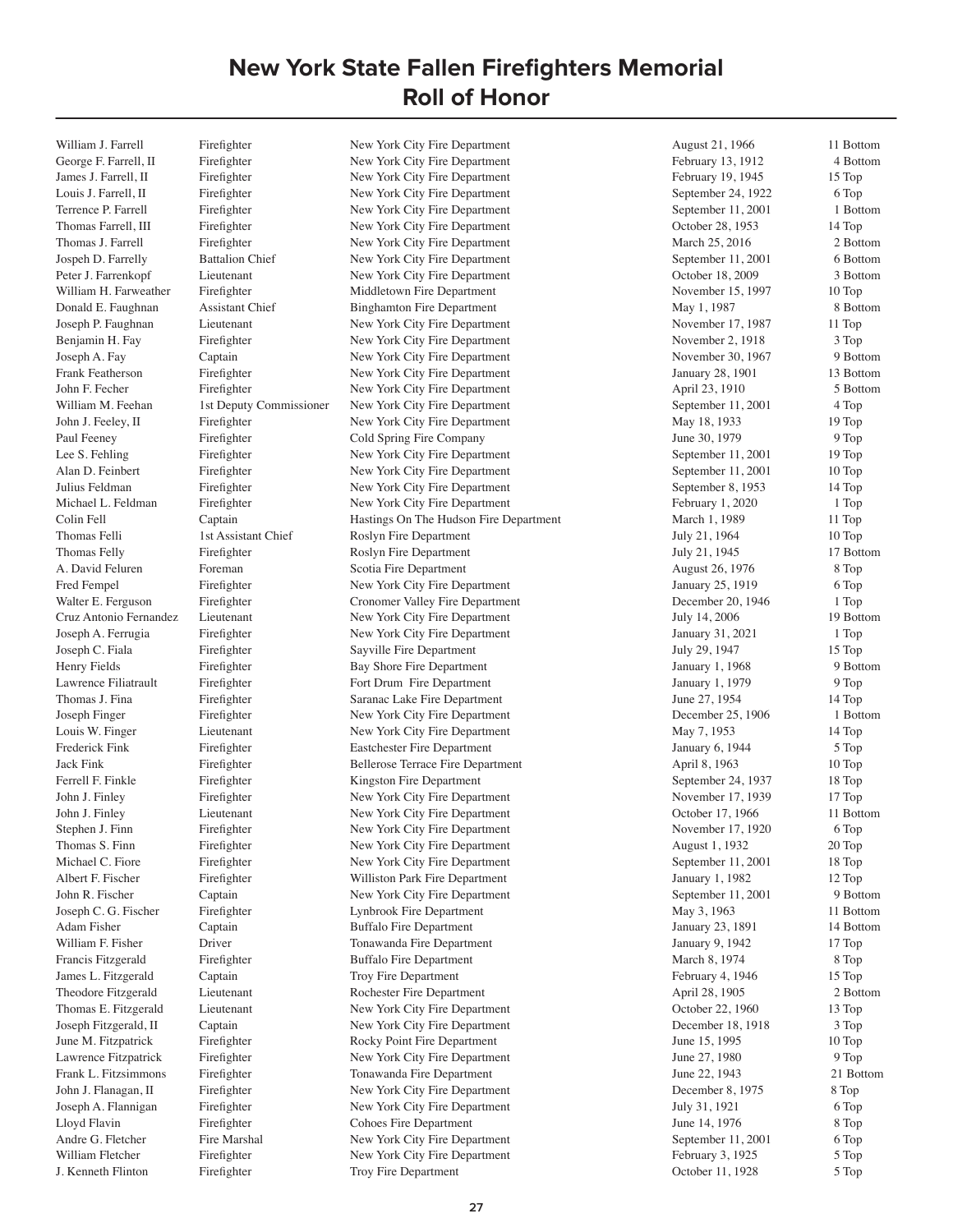John J. Flood Deputy Chief New York City Fire Department December 20, 1932 11 Bottom Frank Flora Firefighter Syracuse Fire Department March 4, 1908 5 Bottom John J. Florio Firefighter New York City Fire Department September 11, 2001 8 Bottom Louis J. Flurry Firefighter Union Volunteer Fire Company July 26, 1987 11 Top David G. Flynn Firefighter Canandaigua Fire Department April 9, 1978 9 Top Harry E. Flynn Firefighter New York City Fire Department September 13, 1917 3 Top Michael Flynn Firefighter New York City Fire Department April 24, 1854 18 Bottom Michael N. Fodor Lieutenant New York City Fire Department September 11, 2001 21 Top Cornelius R. Fogg Firefighter Poughkeepsie Fire Department February 15, 1928 1 Top Mathew Fohey Captain New York City Fire Department August 24, 1900 17 Bottom Bartholomew V. Foley Firefighter New York City Fire Department January 19, 1965 11 Bottom Thomas J. Foley Firefighter New York City Fire Department September 11, 2001 1 Top Frank D. Fontaino Firefighter New York City Fire Department December 11, 2015 3 Bottom David J. Fontana Lieutenant New York City Fire Department September 11, 2001 18 Bottom Ira L. Foote Firefighter Rochester Fire Department June 29, 1944 16 Top James S. Foote Firefighter Summit Fire Department November 18, 2014 3 Bottom John T. Foran Firefighter Nanuet Fire Department September 9, 1975 8 Top Harry S. Ford Firefighter New York City Fire Department June 17, 2001 10 Bottom Robert A. Ford Firefighter New York City Fire Department October 29, 2009 1 Top William J. Ford Captain Captain Binghamton Fire Department Cotober 29, 1915 2 Top William J. Ford Firefighter New York City Fire Department August 21, 1983 12 Top J. M. Forrester Firefighter New York City Fire Department January 1, 1849 19 Bottom Henry Forscheler Firefighter Rochester Fire Department May 5, 1867 17 Bottom Bruce M. Foss Firefighter New York City Fire Department June 14, 2008 1 Top Joseph T. Fosse Firefighter New York City Fire Department February 26, 1937 18 Top Henry C. Foster Firefighter New York City Fire Department December 23, 1939 18 Top Leland G. Foster Firefighter Cortland Fire Department January 1, 1974 8 Top Robert J. Foti Firefighter New York City Fire Department September 11, 2001 18 Bottom Philip Fournier Firefighter Valley Stream Fire Department September 19, 1948 15 Top Robert Fowler Firefighter Spencerport Fire Department February 22, 1997 10 Top Vincent Fowler Captain Captain New York City Fire Department June 4, 1999 11 Top Edward J. Fox Firefighter New York City Fire Department January 27, 1927 5 Top Hugh Fox Firefighter New York City Fire Department November 23, 1896 14 Bottom Raphael A. Fox Firefighter New York City Fire Department Cotober 1, 1916 3 Top Christopher Fralick Firefighter Syracuse Fire Department February 2, 1885 15 Bottom Charles J. Franck Lieutenant New York City Fire Department April 14, 1965 11 Bottom Donald L. Franklin Firefighter New York City Fire Department January 13, 2001 4 Bottom Lawrence Franklin Firefighter New York City Fire Department February 19, 1969 9 Bottom Willie T. Franklin, Jr. Firefighter New York City Fire Department February 14, 2011 20 Bottom Charles B. Franssen Firefighter New York City Fire Department May 24, 1919 1 Top Donald Franz Lieutenant New York City Fire Department March 23, 2020 3 Top Andrew A. Fredericks Lieutenant New York City Fire Department September 11, 2001 3 Top Theodore F. Freed Lieutenant Rochester Fire Department May 15, 1968 9 Bottom John J. Frein Firefighter New York City Fire Department January 4, 1918 1 Top Peter L. Freund Lieutenant New York City Fire Department September 11, 2001 2 Bottom Frank Friederlein Firefighter New York City Fire Department August 31, 1945 4 Bottom Gerald J. Frisby Firefighter New York City Fire Department June 27, 1980 9 Top George F. Froehlich Firefighter New York City Fire Department March 29, 2018 2 Top Allen Frye Captain Captain Roslyn Rescue Fire Department March 25, 2002 7 Top Clifford B. Fuerst Firefighter Albany Fire Department July 2, 1961 12 Bottom Martin T. Fullam Lieutenant New York City Fire Department January 28, 2013 19 Top Francis E. Furch Firefighter Binghamton Fire Department December 31, 1977 9 Top Charles H. Furey Captain New York City Fire Department February 14, 1930 4 Top Victor M. Gabriel Firefighter Stockport Fire Company April 24, 1979 9 Top 9 Top Peter J. Gaffeney Firefighter New York City Fire Department January 31, 1904 3 Bottom Donald J. Gagnier Firefighter Beekmantown Fire Department April 28, 1965 12 Bottom James V. Galanaugh Firefighter New York City Fire Department Cotober 17, 1966 11 Bottom<br>Salvatore N. Galasso Firefighter White Plains Fire Department July 31, 1954 14 Top Firefighter **Salvatore White Plains Fire Department** July 31, 1954 14 Top Anthony Galatifore Ex-Chief Selden Fire Department September 3, 1979 10 Bottom<br>
Hugh Gallagher Firefighter New York City Fire Department April 24, 1854 18 Bottom Hugh Gallagher Firefighter New York City Fire Department April 24, 1854 Jacob Gallagher Firefighter Buffalo Fire Department August 12, 1924 6 Top<br>John T. Gallagher, Sr. Captain New York City Fire Department July 26, 2015 19 Top John T. Gallagher, Sr. Captain New York City Fire Department July 26, 2015 19 Top 19 Top July 26, 2015 19 Top 19 Top 19 Top 19 Top 19 Top 19 Top 16 Bottom Albany Fire Department April 7. 1875 16 Bottom 16 Rottom 16 Rottom Albany Fire Department April 7, 1875

James F. Flood Lieutenant Albany Fire Department January 1, 1929 4 Top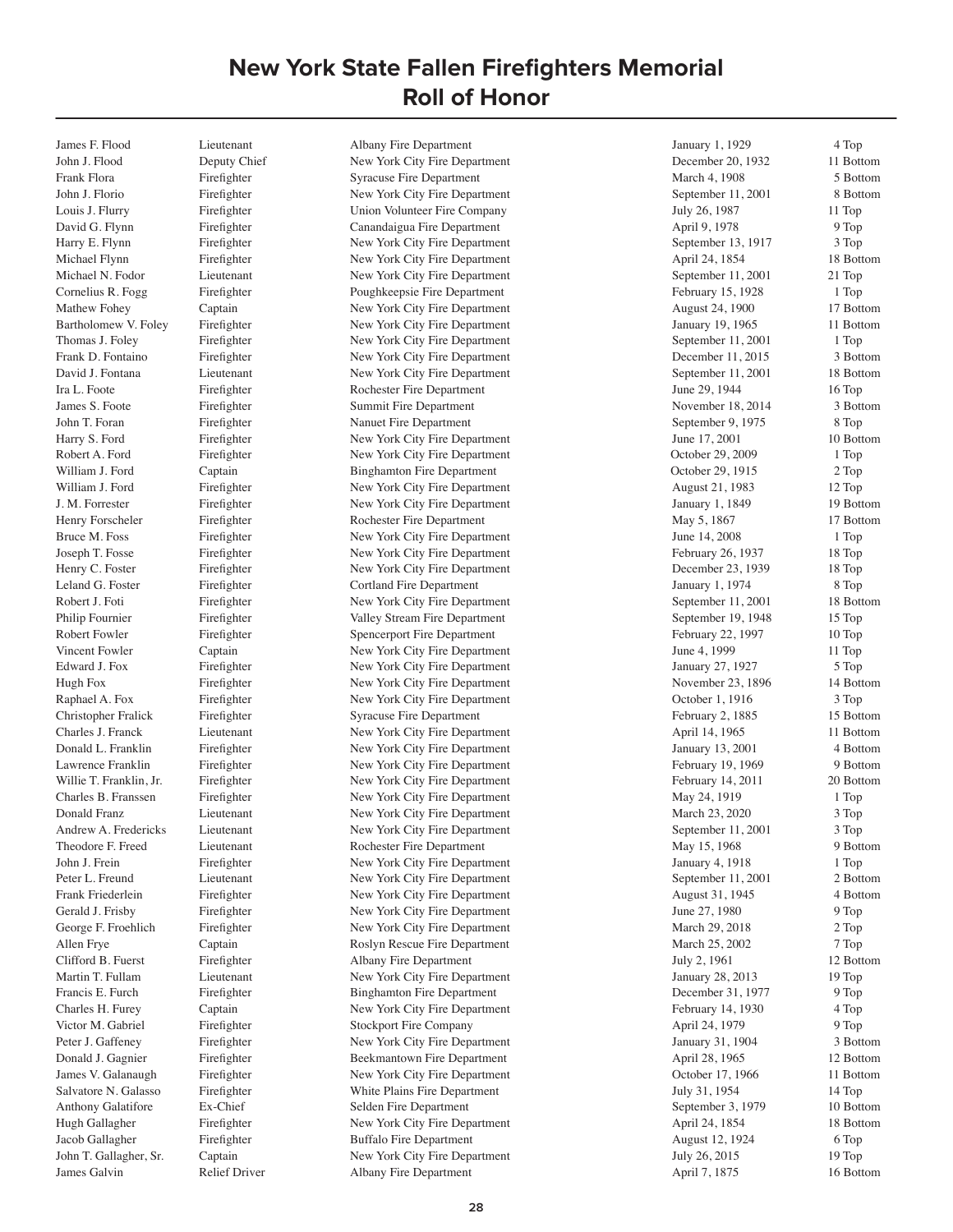Peter J. Ganci, Jr. Chief New York City Fire Department September 11, 2001 2 Top Gerard T. Ganley Firefighter New York City Fire Department July 13, 1978 9 Top Charles W. Garbarini Lieutenant New York City Fire Department September 11, 2001 3 Bottom Thomas A. Gardner Firefighter New York City Fire Department September 11, 2001 3 Bottom John J. Garrick Firefighter New York City Fire Department November 9, 1961 12 Bottom Cornelius Garrison Firefighter New York City Fire Department July 5, 1832 20 Bottom Howard Garrison Firefighter Centerville Fire Company April 19, 1988 11 Top Earl Garrity, III Firefighter Port Jervis Fire Department October 4, 1987 11 Top Matthew D. Garvey Firefighter New York City Fire Department September 11, 2001 3 Top Bruce H. Gary Firefighter New York City Fire Department September 11, 2001 3 Top Gary J. Gates Lieutenant New York City Fire Department September 29, 2015 19 Top Robert G. Gates Firefighter New York City Fire Department August 14, 1943 16 Top Stephen G. Gavin Lieutenant Owego Fire Department September 2, 2003 4 Bottom John Geary Firefighter New York City Fire Department February 22, 1901 13 Bottom Barend Geel Battalion Chief Albany Fire Department February 9, 1946 15 Top Earl Geertgens Firefighter New Rochelle Fire Department July 16, 1965 7 Top Gary P. Geidel Firefighter New York City Fire Department September 11, 2001 17 Top Richard Gelke Firefighter New York City Fire Department January 15, 1958 13 Top Andrew B. George Firefighter New York City Fire Department January 3, 1939 17 Top Edward F. Geraghty Deputy Chief New York City Fire Department September 11, 2001 4 Bottom Thomas H. Geraghty Firefighter Rhinebeck Fire Department August 1, 1932 1 Bottom James W. Gerdes Firefighter New York City Fire Department June 1, 1904 3 Bottom Denis P. Germain Firefighter New York City Fire Department September 11, 2001 19 Bottom Fred Gerner Firefighter New York City Fire Department August 5, 1937 18 Top Michael E. Gerrie Lieutenant Buffalo Fire Department February 2, 1988 11 Top<br>
Vincent F. Giammona Captain New York City Fire Department September 11, 2001 10 Bott Vincent F. Giammona Captain New York City Fire Department September 11, 2001 10 Bottom Charles Gibbons Firefighter New City Fire Engine Company #1 May 13, 1964 1 Bottom William T. Gibbons Firefighter New City Fire Engine Company #1 November 6, 1901 2 Bottom James A. Giberson Firefighter New York City Fire Department September 11, 2001 17 Bottom George Gibson Lieutenant New York City Fire Department January 22, 1904 3 Bottom Hugh T. Gibson Foreman Syracuse Fire Department August 28, 1841 20 Bottom Joseph Giehler Firefighter Miller Place Fire Department January 1, 1972 7 Top Ronnie E. Gies Lieutenant New York City Fire Department September 11, 2001 19 Bottom Richard P. Gifford Firefighter New York City Fire Department October 26, 1962 12 Bottom John M. Gill Firefighter Auburn Fire Department May 31, 1942 16 Top Paul J. Gill Firefighter New York City Fire Department September 11, 2001 15 Bottom Michael Gillen Engineer Troy Fire Department June 22, 1890 14 Bottom William H. Gillett Firefighter Buffalo Fire Department January 25, 1865 17 Top James R. Gillis Firefighter New York City Fire Department June 20, 1946 15 Top Robert F. Gilmer Truckman and Albany Fire Department January 23, 1895 14 Bottom John F. Ginley Lieutenant New York City Fire Department September 11, 2001 7 Bottom John E. Ginocchetti Firefighter Manlius Fire Department March 7, 2002 10 Bottom Charles J. Ginter Firefighter Oneida Fire Department August 30, 1941 17 Top Jeffrey J. Giordano Firefighter New York City Fire Department September 11, 2001 21 Bottom John J. Giordano Firefighter New York City Fire Department September 11, 2001 6 Bottom Leonard J. Giustino Firefighter Pelham Fire Department January 7, 1950 15 Top Keith A. Glascoe Firefighter New York City Fire Department September 11, 2001 18 Top James Glasglow Firefighter New York City Fire Department April 15, 1840 19 Bottom Frederick Glasser Firefighter New York City Fire Department January 14, 1959 13 Top Richard E. Gleason, Sr. Firefighter Mohegan Lake Fire Department July 9, 1993 10 Top Robert M. Gless Firefighter New York City Fire Department October 25, 2016 21 Top Michael O. Glynn Lieutenant New York City Fire Department October 22, 1967 9 Bottom Stephen J. Glynn Hoseman Albany Fire Department July 22, 1904 3 Bottom Thomas R. Godfrey Firefighter New York City Fire Department May 23, 1892 14 Bottom Timothy M. Goff Firefighter Fire Kenmore Fire Department May 27, 1997 10 Top George R. Goger Lieutenant New York City Fire Department October 2, 1963 12 Bottom Bradley P. Golden Firefighter Lairdsville Fire Department September 25, 2001 15 Top<br>Bernard Goldman Firefighter New York City Fire Department January 30, 1962 12 Bott Firefighter New York City Fire Department January 30, 1962 12 Bottom George H. Gombert Firefighter Cambria Fire Department December 10, 1973 7 Top Edward L. Gommenginger Tillerman Rochester Fire Department November 2, 1922 6 Top Epitanio Gonzalez Assistant Chief Rombout Fire Company November 30, 1984 12 Top Henry Goodbrodt Firefighter Niagara Falls Fire Department August 6, 1948 15 Top<br>Robert B. Gooding Firefighter Fairview Fire Department January 1, 1983 12 Top Robert B. Gooding Firefighter Fairview Fire Department Fairview Fire Department January 1, 1983 12 Top

Thomas Gambino, Jr. Firefighter New York City Fire Department September 11, 2001 5 Bottom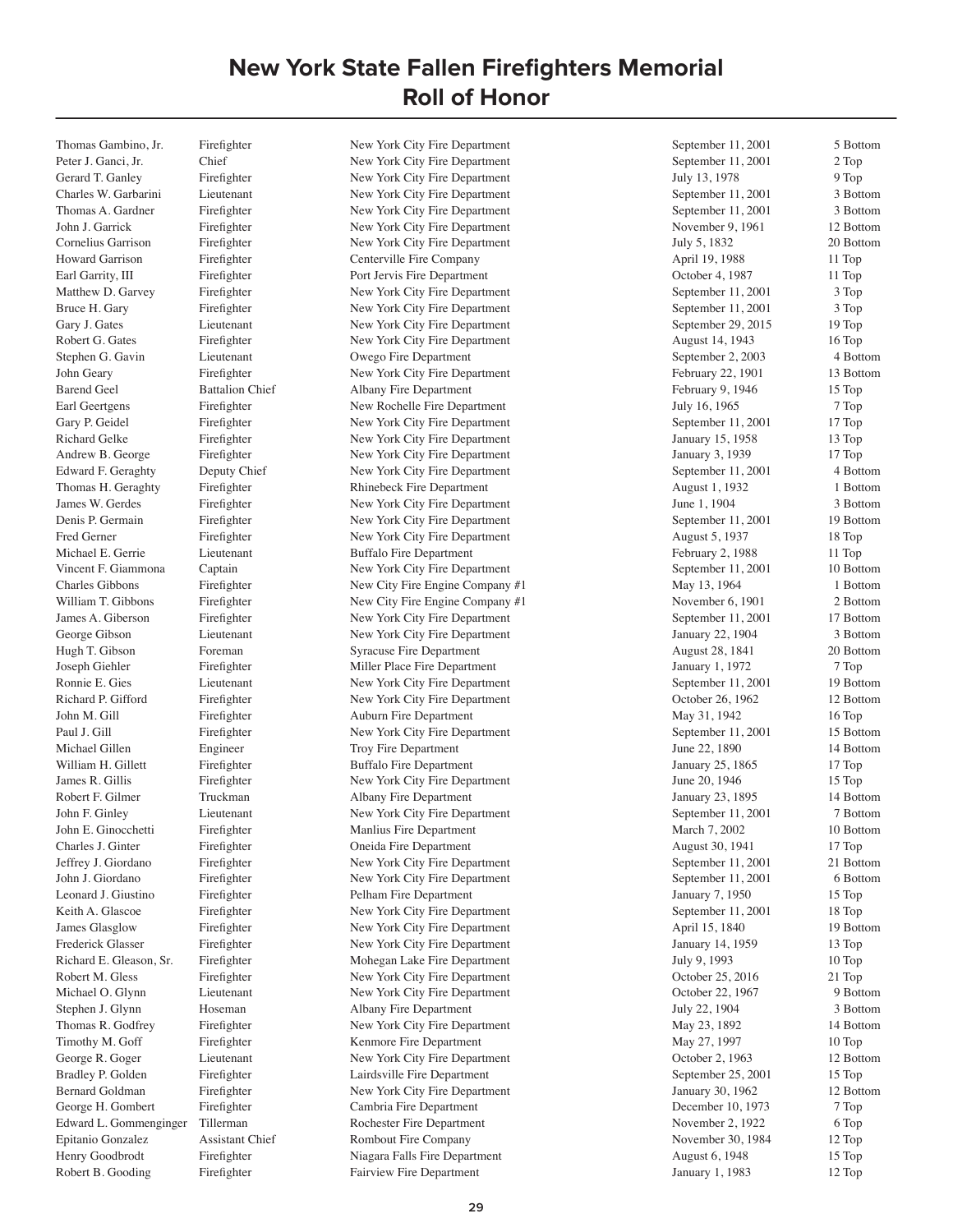Robert L. Goodrich, Sr. Firefighter Chester Fire Department January 27, 1988 11 Top

William J. Gormley Firefighter New York City Fire Department June 14, 2017 3 Top Edward Gorry Lieutenant Garden City Fire Department December 14, 1951 7 Bottom William C. Gorry Firefighter New York City Fire Department March 10, 1960 7 Bottom Michael J. Gorumba Firefighter Garden City Fire Department August 28, 2001 6 Bottom Thomas R. Gott Firefighter Livonia Fire Department February 28, 1986 12 Top Claude Gowdy Firefighter Willing Fire Department July 7, 1985 12 Top Francisco Graca, Jr. Firefighter Cossining Fire Department April 11, 1949 15 Top Alfred Gracey Ladderman Rochester Fire Department June 18, 1916 3 Top John J. Grady Captain New York City Fire Department March 24, 1900 13 Bottom Morris Graf Firefighter New York City Fire Department January 22, 1945 15 Top Joseph P. Graffagnino Lieutenant New York City Fire Department August 18, 2007 19 Bottom Michael E. C. Graham Battalion Chief New York City Fire Department February 15, 1909 5 Bottom Thomas Graham Firefighter Fire Troy Fire Department February 1, 1860 17 Bottom George Grant Firefighter Point Lookout-Lido Fire Department March 1, 1980 9 Top James M. Gray Firefighter New York City Fire Department September 11, 2001 18 Bottom Timothy J. Gray Firefighter New York City Fire Department December 7, 1970 8 Bottom John R. Graziano Captain New York City Fire Department March 13, 2015 21 Top Thomas J. Greaney Lieutenant New York City Fire Department January 5, 2014 4 Top John U. Green Deputy Coordinator Richville Fire Department September 9, 1987 11 Top Rex S. Green Firefighter Pulaski Fire Department August 28, 1954 14 Top Dr. Charles Greene Firefighter Peekskill Fire Department August 1, 1918 2 Top James F. Greene Firefighter New York City Fire Department August 1, 1932 20 Top Julius C. Greene Ex-Chief Westville Fire Department November 2, 1988 11 Top Michael J. Greene Firefighter, Ex-Captain West Babylon Fire Department June 16, 2006 2 Top John K. Gremse Lieutenant New York City Fire Department September 16, 2014 4 Bottom Leo Grenier Firefighter West Leyden Fire Department January 1, 1976 8 Top Charles Grieco Firefighter New York City Fire Department March 26, 1968 6 Top James Griffin Lieutenant New York City Fire Department February 7, 1923 6 Top Lewis M. Grimes Firefighter Albion Fire Department May 13, 1949 16 Top Joseph Grzelak Battalion Chief New York City Fire Department September 11, 2001 5 Top Jose A. Guadalupe Firefighter New York City Fire Department September 11, 2001 1 Top Edward Guarino Firefighter Eggertsville Hose Fire Department June 17, 1970 6 Bottom William J. Guido Deputy Chief New York City Fire Department November 10, 2011 1 Bottom Jacob G. Guilde Firefighter New York City Fire Department October 26, 1928 5 Top Geoffrey E. Guja Lieutenant New York City Fire Department September 11, 2001 16 Top Joseph P. Gullickson Lieutenant New York City Fire Department September 11, 2001 6 Top Timothy T. Gunther Firefighter Poughkeepsie Fire Department May 5, 2015 2 Top John L. Guyre Firefighter New York City Fire Department April 24, 1850 19 Bottom Charles R. Haas Firefighter High Falls Fire Department February 17, 1981 12 Top Leo Hackbarth Firefighter New York City Fire Department January 13, 1911 5 Bottom Edward C. Hackett Lieutenant New York City Fire Department March 2, 1970 8 Bottom Wellington Hackett Firefighter New York City Fire Department December 15, 1932 21 Top David Hadley, Sr. Firefighter Boston Fire Department July 15, 1978 9 Top Arnold N. Hafner Firefighter New York City Fire Department March 31, 1955 14 Top James A. Hagen Captain New York City Fire Department November 3, 1911 5 Bottom James A. Hagan Firefighter New York City Fire Department March 24, 1939 8 Bottom Ralph E. Hager, Jr. Firefighter Shortsville Fire Department September 19, 1984 12 Top George W. Haight Firefighter New York City Fire Department June 22, 1884 15 Bottom David Halderman, Jr. Lieutenant New York City Fire Department September 11, 2001 17 Top Charles F. Hale Lieutenant New York City Fire Department January 12, 1962 12 Bottom Martin Haley Firefighter Buffalo Fire Department January 8, 1920 6 Top James Hall Ex-Captain Glen Cove Fire Department August 14, 1975 8 Top Augustine Halley Lieutenant New York City Fire Department May 18, 1956 13 Top Vincent G. Halloran Lieutenant New York City Fire Department September 11, 2001 8 Bottom John J. Halpin Lieutenant New York City Fire Department May 29, 2014 20 Top Thomas F. Halpin Firefighter New York City Fire Department March 26, 1906 1 Bottom Harry R. Halsey Firefighter Saratoga Springs Fire Department December 13, 1940 17 Top Maynard M. Ham Fire Police Red Hook Fire Company August 25, 1972 7 Top Clarence G. Hamel Commissioner Manhasset-Lakeville Fire Department October 9, 1967 6 Top George T. Hamilton Firefighter Cohoes Fire Department April 23, 1922 11 Top John P. Hamilton Firefighter New York City Fire Department October 22, 1954 14 Top Robert W. Hamilton Firefighter New York City Fire Department September 11, 2001 18 Bottom Leon J. Hammond Firefighter Fulton Fire Department November 30, 1915 5 Bottom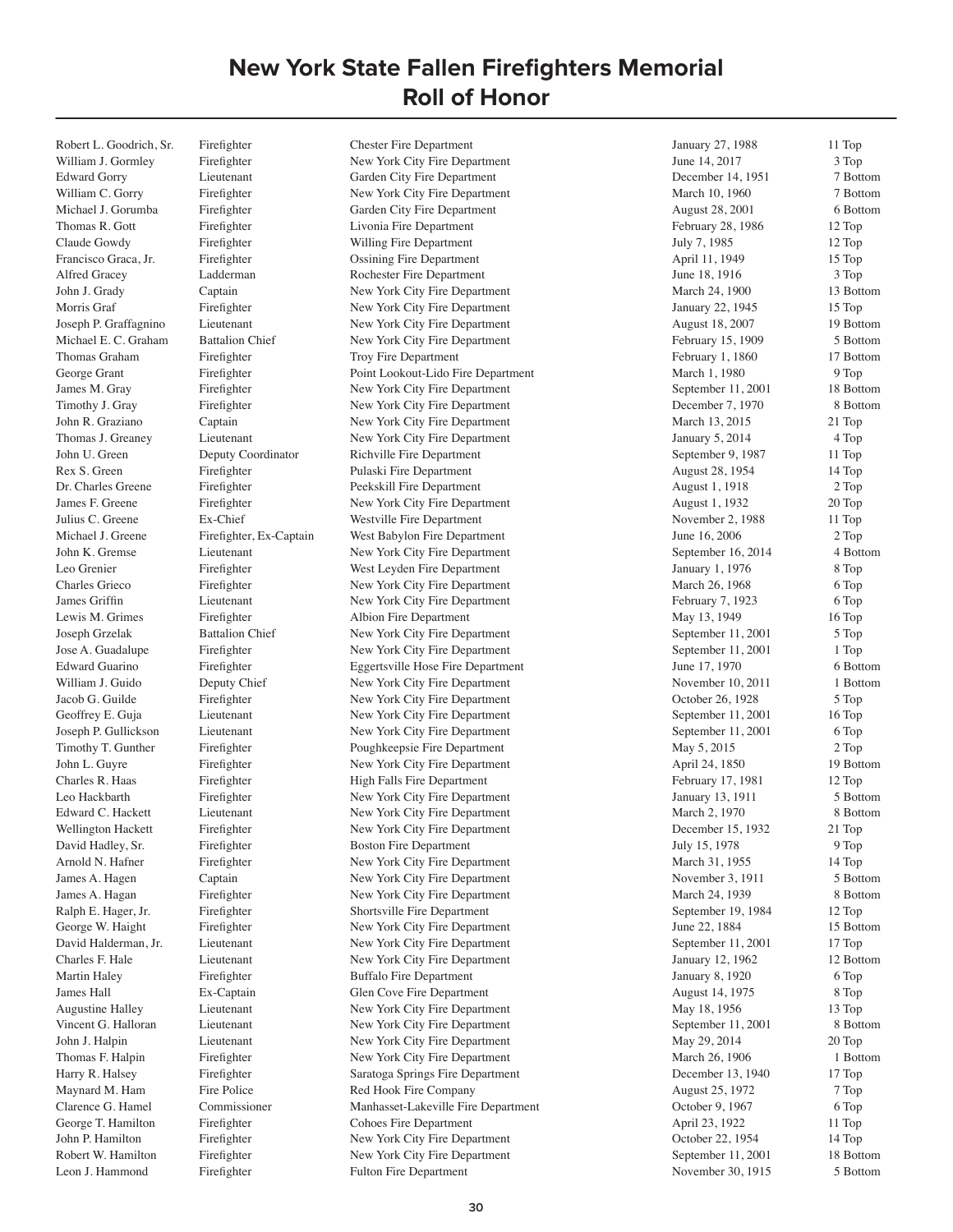William N. Hammond Firefighter General Electric Fire Department January 1, 1983 12 Top

James Harris Lieutenant/Fire Police Mechanicville Fire Department December 4, 1994 Daniel E. Heglund Firefighter New York City Fire Department September 22, 2014 1 Bottom<br>
Francis J. Hehar Firefighter Binghamton Fire Department September 26, 1898 3 Bottom Binghamton Fire Department September 26, 1898

Edward Hanavan Firefighter's Aide Buffalo Fire Department December 21, 1934 19 Top Francis Hanavan Firefighter Buffalo Fire Department July 14, 1984 12 Top Gerald T. Hanley Firefighter New York City Fire Department December 13, 1939 17 Top Michael E. Hanley Firefighter New York City Fire Department February 6, 1923 6 Top Sean S. Hanley Firefighter New York City Fire Department September 11, 2001 20 Top William J. Hanlon Firefighter New York City Fire Department December 30, 1963 12 Bottom Thomas P. Hannafin Firefighter New York City Fire Department September 11, 2001 6 Bottom Tammy M. Hanno Firefighter/EMT Turin Fire Company Turin Fire Company December 12, 1995 8 Bottom Dana R. Hannon Firefighter New York City Fire Department September 11, 2001 15 Top Martin Hanrahan Firefighter New York City Fire Department May 16, 1964 11 Bottom Arthur G. Hanson Firefighter New York City Fire Department April 4, 1956 13 Top Henry Hanson Firefighter New York City Fire Department December 14, 1908 6 Bottom Jonathan Hanson Captain Jamestown Fire Department March 12, 1910 10 Bottom Orestes Hantjiles Lieutenant New York City Fire Department November 28, 1959 13 Top Andrew Harcher, Jr. Firefighter Wallkill Fire Company February 21, 1982 12 Top Louis Hardina Firefighter New York City Fire Department August 1, 1932 20 Top Elbert Hardman Firefighter New York City Fire Department January 9, 1945 15 Top Michael F. Harley Battalion Chief New York City Fire Department September 29, 1925 5 Top Daniel E. Harlin Firefighter New York City Fire Department September 11, 2001 12 Bottom Christopher W. Harmon Lieutenant Mischen White Plains Fire Department May 30, 1962 12 Bottom John Harmon Firefighter Franklin Fire Department January 1, 1977 8 Top Peter J. Harmon Firefighter New York City Fire Department September 24, 1937 18 Top<br>
Emil K. Harnischfeger Supervising Fire Marshal New York City Fire Department May 6, 2013 20 Top Supervising Fire Marshal New York City Fire Department May 6, 2013 20 Top Harvey L. Harrell Lieutenant New York City Fire Department September 11, 2001 12 Bottom Stephen G. Harrell Lieutenant Lieutenant New York City Fire Department September 11, 2001 14 Bottom<br>
1 1 I Lieutenant/Fire Police Mechanic ville Fire Department December 4, 1994 10 Top J. Marion Harrison Firefighter Huntington Fire Department January 1, 1927 5 Top William Harrison Firefighter Elmira Fire Department March 30, 1915 3 Top Daniel A. Hart Firefighter New York City Fire Department October 27, 1910 5 Bottom John T. Hart Sergeant Mt. McGregor Correctional Facility September 9, 2002 4 Top James Hartnett Lieutenant New York City Fire Department August 1, 1932 20 Top John J. Harvey, I Pilot New York City Fire Department February 11, 1930 4 Top Jason D. Hasenauer Firefighter Hilton Fire Department December 28, 2005 2 Top Timothy S. Haskell Firefighter New York City Fire Department September 11, 2001 20 Top Thomas T. Haskell, Jr. Battalion Chief New York City Fire Department September 11, 2001 6 Bottom Robert J. Hassett Firefighter Bethpage Fire Department May 25, 1978 9 Top Thomas D. Hassett Firefighter New York City Fire Department February 13, 1922 6 Top Harold F. Hastings Firefighter New York City Fire Department August 2, 1978 9 Top Robert H. Hathaway Chief Branchport Fire Department January 8, 1997 10 Top Terence S. Hatton Captain Captain New York City Fire Department September 11, 2001 4 Bottom Michael H. Haub Firefighter New York City Fire Department September 11, 2001 20 Bottom Raymond W. Hauber Firefighter New York City Fire Department August 4, 2007 2 Top Walter Hauck Firefighter Fire Rochester Fire Department January 6, 1978 8 Bottom Edwin J. Haungs, Sr. Firefighter So. Lockport Fire Department June 16, 1997 10 Top Frank M. Hausauer 1st Assistant Chief Wales Center Fire Department July 1, 1989 11 Top Robert Hause, Sr. Firefighter Newark Fire Department 1979 January 1, 1979 9 Top James L. Haviland Firefighter New York City Fire Department January 15, 1905 16 Bottom Edward Hawkes Firefighter Buffalo Fire Department April 11, 1944 16 Top Philip T. Hayes Fire Safety Director WTC World Trade Center, Engine 217 September 11, 2001 3 Bottom William J. Head Captain Captain New York City Fire Department March 1, 1935 19 Top Cornelius Healy Firefighter New York City Fire Department January 2, 1935 19 Top Dennis J. Healy Firefighter New York City Fire Department March 26, 1906 1 Bottom Michael K. Healy Lieutenant New York City Fire Department September 11, 2001 13 Bottom William F. Healy Firefighter New York City Fire Department June 6, 1910 5 Bottom Dennis G. Heaney Firefighter New York City Fire Department September 10, 2018 20 Top Edward J. Heaney Firefighter New York City Fire Department July 22, 1971 7 Top Ernest L. Heatherman Firefighter Brisben Fire Department February 16, 2004 1 Top Patrick Heavey Firefighter Rochester Fire Department November 21, 1857 17 Bottom James Hedges Firefighter New York City Fire Department September 25, 1832 20 Bottom Dennis J. Heedles, Sr. Firefighter New York City Fire Department Cotober 10, 2015 19 Top<br>
19 Top John E. Heffernan Firefighter New York City Fire Department September 11, 2001 5 Bottom John E. Heffernan Firefighter New York City Fire Department September 11, 2001 5 Bottom<br>
1 Bottom Paniel E. Heglund Firefighter New York City Fire Department September 22, 2014 1 Bottom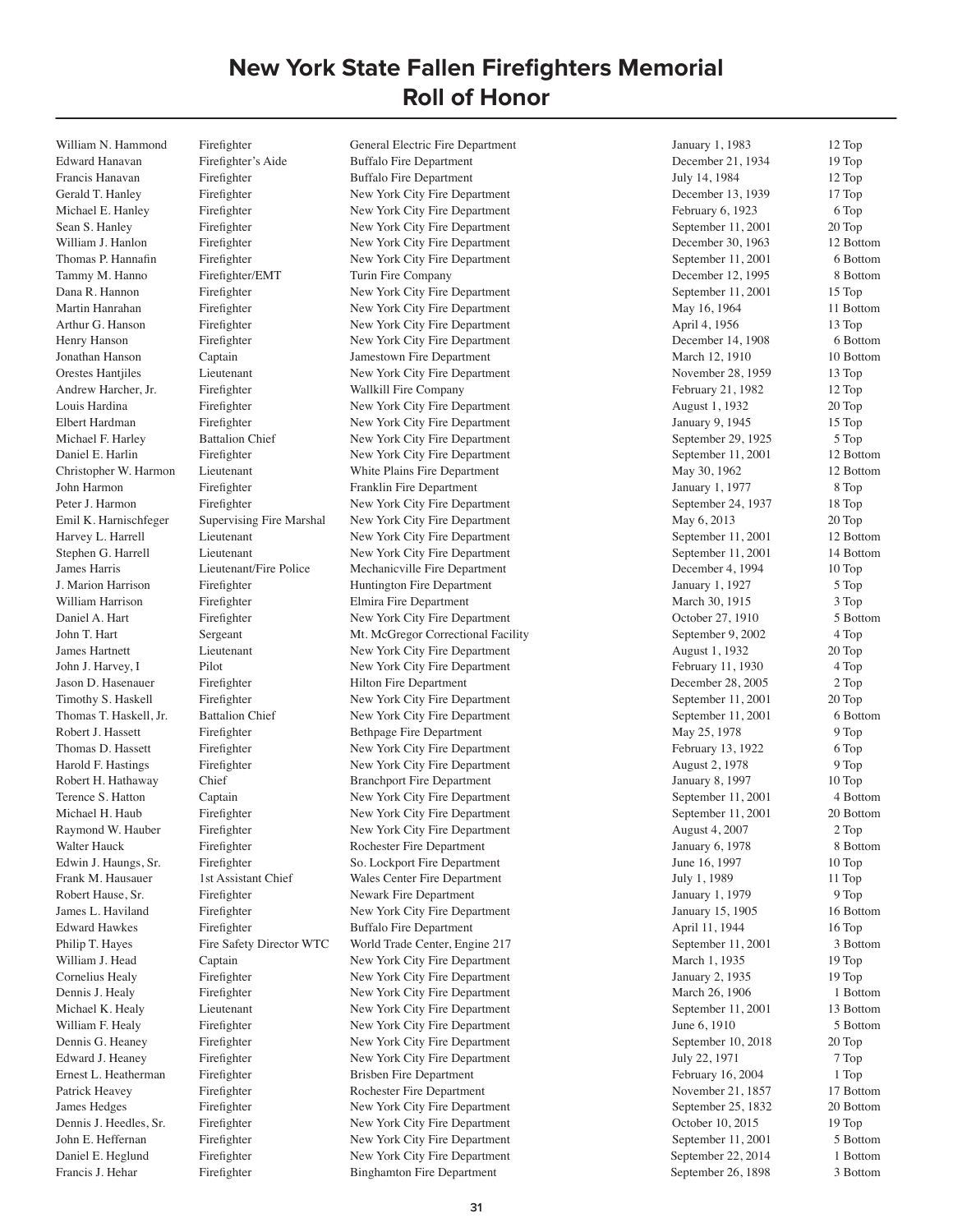Richard Hellberg Firefighter Miller Place Fire Department January 1, 1978 9 Top Henry J. Helmken Firefighter New York City Fire Department October 13, 1918 2 Top Daniel C. Henderson Firefighter Port Washington Fire Department July 29, 1943 6 Bottom George Henderson Firefighter Blue Point Fire Department January 1, 1959 13 Top John J. Henderson Firefighter New York City Fire Department December 8, 1929 4 Top Ronnie L. Henderson Firefighter New York City Fire Department September 11, 2001 15 Bottom William L. Hendrickson, Jr. 1st Assistant Chief Woodmere Fire Department March 23, 1953 7 Bottom Howard L. Hendrix Firefighter Ilion Fire Department December 27, 1967 7 Top Joseph H. Henehan Firefighter Binghamton Fire Department October 31, 1938 1 Top Mathais Henes Firefighter New York City Fire Department November 22, 1870 16 Bottom John Henky Firefighter Buffalo Fire Department January 28, 1907 6 Bottom James Hennessey Firefighter Buffalo Fire Department March 20, 1940 17 Top Donald R. Henry Firefighter Copenhagen Fire Department August 2, 1988 11 Top Joseph P. Henry Firefighter New York City Fire Department September 11, 2001 4 Bottom William L. Henry Firefighter New York City Fire Department September 11, 2001 4 Top Joseph Hentz Lieutenant Elmira Fire Department January 1, 1968 9 Bottom Donald Herbert Firefighter Buffalo Fire Department February 21, 2006 3 Top Vincent Herbert Ex-Chief Cocanside Fire Department April 29, 1962 12 Bottom Carl Herer Firefighter New York City Fire Department October 10, 1967 9 Bottom Thomas Herlihy Captain New York City Fire Department January 1, 1955 13 Top Joseph A. Heslin Firefighter New York City Fire Department January 27, 1927 5 Top Robert M. Hess Lieutenant New York City Fire Department May 2, 2010 3 Top Thomas J. Hetzel Firefighter New York City Fire Department September 11, 2001 2 Top Brian C. Hickey Captain Captain New York City Fire Department September 11, 2001 6 Top Charles A. Hickey Firefighter New York City Fire Department September 22, 1945 16 Top J. Robert Hickey Fire Police East Greenbush Fire Department March 22, 1987 11 Top James R. Hickey Firefighter New York City Fire Department April 5, 1945 16 Top John F. Hickey Firefighter New York City Fire Department September 30, 1896 14 Bottom Myron Hickok, Sr. Firefighter Fayetteville Fire Department February 11, 1959 7 Bottom John R. Higbie Captain Babylon Fire Department February 5, 1916 3 Top Michael J. Higgins Chief Albany Fire Department February 11, 1911 5 Bottom Timothy B. Higgins Lieutenant New York City Fire Department September 11, 2001 19 Bottom Walter J. Higgins Battalion Chief New York City Fire Department Cotober 17, 1966 11 Bottom Walter Hill Firefighter Firefighter Wantagh Fire Department 1 1 Bottom July 12, 1949 1 Bottom William Hill Firefighter Buffalo Fire Department March 21, 1929 4 Top Alston F. Hill, Sr. Firefighter Jamison Road Fire Department March 28, 1991 11 Top Theodore Hilsinger Lieutenant Homer Fire Department December 15, 1989 11 Top Donald Hilton Firefighter Mellenville Volunteer Fire Company April 27, 1989 11 Top Ronald W. Hinkle Firefighter Loch Sheldrake Fire Co. #1 October 17, 2017 1 Top Henry J. Hinton Lieutenant New York City Fire Department February 22, 1974 8 Bottom James F. Hipple Firefighter New York City Fire Department January 31, 1965 11 Bottom Robert L. Hitchcock Assistant Chief Blenheim Fire Department March 13, 1990 11 Top Thomas J. Hitter Firefighter New York City Fire Department October 31, 1938 18 Top Rex E. Hoad Firefighter Cameron Fire Department June 19, 1996 10 Top William J. Hoar Firefighter Troy Fire Department April 18, 1917 2 Top Frederick Hochhauser Firefighter Buffalo Fire Department May 6, 1963 12 Bottom Henry A. Hoderlein Firefighter Rochester Fire Department February 24, 1943 16 Top Donald M. Hodgkinson Past Chief Sayville Fire Department July 4, 1989 11 Top Jake M. Hoeffner Captain/Juniors Yaphank Fire Department May 31, 1998 10 Top Henry J. Hoehn Firefighter New York City Fire Department February 27, 1930 4 Top Martin Hoelche Firefighter Buffalo Fire Department October 8, 1924 6 Top Harold J. Hoey Firefighter New York City Fire Department June 13, 1974 8 Top William Hoff Firefighter Williston Park Fire Department January 1, 1971 7 Top Edwin Hoffman Firefighter Buffalo Fire Department August 6, 1929 4 Top Henry Hoffman, Jr. Lieutenant Buffalo Fire Department November 8, 1972 7 Top William P. Hogan Battalion Chief New York City Fire Department January 9, 1947 15 Top Alan F. Hogancamp Fire Police Elsmere Fire Department March 6, 1981 1 Bottom Jonathan R. Hohmann Firefighter New York City Fire Department September 11, 2001 1 Top Henry J. Holborn Firefighter Rochester Fire Department January 15, 1940 17 Top Everett D. Holdridge Assistant Chief Ancram Fire Department April 13, 1963 21 Top Thomas P. Holohan Firefighter New York City Fire Department September 11, 2001 4 Top Richard W. Holst Fire Police Captain Huntington Manor Fire Department September 9, 2009 1 Bottom Harold Holsten Firefighter New York City Fire Department May 12, 1945 16 Top

Fred J. Hellauer Firefighter New York City Fire Department April 4, 1956 13 Top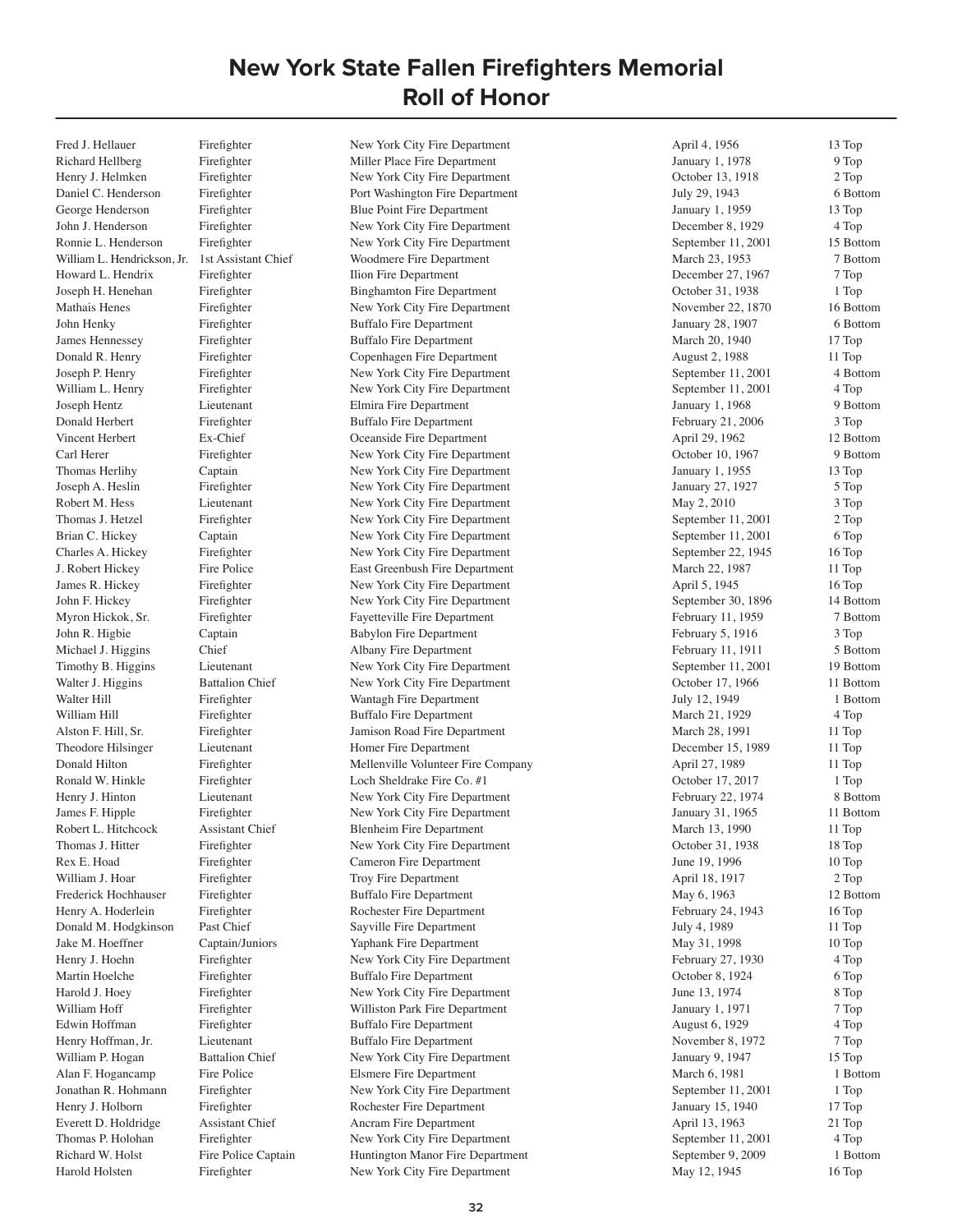Henry Holster Firefighter New York City Fire Department April 24, 1927 5 Top

William P. Hoolan Firefighter New York City Fire Department April 4, 1956 13 Top Cornell L. Horne Firefighter New York City Fire Department October 5, 2014 2 Bottom Thomas Horton Firefighter New York City Fire Department January 1, 1837 20 Bottom<br>
19 Department January 29, 1967 9 Bottom New York City Fire Department January 29, 1967 9 Bottom Firefighter New York City Fire Department January 29, 1967 9 Bottom Peter E. Hotaling Firefighter Claverack Fire Department Claverack Fire Department October 5, 2005 4 Top Ezra M. Hough Firefighter Syracuse Fire Department August 20, 1841 19 Bottom Edwin J. Hovey Firefighter New York City Fire Department January 16, 1946 15 Top Jeffrey W. Howell Firefighter Sharon Springs Fire Department May 13, 2004 4 Bottom Nathan C. Howell Firefighter Southampton Fire Department January 1, 1918 2 Top Walter F. Howell Captain Captain Binghamton Fire Department March 3, 1914 10 Bottom Edward C. Huber Battalion Chief New York City Fire Department July 27, 1954 14 Top Phillip W. Hublitz Captain New York City Fire Department November 13, 1939 17 Top Ross E. Huffer Firefighter Resconset Fire Department February 27, 2014 14 Top Joseph Hugger Firefighter Syracuse Fire Department September 10, 1887 15 Bottom John C. Huggins Firefighter New York City Fire Department July 26, 1942 17 Top James F. Hughes Firefighter New York City Fire Department May 3, 1938 18 Top James J. Hughes Firefighter New York City Fire Department March 3, 1920 6 Top James J. Hughes Firefighter New York City Fire Department November 19, 1944 16 Top William E. Hughes Firefighter Haverstraw Fire Department January 8, 1906 15 Top Williams Hughes Firefighter New York City Fire Department September 14, 1875 16 Bottom Walter H. Huhne Firefighter Port Chester Fire Department April 3, 1963 7 Top Everett Hull Firefighter Castile Fire Department January 1, 1974 8 Top Charles Hunt Lieutenant New York City Fire Department April 15, 1977 9 Top James Hunter Firefighter Newburgh Fire Department January 24, 1895 14 Bottom Joseph G. Hunter Firefighter New York City Fire Department September 11, 2001 7 Top Tempest Hunter Firefighter Fire Fighter Nanuet Fire Engine Company March 12, 1967 7 Top Robert R. Hurst Firefighter New York City Fire Department November 22, 1961 12 Bottom John C. Huss Firefighter Ridge - Culver Fire Department March 7, 1984 12 Top John Husser Firefighter Rockville Centre Fire Department June 28, 2005 18 Top Neil Hyland Firefighter Massapequa Fire Department March 2, 1995 10 Top Alfred J. Hynes Firefighter Ogdensburg Fire Department October 25, 1934 10 Bottom Walter G. Hynes Captain Captain New York City Fire Department September 11, 2001 5 Top Vincent A. Iaccino Captain Captain Roosevelt Fire Department April 12, 2010 2 Top Jonathan L. Ielpi Firefighter New York City Fire Department September 11, 2001 4 Top August Ihlenburg Ex-Captain Farmingdale Fire Department December 28, 1943 6 Bottom Frederick J. Ill, Jr. Captain New York City Fire Department September 11, 2001 17 Top Charles J. Infosino Firefighter New York City Fire Department April 4, 1956 13 Top Hubert J. Ingersoll Firefighter Pulaski Fire Department July 30, 1947 15 Top Vincent C. Innella Firefighter Sparrowbush Engine Company January 15, 1979 9 Top Henry B. Innes Firefighter New York City Fire Department May 18, 1945 16 Top Thomas Irvin Firefighter New York City Fire Department November 2, 1865 17 Bottom John W. Irving Firefighter New York City Fire Department January 7, 1879 16 Bottom Lloyd Jablin Firefighter South Spring Valley Fire Department June 5, 1998 10 Top Chester Jablonski Firefighter Woodgate Fire Department May 11, 1957 7 Bottom Edward W. Jackson Ex-Chief Stewart Manor Fire Department January 31, 1955 17 Top Henry M. Jackson Firefighter Buffalo Fire Department January 28, 1854 17 Top Thomas L. Jacobus Firefighter New York City Fire Department November 13, 1880 18 Bottom David L. Jahnes Firefighter Nyack Joint Fire District December 18, 2017 2 Bottom John J. Jakoby Firefighter New York City Fire Department November 5, 1938 18 Top Vincent Janczewski Firefighter New York City Fire Department November 12, 1958 13 Top Felix J. Jankowski Firefighter Elmira Fire Department March 12, 1954 14 Top David P. Janora Assistant Chief Clarence Ctr Fire Department January 2, 1997 10 Top John M. Janos Firefighter Binghamton Fire Department April 6, 2013 9 Top Sigurd J. Jansen Firefighter North Babylon Fire Department January 1, 1946 15 Top Joseph D. Jarvis, Sr. Fire Police Coeanside Fire Department May 19, 1994 10 Top William F. Jeffery Lieutenant New York City Fire Department December 26, 1902 13 Bottom Frank L. Jelley Firefighter Smithtown Fire Department June 3, 1985 12 Top Harry E. Jenkins Firefighter Saratoga Springs Fire Department November 30, 1954 14 Top Walter A. Jensen Firefighter New York City Fire Department January 5, 1946 15 Top James Jimenez Firefighter Syosset Fire Department August 7, 1984 12 Top Anton Jiranek Firefighter New York City Fire Department January 7, 1911 5 Bottom Anthony Jireck Battalion Chief New York City Fire Department January 27, 1945 15 Top

Phillip Holton Firefighter New York City Fire Department July 29, 1880 16 Bottom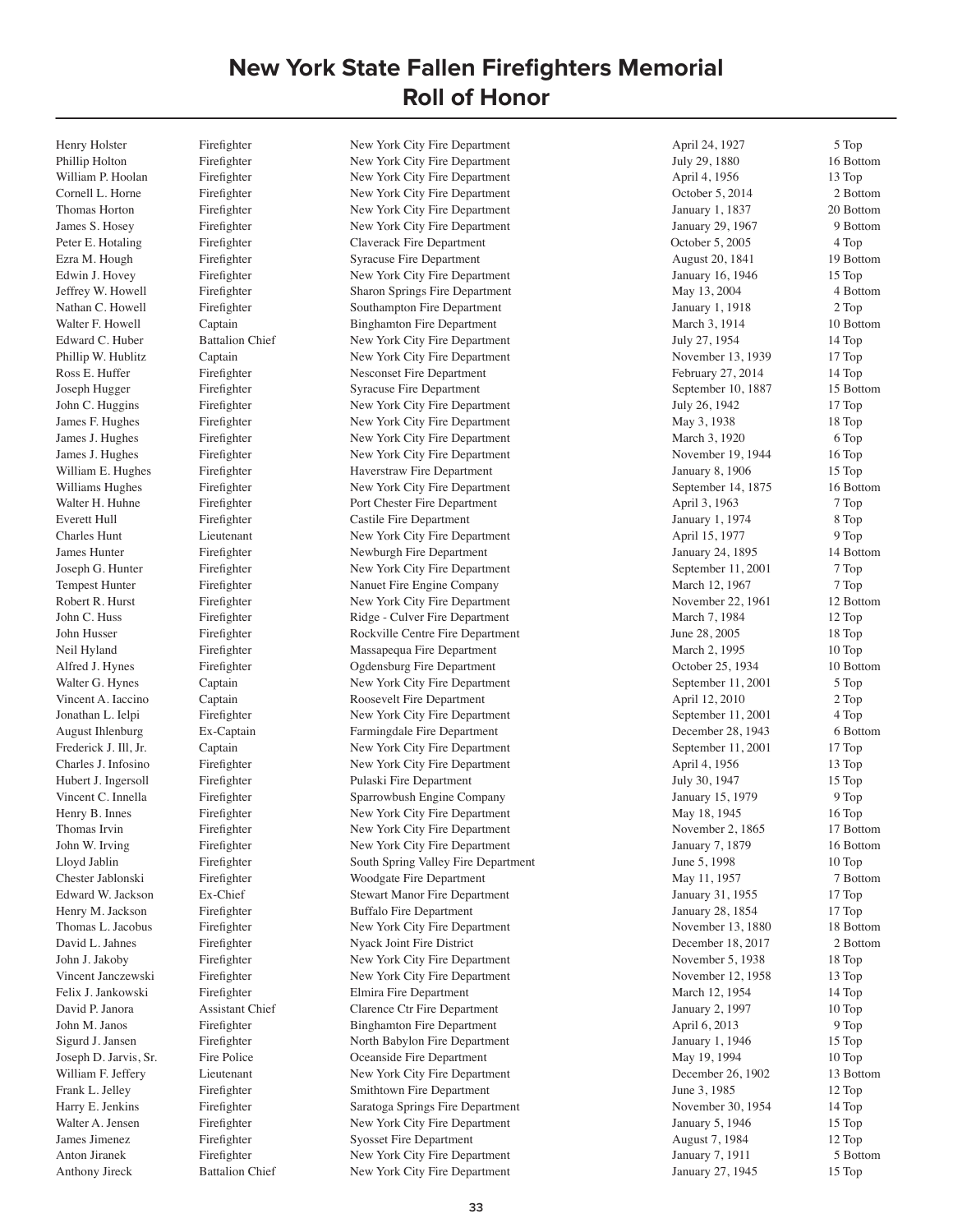Harold F. Johns Master Mechanic Glens Falls City Fire Department February 25, 1961 14 Bottom Brereton E. Johnson Firefighter New York City Fire Department August 13, 1913 4 Bottom Charles E. Johnson Inspector New York City Fire Department July 1, 1944 5 Bottom Charles J. Johnson Firefighter New York City Fire Department October 14, 1918 3 Top Edward Johnson Firefighter Freeport Fire Department December 31, 1959 14 Top Joseph Johnson, Jr. Firefighter New York City Fire Department September 1, 1973 7 Top Robert W. Johnson Firefighter New York City Fire Department April 10, 2016 19 Bottom Stephen M. Johnson Firefighter New York City Fire Department August 6, 2004 20 Bottom Vanclive A. Johnson Firefighter New York City Fire Department August 22, 2003 1 Top Robert W. Johnston Firefighter New York City Fire Department December 31, 1943 16 Top James J. Johnston, II Firefighter New York City Fire Department December 22, 1963 12 Bottom Harry E. Johnston, Jr. Firefighter Brighton Fire Department July 22, 1940 17 Top William R. Johnston Firefighter New York City Fire Department September 11, 2001 3 Top Alan E. Jones Firefighter New Rochelle Fire Department October 8, 1983 12 Top Charles L. Jones III Firefighter New York City Fire Department January 29, 2013 19 Top William Jones Engineer Buffalo Fire Department May 6, 1922 6 Top Andrew B. Jordan Firefighter New York City Fire Department September 11, 2001 4 Bottom Lee Jordan Firefighter Friendship Fire Department January 1, 1980 9 Top Francis Joseph Lieutenant New York City Fire Department March 8, 1827 21 Bottom Karl H. Joseph Firefighter New York City Fire Department September 11, 2001 21 Top Daniel R. Joslyn Chief Maple Spring Fire Department June 1, 1990 11 Top<br>
Anthony M. Jovic Lieutenant New York City Fire Department September 11, 2001 15 Bott Anthony M. Jovic Lieutenant New York City Fire Department September 11, 2001 15 Bottom Joseph A. Joyce Lieutenant New York City Fire Department January 1, 1945 15 Top Patrick S. Joyce, Jr. Firefighter Yonkers Fire Department Cotober 2, 2009 2 Bottom Richard J. Joyce Lieutenant New York City Fire Department December 21, 1903 13 Bottom Angel C. Juarbe, Jr. Firefighter New York City Fire Department September 11, 2001 18 Bottom Mychal F. Judge, O.F.M. Chaplain New York City Fire Department September 11, 2001 4 Top Edward A. Junginger Past Chief Levittown Fire Department September 26, 2008 4 Bottom Tomasz M. Kaczowka Firefighter West Webster Fire Department December 24, 2012 12 Bottom Joseph Kadlec Firefighter North Tarrytown Fire Department January 1, 1980 9 Top Peter H. Kahn Firefighter Trumansburg Fire Department February 16, 1997 10 Top Thomas F. Kain Lieutenant New York City Fire Department January 12, 1931 21 Top Anthony A. Kaiser Firefighter Narrowsburg Fire Department March 17, 2007 19 Bottom Charles Kaiser Driver Buffalo Fire Department September 11, 1917 3 Top Henry J. Kaiser Firefighter New York City Fire Department April 6, 1912 4 Bottom Stanley F. Kaminski Firefighter Langford - New Oregon Fire Department May 26, 1997 10 Top Rudolph F. Kaminsky Firefighter New York City Fire Department October 17, 1966 2 Bottom Ernest Kane Chief Chief Glen Fire Department January 29, 1987 11 Top James A. Kane Firefighter Yonkers Fire Department January 31, 1943 16 Top Kevin Kane Firefighter New York City Fire Department September 12, 1991 11 Top Vincent D. Kane Fire Marshal New York City Fire Department September 11, 2001 16 Bottom Ernest F. Kannig Chief Huntington Manor Fire Department November 11, 1948 10 Bottom Richard Kaplan Firefighter Fire Jericho Fire Department January 24, 2017 2 Bottom Michael M. Karkel Firefighter New York City Fire Department February 26, 1920 6 Top George J. Karl Past Chief Main Transit Fire Department August 1, 1990 11 Top Charles L. Kasper Deputy Chief New York City Fire Department September 11, 2001 4 Bottom Walter H. Kastenhuber Firefighter Jamestown Fire Department June 13, 1934 10 Bottom Edward Kazanacki Firefighter Terryville Fire Department January 1, 1974 8 Top Charles Keagan Captain Captain New York City Fire Department September 15, 1884 15 Bottom Francis T. Keane Captain New York City Fire Department December 11, 2006 3 Bottom Edward Kearney Captain Captain Schenectady Fire Department March 20, 1975 8 Bottom James C. Kearney Firefighter New York City Fire Department August 28, 1967 9 Bottom Thomas F. Kearns Captain Captain New York City Fire Department April 12, 1917 3 Top Edward F. Keating Firefighter Patchogue Fire Department April 11, 1950 14 Top Paul H. Keating Firefighter New York City Fire Department September 11, 2001 5 Top Ronald J. Keddie Firefighter Sheridan Fire Department June 27, 2012 10 Top William T. Keene Firefighter Buffalo Fire Department April 5, 1978 9 Top Francis Keller Firefighter Firefighter Greenlawn Fire Department August 16, 1995 8 Bottom<br>
Fire September 14, 1923 6 Top Greenlawn Buffalo Fire Department September 14, 1923 6 Top 6 Top William Kelley Captain Buffalo Fire Department September 14, 1923 6 Top<br>
John L. Kelley, Jr. Fire Police Canisteo Fire Department March 18, 1990 11 Top John L. Kelley, Jr. Fire Police Canisteo Fire Department March 18, 1990 11 Top Eugene F. Kelly Firefighter New York City Fire Department March 22, 1943 16 Top<br>
James P. Kelly Hoseman Albany Fire Department July 11, 1909 5 Bottom James P. Kelly Hoseman Albany Fire Department 5 and 11, 1909<br>
John P. Kelly Firefighter Tarrytown Fire Department September 6. John P. Kelly Firefighter Tarrytown Fire Department September 6, 2010 21 Bottom

Clyde E. Johns Lieutenant Binghamton Fire Department October 24, 1970 7 Top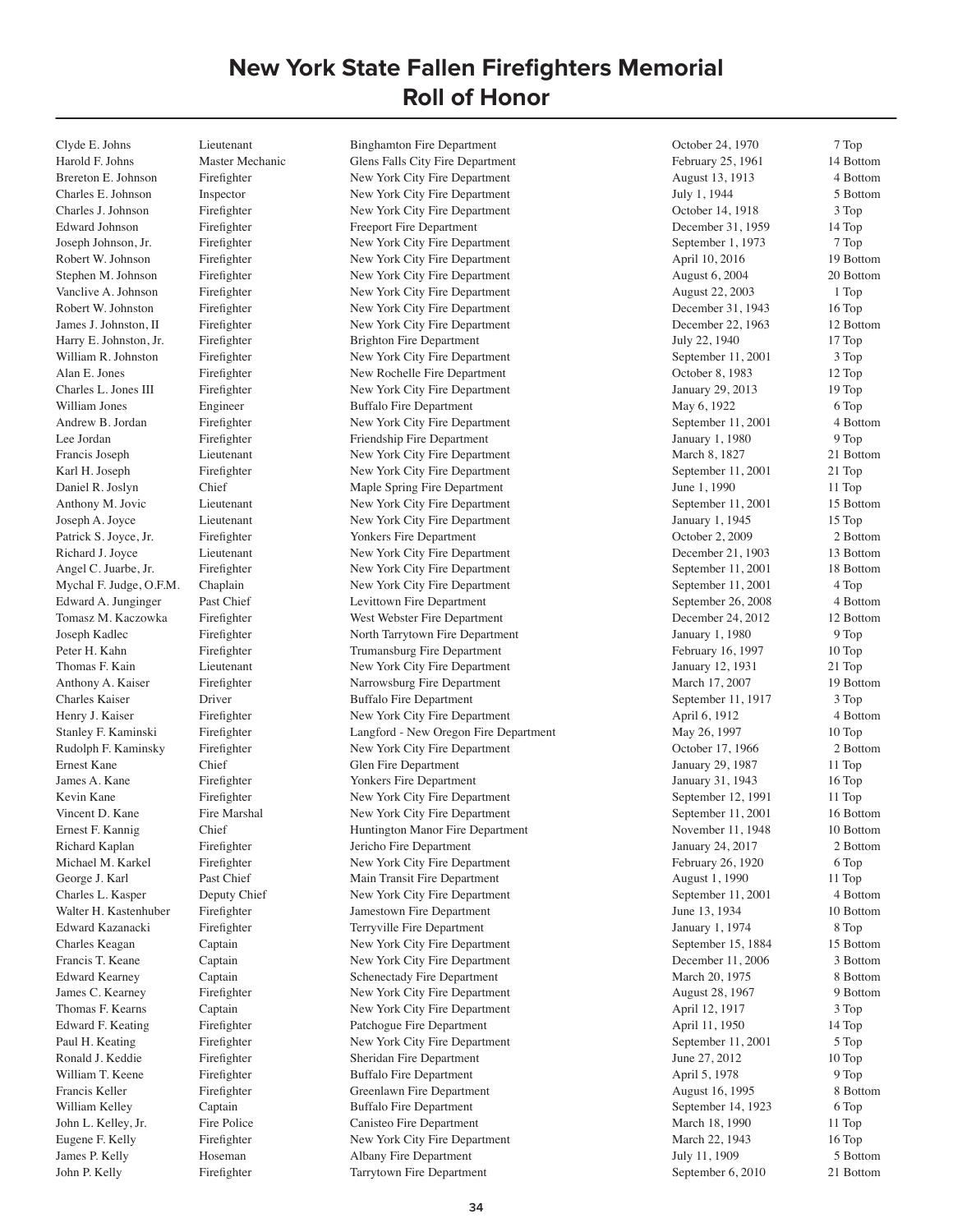Mark A. Kelly Firefighter New York City Fire Department February 26, 1904 3 Bottom

Martin D. Kelly Lieutenant New York City Fire Department May 26, 1957 13 Top Thomas J. Kelly Firefighter New York City Fire Department January 3, 2016 5 Top Thomas R. Kelly Lieutenant New York City Fire Department September 11, 2001 16 Bottom<br>Thomas W. Kelly Firefighter New York City Fire Department September 11, 2001 17 Top Thomas W. Kelly Firefighter New York City Fire Department September 11, 2001 William J. Kelly Lieutenant New York City Fire Department June 10, 2017 4 Bottom William H. Kelly Firefighter New York City Fire Department March 10, 1929 4 Top Joseph Kelly, II Firefighter New York City Fire Department October 17, 1966 11 Bottom William P. Kelly, II Firefighter New York City Fire Department December 27, 1967 20 Bottom John J. Kelly, Jr. Firefighter New York City Fire Department October 18, 1918 3 Top Richard J. Kelly, Jr. Firefighter New York City Fire Department September 11, 2001 6 Top LeRoy A. Kemp Firefighter Fire Company No. 1 January 13, 2010 10 Top Joseph Kenavan Firefighter New York City Fire Department January 1, 1976 8 Top William V. Kendrick Firefigher Syracuse Fire Department Cocober 16, 1944 16 Top Thomas J. Kennedy Firefighter New York City Fire Department September 11, 2001 17 Bottom William S. Kennedy Firefighter Binghamton Fire Department April 29, 1929 10 Bottom John Kennell Firefighter Buffalo Fire Department May 8, 1902 13 Bottom Gary Kennicutt Fire Police Greene Fire Department April 10, 1993 10 Top Christopher Kent Firefighter Howard Fire Department January 12, 1994 10 Top Warren H. Kenyon Hoseman Albany Fire Department May 6, 1935 19 Top Frank J. Kerlin Firefighter Syracuse Fire Department February 3, 1939 17 Top George Kerr Firefighter New York City Fire Department April 2, 1848 19 Bottom Kenneth Kerr Firefighter New York City Fire Department November 15, 2000 5 Bottom Frank Kersten Firefighter Wantagh Fire Department September 4, 1972 7 Top Ronald T. Kerwin Lieutenant New York City Fire Department September 11, 2001 21 Bottom James G. Kesling Battalion Chief New York City Fire Department April 6, 1957 13 Top Harry J. Kett Firefighter New York City Fire Department March 10, 1938 18 Top John Keupp Firefighter New York City Fire Department December 29, 1920 6 Top John A. Keyser Firefighter New York City Fire Department April 24, 1854 18 Bottom Michael V. Kiefer Firefighter New York City Fire Department September 11, 2001 19 Top<br>
Raymond F. Kihlmire Firefighter Poughkeepsie Fire Department April 18, 1971 8 Bott Raymond F. Kihlmire Firefighter Poughkeepsie Fire Department April 18, 1971 8 Bottom John J. Kiley Firefighter Yonkers Fire Department December 20, 1943 16 Top John M. Killian Firefighter Schenectady Fire Department September 9, 1952 14 Top Frank King Assistant Chief East Rochester Volunteer Fire Department April 9, 1967 1 Top John J. King Firefighter New York City Fire Department December 27, 1961 12 Bottom Robert King, Jr. Firefighter New York City Fire Department September 11, 2001 19 Bottom Joel F. Kinzly Firefighter North Tonawanda Fire Department November 20, 1945 15 Top Joseph J. Kirker Protective Albany Fire Department April 30, 1959 13 Top William F. Klauck Captain Captain New York City Fire Department March 30, 1944 16 Top Michael Klein Firefighter New York City Fire Department May 7, 1960 13 Top Zigmund Klemowski Firefighter Buffalo Fire Department July 21, 1976 8 Top Edward J. Klimas Firefighter New York City Fire Department October 30, 1942 17 Top David L. Kline Firefighter Warsaw Fire Department January 1, 1992 11 Top Robert A. Klineline Firefighter Lockport Fire Department June 18, 1981 2 Bottom George E. Klopfer Assistant Chief Voorheesville Fire Department July 6, 1959 7 Bottom Casimir Klubek Firefighter Lackawanna Fire Department July 8, 1977 8 Top Edward J. Knapp Firefighter New York City Fire Department July 7, 1927 5 Top George Knapp Firefighter Firefighter White Plains Fire Department December 1, 1911 5 Bottom John Knapp Firefighter New York City Fire Department March 7, 1834 20 Bottom Winifred Knapp Fire Police Cowego Fire Department November 6, 1965 8 Top Alfred M. Knecht Captain New York City Fire Department March 1, 1982 12 Top Robert A. Knight Firefighter Sayville Fire Department May 1, 2014 18 Top Theodore F. Knote Lieutenant New York City Fire Department October 23, 1959 13 Top Frank A. Kober Firefighter New York City Fire Department January 29, 1955 14 Top William Koch Firefighter Lynbrook Fire Department April 30, 1963 11 Bottom John W. T. F. Kocher Firefighter New York City Fire Department January 15, 1918 2 Top Raymond Koehler Captain Captain New York City Fire Department November 19, 1975 8 Top Lawrence W. Koen Firefighter Rochester Fire Department September 18, 1961 12 Bottom William Koerner Firefighter Cocanside Fire Department March 31, 1977 8 Top Charles Kohlenberger Battalion Chief New York City Fire Department March 31, 1945 16 Top Joel Kohlhammer Assistant Foreman Syracuse Fire Department August 28, 1841 21 Bottom James W. Kojac Firefighter New York City Fire Department February 2, 1956 13 Top Louis A. Kolts, Jr. Firefighter Ringston Fire Department February 3, 1919 6 Top<br>Frederick F. Kopple Firefighter Cheida Fire Department July 7, 1942 16 Top Firefighter Cheida Fire Department July 7, 1942 16 Top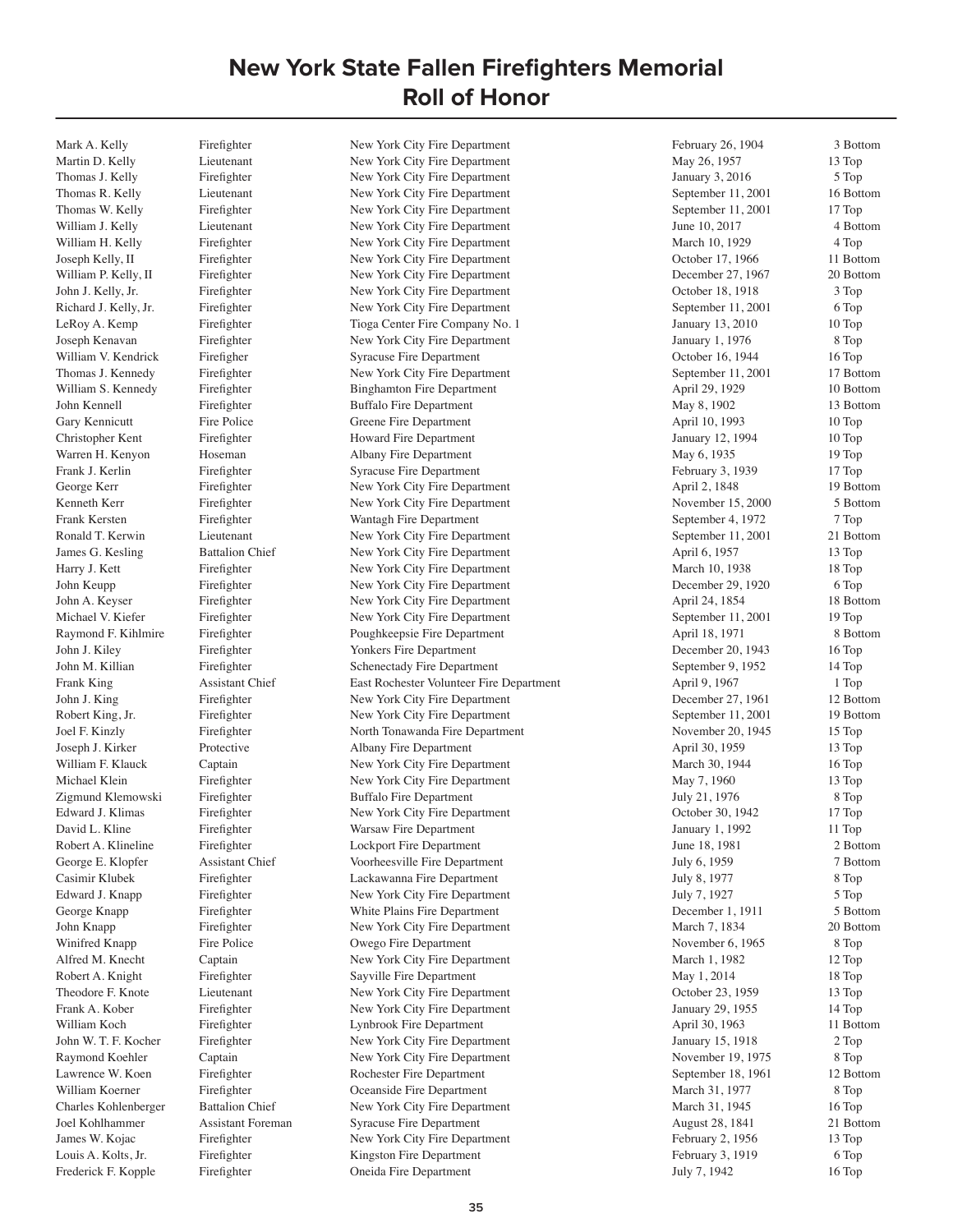Scott Kopytko Firefighter New York City Fire Department September 11, 2001 21 Bottom

William Korte Firefighter Southhampton Fire Department November 4, 1999 20 Top Harry M. Korwatch Lieutenant 12 Top Yonkers Fire Department 1984 March 14, 1984 12 Top William Kostinec, Jr. Lieutenant New York City Fire Department March 22, 1932 20 Top William Kot Firefighter New York City Fire Department April 5, 1954 14 Top Thomas Kowalski Firefighter Dix Hills Fire Department January 1, 1978 9 Top William Krattinger Firefighter Firefighter New York City Fire Department February 16, 1882 16 Bottom Charles Kraus 2nd Lieutenant Roosevelt Fire Department November 8, 1965 9 Top Daniel M. Krauss Firefighter New York City Fire Department December 30, 1946 15 Top Ronald T. Kreamer Firefighter Fire The Frontier Fire Department August 13, 2001 18 Bottom Michael Kristal Inspector New York City Fire Department August 30, 1944 5 Bottom John F. Kroening Firefighter Cambria Fire Department November 18, 1997 10 Top Charles A. Kruger Deputy Chief New York City Fire Department February 14, 1908 6 Bottom William E. Krukowski Firefighter New York City Fire Department September 11, 2001 3 Bottom Fredrick M. Kubera Firefighter New York City Fire Department November 23, 1965 11 Bottom Garry S. Kuehner Lieutenant Yonkers Fire Department April 10, 1983 12 Top Edmond Kullman Firefighter North Bellmore Fire Department February 16, 1973 7 Top Kenneth B. Kumpel Fire Marshal New York City Fire Department September 11, 2001 17 Top Arthur Kuss, Jr. Firefighter Island Park Fire Department November 3, 1962 11 Top Thomas J. Kuveikis Firefighter New York City Fire Department September 11, 2001 16 Bottom David M. Lachenauer Battalion Chief Watertown Fire Department March 23, 2018 2 Bottom Erich Lachmann Firefighter Washington Heights Fire Department January 28, 2007 2 Bottom Richard Laden Firefighter Richfield Springs Fire Department January 1, 1980 9 Top Patrick Lafferty Firefighter Greenville Fire Department October 12, 1993 10 Top David J. LaForge Firefighter New York City Fire Department September 11, 2001 16 Top Patrick J. LaGambino Firefighter Auburn City Fire Department May 12, 1973 7 Top Joseph LaGrange Firefighter New York City Fire Department May 20, 1932 20 Top Dominic A. LaGudi, Jr. 2nd Assistant Chief Coeanside Fire Department April 14, 1989 11 Top Edward D. Lahey Firefighter New York City Fire Department September 25, 1907 6 Bottom<br>
Philip Laino Firefighter Rocky Point Fire Department January 1, 1962 12 Bottom Philip Laino Firefighter Rocky Point Fire Department January 1, 1962 12 Bottom<br>
12 Bottom Fire Point Fire Department April 17, 1974 20 Top Emanuel Lake, Jr. Firefighter New Hamburg Fire District April 17, 1974 20 Top William D. Lake Firefighter New York City Fire Department September 11, 2001 1 Top Timothy J. Lamere Assistant Chief Constable Fire Department August 21, 2012 8 Bottom Clarence S. LaMora Firefighter Watertown Fire Department July 4, 1950 10 Bottom Kevin Landau Firefighter New City Fire Engine Company No. 1 September 24, 1975 8 Top Estes J. Landon Firefighter Ithaca Fire Department December 7, 1906 20 Top James H. Landrigan Ex-Captain East Meadow Fire Department September 29, 1977 9 Top Fred G. Lane Captain Corning Fire Department February 11, 1923 6 Top Robert T. Lane Firefighter New York City Fire Department September 11, 2001 21 Bottom Robert W. Lane Firefighter New York City Fire Department April 9, 1943 16 Top Charles G. Lang Firefighter New York City Fire Department November 22, 1961 12 Bottom Garrett W. Langdon Firefighter New York City Fire Department December 6, 1953 14 Top Robert J. Langer Firefighter Westbury Fire Department April 3, 2015 2 Bottom Peter J. Langone Firefighter New York City Fire Department September 11, 2001 5 Bottom James J. Lanza Firefighter New York City Fire Department April 6, 2017 8 Top Scott J. LaPiedra Captain Captain New York City Fire Department July 4, 1998 10 Top Kenneth Larkin Firefighter Pleasant Valley Fire Co. #1 September 21, 1938 20 Top Scott A. Larsen Firefighter New York City Fire Department September 11, 2001 21 Top Jeremy S. Lasher Firefighter Verona Fire Department July 23, 2009 20 Top William V. Lattrell Fire Chief Keeseville Volunteer Fire Department August 25, 1953 5 Top Charles E. H. Lauber, Jr. Commissioner Smithtown Fire Department December 24, 2000 14 Bottom Vincent Laurence Firefighter New York City Fire Department August 20, 1955 14 Top Scott T. Laverty Firefighter Hempstead Fire Department June 6, 1991 11 Top James P. Lavin Firefighter New York City Fire Department July 14, 1971 7 Top David Lavine Lieutenant Syracuse Fire Department February 3, 1939 17 Top James Lawrence 1st Assistant Chief Katonah Fire Department November 6, 1959 7 Bottom Raymond Lawrence Firefighter Buffalo Fire Department April 15, 1921 6 Top Thomas Lawson Firefighter Buffalo Fire Department January 1, 1977 8 Bottom John W. Leary Firefighter New York City Fire Department February 9, 1946 15 Top Robert E. Leaver Firefighter New York City Fire Department September 22, 2014 1 Bottom Joseph G. Leavey Lieutenant New York City Fire Department September 11, 2001 5 Bottom Neil J. Leavy Firefighter New York City Fire Department September 11, 2001 9 Bottom Thomas Ledwich Hoseman Albany Fire Department July 31, 1930 4 Top Carl Lee Firefighter New York City Fire Department October 17, 1966 11 Bottom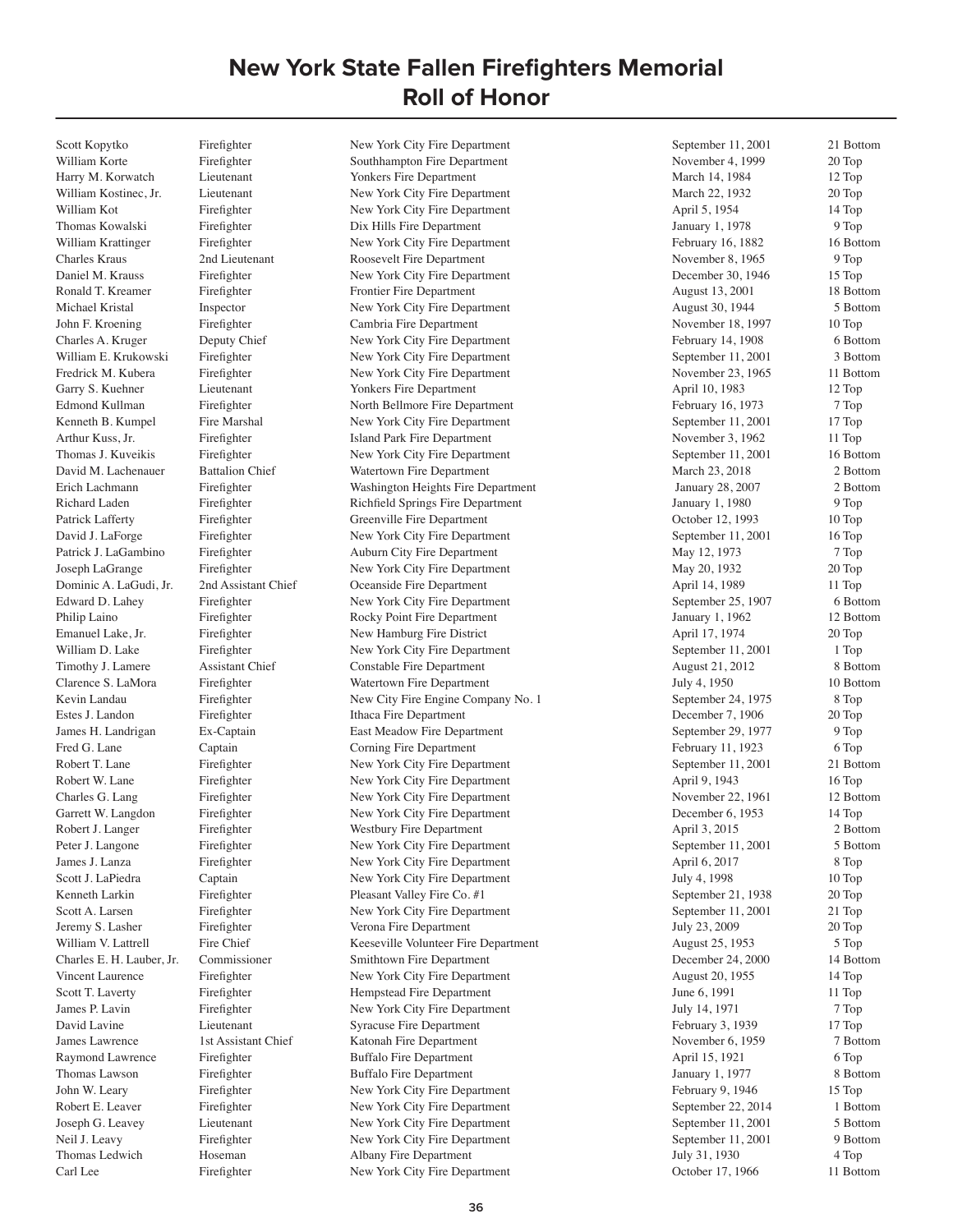George D. Leggio Firefighter East Meadow Fire Department May 21, 1952 14 Top William E. Lehmann Firefighter New York City Fire Department August 24, 1939 17 Top William Leichsenring Firefighter New York City Fire Department April 18, 1924 5 Top Robert J. Lembo Firefighter New York City Fire Department May 29, 2018 2 Top David Lemen Firefighter North Hornell Fire Department January 1, 1979 9 Top George W. Lener Lieutenant New York City Fire Department July 20, 1994 10 Top Patrick Lennon Firefighter New York City Fire Department December 1, 1904 13 Bottom Thomas F. Lennon Firefighter New York City Fire Department January 6, 1907 6 Bottom Anthony J. LeoGrande Firefighter **Coneonta Fire Department** September 8, 1982 12 Top Jeremiah Leoney Firefighter New York City Fire Department November 27, 1913 4 Bottom Eugene P. Lessard Firefighter Mattituck Fire Department January 1, 1957 13 Top Norman Lester Firefighter Schenectady Fire Department December 13, 1960 12 Bottom Nathan Levine Firefighter New York City Fire Department February 22, 1947 15 Top Samuel L. Levine Battalion Chief New York City Fire Department March 21, 1967 9 Bottom Danny Levy Firefighter Plainview Fire Department January 7, 2013 20 Bottom Alton L. Lewis Assistant Chief Montour Falls Fire Department November 29, 1999 1 Top Merle Lewis Fire Police Westfield Fire Department February 12, 1987 11 Top Daniel F. Libretti Firefighter New York City Fire Department September 11, 2001 15 Top John A. Licciardo Firefighter New York City Fire Department July 7, 1982 12 Top James C. Lickfeld Firefighter Buffalo Fire Department December 27, 1983 21 Bottom Samuel Lilley Firefighter New York City Fire Department March 30, 1905 2 Bottom Carlos R. Lillo Paramedic New York City Fire Department September 11, 2001 2 Top Otto Lindemann Ex-Captain Spring Valley Fire Department January 29, 1928 13 Bottom Robert Linder Firefighter Holbrook Fire Department January 1, 1957 13 Top James E. Linekin Firefighter New York City Fire Department May 27, 1966 11 Bottom Dale E. Linkroum Firefighter Deposit Fire Department December 6, 1993 10 Top Robert T. Linnane Firefighter New York City Fire Department September 11, 2001 19 Bottom Russell T. Linneball Firefighter New York City Fire Department October 29, 1974 8 Top George P. Linnermann Firefighter New York City Fire Department February 18, 1968 9 Bottom Elmer Lissow Firefighter Hilton Fire Department March 7, 1972 7 Top Jared C. Lloyd Firefighter Spring Valley Fire Department March 23, 2021 19 Bottom Claire Lockwood Firefighter Peekskill Fire Department August 1, 1918 2 Top Leon L. Lockwood Firefighter Centerport Fire Department May 31, 1930 4 Top John V. Logan Firefighter New York City Fire Department January 24, 1933 19 Top Michael F. Logan Firefighter New York City Fire Department September 5, 1935 19 Top George F. Long Hoseman Rochester Fire Department January 8, 1901 13 Bottom William P. Long Tillerman Rochester Fire Department March 15, 1944 16 Top Chester A. Long, Jr. Past Chief Kenmore Fire Department April 9, 1959 13 Top Anthony P. Longa Firefighter New York City Fire Department March 31, 1957 13 Top Frederick J. Longmore Ladderman Rochester Fire Department May 4, 1930 4 Top Emilio R. Longo Captain New York City Fire Department August 29, 2011 17 Bottom Garrett W. Loomis Assistant Chief Sackets Harbor Fire Department April 11, 2010 3 Bottom Berthold H. Lorenz Firefighter Valhalla Fire Department March 25, 1952 7 Bottom Joseph R. Losinno Firefighter New York City Fire Department September 13, 2019 21 Top Keith M. Loughlin Lieutenant New York City Fire Department July 31, 2014 8 Bottom Louis Lubcker Firefighter New York City Fire Department June 5, 1929 4 Top Frank H. Luby Hoseman Albany Fire Department September 11, 1891 14 Bottom John A. Luby Foreman Albany Fire Department July 12, 1885 15 Bottom Carl H. Lucas Captain Watertown Fire Department July 7, 1955 7 Bottom Robert Lucier Firefighter Alplaus Fire Department August 18, 1991 11 Top Michael Ludwig Firefighter Syracuse Fire Department January 14, 1971 7 Top Peter Lund Firefighter Woodmere Fire Department June 14, 2005 4 Bottom Rudolph M. Lutz Firefighter Snyder Fire Department Cotober 7, 1956 7 Bottom John A. Lyden Lieutenant New York City Fire Department December 24, 1949 15 Top Leo P. Lydon Ex-Captain Suffern Fire Department September 16, 1969 9 Bottom David M. Lynch Captain New York City Fire Department October 31, 1927 5 Top Matthew Lynch Captain New York City Fire Department March 30, 1932 20 Top Michael F. Lynch Firefighter New York City Fire Department September 11, 2001 16 Bottom Michael F. Lynch Lieutenant New York City Fire Department September 11, 2001 15 Bottom Thomas Lynch Marine Engineer Buffalo Fire Department July 27, 1928 5 Top 5 Top 5 Top 5 Top 5 Top 5 Top 5 Top 5 Top 5 Top 5 Top 5 Top 5 Top 5 Top 5 Top 5 Top 5 Top 5 Top 5 Top 5 Top 5 Top 5 Top 5 Top 5 Top 5 Top 5 Top 5 Top Timothy J. Lynch Firefighter Manlius Fire Department March 7, 2002<br>Thomas A. Lynn Firefighter New York City Fire Department Cotober 23, 2015 Thomas A. Lynn Firefighter New York City Fire Department October 23, 2015 6 Top<br>George Lyons Firefighter Buffalo Fire Department February 17, 1943 16 Top George Lyons Firefighter Buffalo Fire Department February 17, 1943 16 Top

Patrick J. Lee Firefighter New York City Fire Department May 16, 1919 1 Top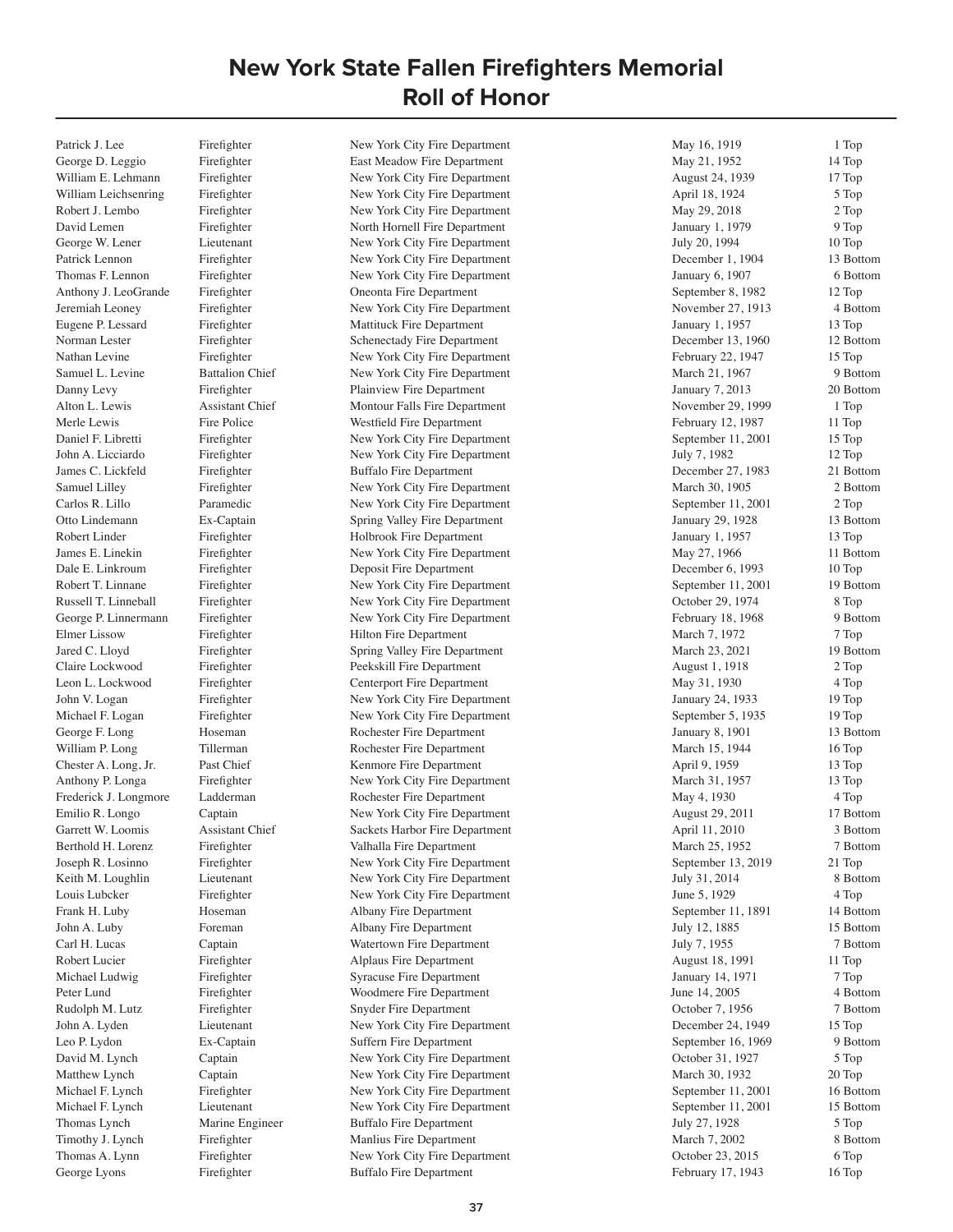Harold J. Lyons, Sr. Deputy Coordinator Brookhaven Fire Department October 30, 1992 10 Top

John J. Lyons, II Firefighter New York City Fire Department April 17, 1939 17 Top Michael J. Lyons Firefighter New York City Fire Department September 11, 2001 21 Bottom Patrick J. Lyons Lieutenant New York City Fire Department September 11, 2001 14 Bottom William Macan Firefighter Firefighter Endicott Fire Department 1999 March 21, 1970 7 Top Ceasar J. Macari Firefighter New York City Fire Department January 24, 1939 17 Top Richard MacClave Lieutenant New York City Fire Department November 26, 1957 13 Top Brownie Mach Firefighter Brownie Mach Firefighter Lackawanna Fire Department April 9, 1980 9 Top Gerald A. Machajewski Firefighter Cambria Volunteer Fire Company May 21, 2006 21 Top Joseph V. Machansky Firefighter Greenlawn Fire Department January 1, 1960 13 Top Albert Mack Firefighter Rush Fire Department December 29, 1959 13 Top Paul A. MacMurray Firefighter Hudson Falls Fire Department August 27, 1994 10 Top Robert MacNish, Jr. Ex-Chief Austerlitz Fire Department May 9, 1976 3 Top Thomas F. Madigan Firefighter New York City Fire Department April 27, 1904 3 Bottom Joseph Maffeo Firefighter New York City Fire Department September 11, 2001 5 Top Francis Mahedy Battalion Chief New York City Fire Department March 12, 1886 15 Bottom Francis V. A. Maher Engineer New York City Fire Department May 3, 1909 5 Bottom Thomas F. Maher Firefighter New York City Fire Department September 3, 1956 13 Top Robert Mahl Firefighter New York City Fire Department September 9, 1941 17 Top John E. Mahon Hoseman Rochester Fire Department August 9, 1930 4 Top Martin Mahoney Captain Buffalo Fire Department November 11, 1901 13 Bottom Thomas J. Mahoney Firefighter Williston Park Fire Department May 7, 1988 11 Top Walter Mahoney Battalion Chief Buffalo Fire Department May 4, 1939 18 Top William J. Mahoney Firefighter New York City Fire Department September 11, 2001 3 Top James J. Maine Firefighter New York City Fire Department April 10, 1969 9 Bottom George J. Major Hoseman Rochester Fire Department November 1, 1913 4 Bottom<br>
Thomas Malanev Firefighter Westbury Fire Department July 11, 1926 5 Top Thomas Malaney Firefighter Westbury Fire Department July 11, 1926 George Malarky Firefighter Buffalo Fire Department August 2, 1939 18 Top Brian C. Malloy Firefighter New York City Fire Department March 28, 2011 21 Bottom Robert Malmsheimer Firefighter Lindenhurst Fire Department January 1, 1969 9 Bottom James H. Malone Firefighter New York City Fire Department July 18, 1922 6 Top<br>
Edward R. Maloney Firefighter New York City Fire Department August 18, 1932 21 Top Edward R. Maloney Firefighter New York City Fire Department August 18, 1932 21 Top Harry M. Maloney Lieutenant New York City Fire Department August 9, 1948 15 Top John Maloney Firefighter Buffalo Fire Department July 25, 1972 8 Bottom Joseph E. Maloney Firefighter New York City Fire Department September 11, 2001 8 Bottom Michael A. Maloney Lieutenant New York City Fire Department March 19, 1973 8 Top Patrick J. Maloney Firefighter New York City Fire Department August 3, 1933 20 Top George F. Mand Deputy Commissioner New York City Fire Department May 3, 1965 11 Bottom Richard A. Manetta Firefighter New York City Fire Department October 11, 2009 1 Bottom Edward Maney Firefighter Newburgh Fire Department November 16, 1956 13 Top Edward J. Mankuski Chief Kings Park Fire Department February 15, 1974 8 Bottom John Manning Captain Buffalo Fire Department July 21, 1887 15 Bottom Hiram T. Manning, II Firefighter Unionville Fire Department August 8, 1952 21 Top Joseph T. Mannino Firefighter New York City Fire Department December 24, 1953 14 Top Stephen J. Marangas Firefighter New York City Fire Department April 20, 1945 16 Top Joseph R. Marchbanks, Jr. Battalion Chief New York City Fire Department September 11, 2001 15 Top Dominick Marchese Firefighter New York City Fire Department June 21, 1967 9 Bottom Gerard Marcheterre Firefighter Borodino Fire Department 10 Bottom March 6, 2010 10 Bottom Frank Marciniak Lieutenant Amsterdam Fire Department January 10, 1980 9 Top Charles J. Margiotta Lieutenant New York City Fire Department September 11, 2001 5 Bottom James F. Marino Firefighter New York City Fire Department October 26, 1962 12 Bottom Kenneth J. Marino Firefighter New York City Fire Department September 11, 2001 19 Top Richard Marion Firefighter Buffalo Fire Department February 2, 1889 15 Bottom Ernest J. Marquart Firefighter New York City Fire Department June 26, 1964 11 Bottom James Marren Firefighter Mount Vernon Fire Department May 17, 1974 8 Top Donald Marsh Firefighter Cicero Fire Department January 1, 1980 9 Top Richard B. Marsh Firefighter New York City Fire Department April 3, 1976 8 Top Charles E. Marshall Foreman Albany Fire Department December 19, 1892 14 Bottom James J. Marshall Firefighter New York City Fire Department November 30, 2014 1 Top John D. Marshall Firefighter New York City Fire Department September 11, 2001 3 Bottom William H. Marshall, Jr. Captain **February 15, 1991** 11 Top Roosevelt Fire Department February 15, 1991 11 Top Francis J. Martin Lieutenant New York City Fire Department March 9, 1972 7 Top James H. Martin Firefighter Cazenovia Fire Department November 9, 1901 5 Top Melvin W. Martin Firefighter Bangor Fire Department September 8, 1958 7 Bottom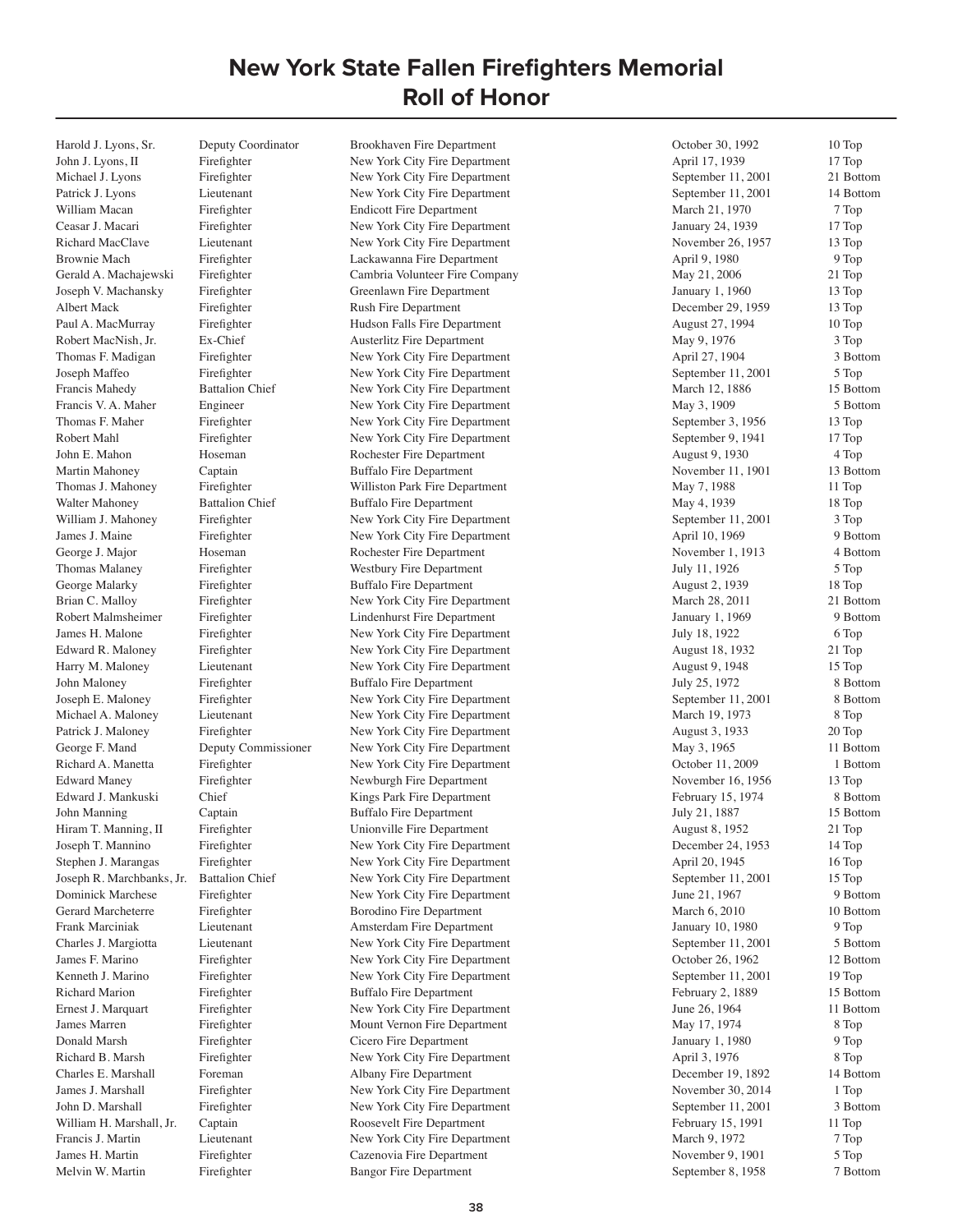Paul R. Martini Lieutenant New York City Fire Department September 11, 2001 10 Bottom John H. Martinson Lieutenant New York City Fire Department January 3, 2008 3 Top Anthony R. Martucci Battalion Chief New York City Fire Department March 9, 1961 12 Bottom Nickolas Marzen Firefighter Huntington Manor Fire Department April 6, 1930 10 Bottom Joseph A. Mascali Firefighter New York City Fire Department September 11, 2001 18 Top Frederick Masserli Firefighter New York City Fire Department August 2, 1907 6 Bottom<br>
19 Top Fire Pepartment August 2, 1907 6 Bottom<br>
19 Top 9 Top 9 Top 9 Top 9 Top 9 Top 9 Top 9 Top 9 Top 9 Top 9 Top 9 Top 9 Top 9 Top 9 T John H. Massey Firefighter Unadilla Forks October 10, 1977 9 Top Brian J. Masterson Firefighter New York City Fire Department January 22, 2017 7 Bottom Francis Masterson Lieutenant Buffalo Fire Department February 9, 1931 4 Top Kenneth Matero Past Chief West Nyack Fire Company July 3, 1974 8 Top Edward J. Matter, Jr. Firefighter Westford Fire Department March 8, 1998 10 Top Ernest Mattes Firefighter New York City Fire Department April 26, 1935 19 Top William Maurer, II Firefighter New York City Fire Department November 2, 1912 4 Bottom Phillip J. Maus Firefighter New York City Fire Department September 14, 1875 16 Bottom Edward A. Maxon Firefighter Coswego Fire Department May 2, 1956 7 Bottom John Mayer Lieutenant New York City Fire Department May 24, 1929 4 Top Howard Mayforth, Sr. Firefighter Hillcrest Fire Department June 5, 1976 8 Top Keithroy M. Maynard Firefighter New York City Fire Department September 11, 2001 16 Top Raymond R. Mayr Firefighter New York City Fire Department July 2, 1963 11 Bottom Brian G. McAleese Firefighter New York City Fire Department September 11, 2001 7 Top William R. McAnally Firefighter Cosining Fire Department June 22, 2005 19 Top James E. McArdle Firefighter New York City Fire Department June 14, 1957 13 Top Chris E. A. McAuley Firefighter New York City Fire Department May 12, 1949 15 Top John J. McAvoy Firefighter New York City Fire Department September 11, 2001 2 Bottom David McBride Firefighter New York City Fire Department February 17, 1882 15 Bottom Joseph P. McCann Firefighter Troy Fire Department May 1, 1922 6 Top Thomas J. McCann Firefighter New York City Fire Department September 11, 2001 18 Bottom Eugene J. McCarey Firefighter New York City Fire Department November 13, 2014 2 Bottom William F. McCarron Firefighter New York City Fire Department 0ctober 17, 1966 11 Bottom Charles W. McCarthy Lieutenant Buffalo Fire Department August 24, 2009 20 Bottom Daniel W. McCarthy Firefighter Irvington Fire Department February 16, 1941 10 Bottom Harry T. McCarthy Captain Captain Albany Fire Department March 21, 1944 16 Top James W. McCarthy Firefighter Binghamton Fire Department October 8, 1940 10 Bottom Michael McCarthy Captain Buffalo Fire Department December 6, 1925 5 Top Robert J. McCarthy Lieutenant Syracuse Fire Department July 12, 1959 13 Top Sean M. McCarthy Firefighter New York City Fire Department May 27, 2008 1 Top Joseph McCarty Firefighter New York City Fire Department October 21, 1939 17 Top Fred McCellan Firefighter Buffalo Fire Department January 11, 1952 14 Top Hector McClune Firefighter Millerton Fire Department November 26, 2006 21 Bottom John P. McConnell Firefighter New York City Fire Department February 4, 1908 6 Bottom James J. McCormack Firefighter New York City Fire Department July 4, 1924 6 Top Thomas M. McCormack Chief Watervliet Fire Department December 1, 1997 10 Top Martin J. McCormick Firefighter New York City Fire Department June 26, 1960 13 Top Edward C. McCulley Captain Captain Oneida Fire Department September 26, 1963 11 Bottom James W. McCusker Firefighter New York City Fire Department November 4, 1906 2 Bottom John J. McDermott Lieutenant New York City Fire Department November 18, 1960 13 Top George McDermott Firefighter Syracuse Fire Department 12 nd March 12, 1905 2 Bottom Edward J. McDonagh Lieutenant New York City Fire Department November 12, 2017 8 Top Michael T. McDonald Firefighter New York City Fire Department August 11, 2018 21 Top James F. McDonnell Captain New York City Fire Department October 20, 1985 12 Top Joseph McDonough Firefighter New York City Fire Department July 30, 1919 1 Top Robert McDougall Firefighter New York City Fire Department July 25, 1883 15 Bottom Lowell J. McElroy Firefighter New York City Fire Department May 8, 1949 15 Top Thomas P. McEvoy Firefighter Newport Fire Department February 24, 1980 8 Bottom William McEvoy Firefighter New York City Fire Department December 30, 1956 13 Top Donald E. McFee Assistant Chief Mexico Fire Department August 31, 1969 9 Bottom James P. McGahan Lieutenant Albany Fire Department June 4, 1922 6 Top Edward McGaul Firefighter Huntington Fire Department January 1, 1937 18 Top George F. McGeary Lieutenant New York City Fire Department March 2, 1905 2 Bottom Dennis McGee Firefighter New York City Fire Department January 20, 1886 15 Bottom James H. McGee Firefighter Auburn Fire Department May 13, 1939 17 Top Michael G. McGee Sergeant, Fire Patrol NYBFU/stationed with FDNY February 14, 1958 18 Bottom

Peter C. Martin Lieutenant New York City Fire Department September 11, 2001 1 Top Jimmy Martinez Firefighter New York City Fire Department August 24, 2018 1 Bottom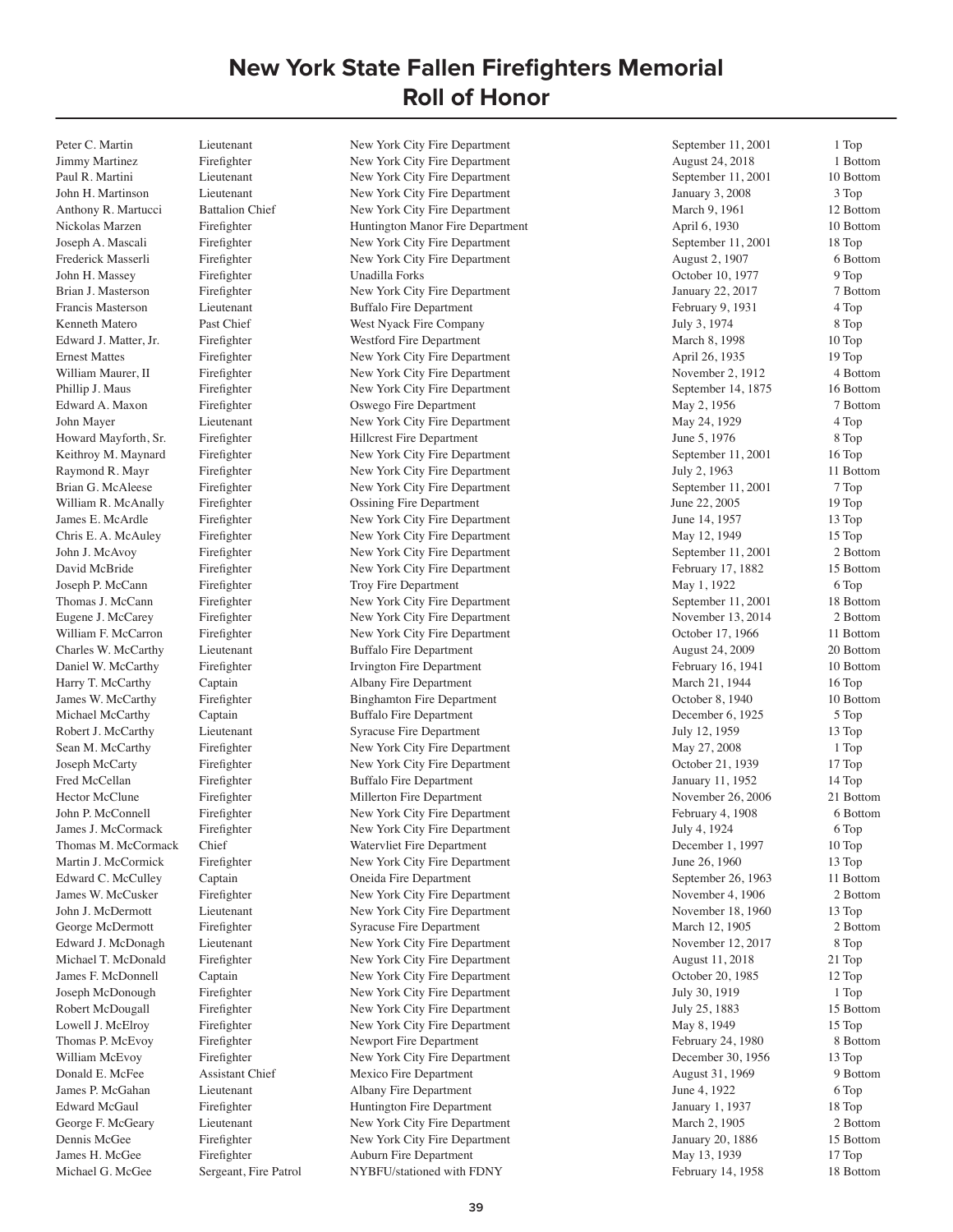Vincent J. McGill Captain New York City Fire Department December 25, 1955 14 Top William E. McGinn Captain Captain New York City Fire Department September 11, 2001 3 Top William J. McGovern Battalion Chief New York City Fire Department September 11, 2001 1 Bottom John M. J. McGowan Battalion Chief New York City Fire Department March 8, 1952 14 Top Hugh McGowen Firefighter New York City Fire Department January 4, 1891 14 Bottom James McGroarty Firefighter Syracuse Fire Department January 19, 1999 4 Top Bernard P. McGreavy Firefighter New York City Fire Department June 15, 1944 16 Top Bernard McGuire, Jr. Firefighter Brighton Fire Department 15 Top 15 Top January 1, 1947 15 Top Sean McGuire Firefighter Vails Gate Fire Department February 14, 1986 12 Top Richard E. McGuire Battalion Chief New York City Fire Department December 9, 2012 2 Top Samuel McHahon Firefighter New York City Fire Department August 8, 1889 15 Bottom Martin J. McHale Fire Marshal New York City Fire Department December 24, 2012 9 Bottom Charles McHugh Firefighter New York City Fire Department August 8, 1889 15 Bottom Dennis P. McHugh Firefighter New York City Fire Department September 11, 2001 15 Top Alexander McKay Firefighter New York City Fire Department April 24, 1854 18 Bottom Daniel McKay Firefighter New York City Fire Department April 24, 1854 18 Bottom Mark W. McKay Lieutenant New York City Fire Department April 4, 2012 2 Bottom John D. McKean Engineer New York City Fire Department September 22, 1953 14 Top John T. McKenna Firefighter New York City Fire Department March 19, 1979 9 Top Daniel G. McKenzie Forest Ranger New York State DEC October 6, 1948 10 Bottom Joseph D. McKeon Battalion Chief New York City Fire Department August 19, 2017 11 Bottom Patrick McKeon Lieutenant New York City Fire Department October 25, 1938 18 Top Peter McKeon Firefighter New York City Fire Department February 11, 1895 14 Bottom Kevin McKinney Firefighter Levittown Fire Department January 1, 1979 9 Top Peter F. McLaughlin Firefighter New York City Fire Department October 8, 1995 10 Top Gregg J. McLoughlin Firefighter New York City Fire Department January 4, 2001 4 Bottom Robert D. McMahon Firefighter New York City Fire Department September 11, 2001 17 Bottom James P. McManus Firefighter New York City Fire Department August 2, 1978 9 Top Lewis D. McManus Firefighter New Woodstock Fire Department May 5, 1973 5 Bottom Thomas J. McManus Firefighter New York City Fire Department December 16, 1913 4 Bottom Bernard P. McManus, II Firefighter New York City Fire Department July 25, 1969 9 Bottom Frank McMurray Engineer Buffalo Fire Department October 7, 1893 14 Bottom William McNally Firefighter New York City Fire Department May 5, 1903 13 Bottom Joseph J. McNally, Sr. Captain Albany Fire Department April 23, 1986 12 Top John F. McNamara Firefighter New York City Fire Department August 9, 2009 2 Top Joseph A. McNamara Firefighter New York City Fire Department October 17, 1937 18 Top Michael J. McNamara Hoseman and Albany Fire Department 1986 1998 12 November 21, 1870 17 Bottom Thomas McNamera Firefighter Firefighter New York City Fire Department January 23, 1907 6 Bottom<br>19 Bottom 1 Edmund A. McNulty Lieutenant New York City Fire Department April 17, 1968 9 Bottom Edmund A. McNulty Lieutenant New York City Fire Department April 17, 1968 9 Bottom James McNulty Firefighter New York City Fire Department April 24, 1854 18 Bottom William F. McNulty Firefighter New York City Fire Department Cotober 17, 1945 16 Top Robert W. McPadden Firefighter New York City Fire Department September 11, 2001 18 Top John J. McPartlin Firefighter Rochester Fire Department October 8, 1936 18 Top Charles McPherson Firefighter Gates-Chili Fire Department January 1, 1975 8 Top Dennis McQueenie Firefighter New York City Fire Department July 29, 1960 13 Top Terence P. McShane Firefighter New York City Fire Department September 11, 2001 3 Bottom James McSweeney Lieutenant Syracuse Fire Department January 21, 1968 9 Bottom Timothy P. McSweeney Firefighter New York City Fire Department September 11, 2001 15 Bottom Martin E. McWilliams Firefighter New York City Fire Department September 11, 2001 19 Top Homer G. Mead Firefighter Johnson City Fire Department January 8, 1974 8 Top Charles E. Meadows Firefighter New York City Fire Department August 13, 1909 5 Bottom Bernard E. Meany Firefighter New York City Fire Department February 19, 1952 14 Top Stephen Meegan Firefighter Buffalo Fire Department January 28, 1907 6 Bottom Vincent D. Meegan, Jr. Firefighter Buffalo Fire Department December 24, 1993 10 Top Edward T. Meehan Lieutenant New York City Fire Department February 2, 2018 12 Top Richard H. Meehan Firefighter New York City Fire Department January 1, 2019 2 Top Thomas Meehan Lieutenant New York City Fire Department April 3, 1938 18 Top George E. Meenken Firefighter New York City Fire Department February 5, 1977 9 Top Willis Meginn Firefighter Newburgh Fire Department May 17, 1900 13 Bottom Robert A. Meill Firefighter New York City Fire Department July 1, 1961 12 Bottom Raymond M. Meisenheimer Firefighter New York City Fire Department September 11, 2001 1 Bottom Milton F. Meisner Firefighter **Fixed Attica Fire Department** February 16, 1922 10 Bottom William Mellon Firefighter Bay Ridge Fire Company June 19, 1997 10 Top

Donald McGeever Captain Binghamton Fire Department September 29, 1975 8 Top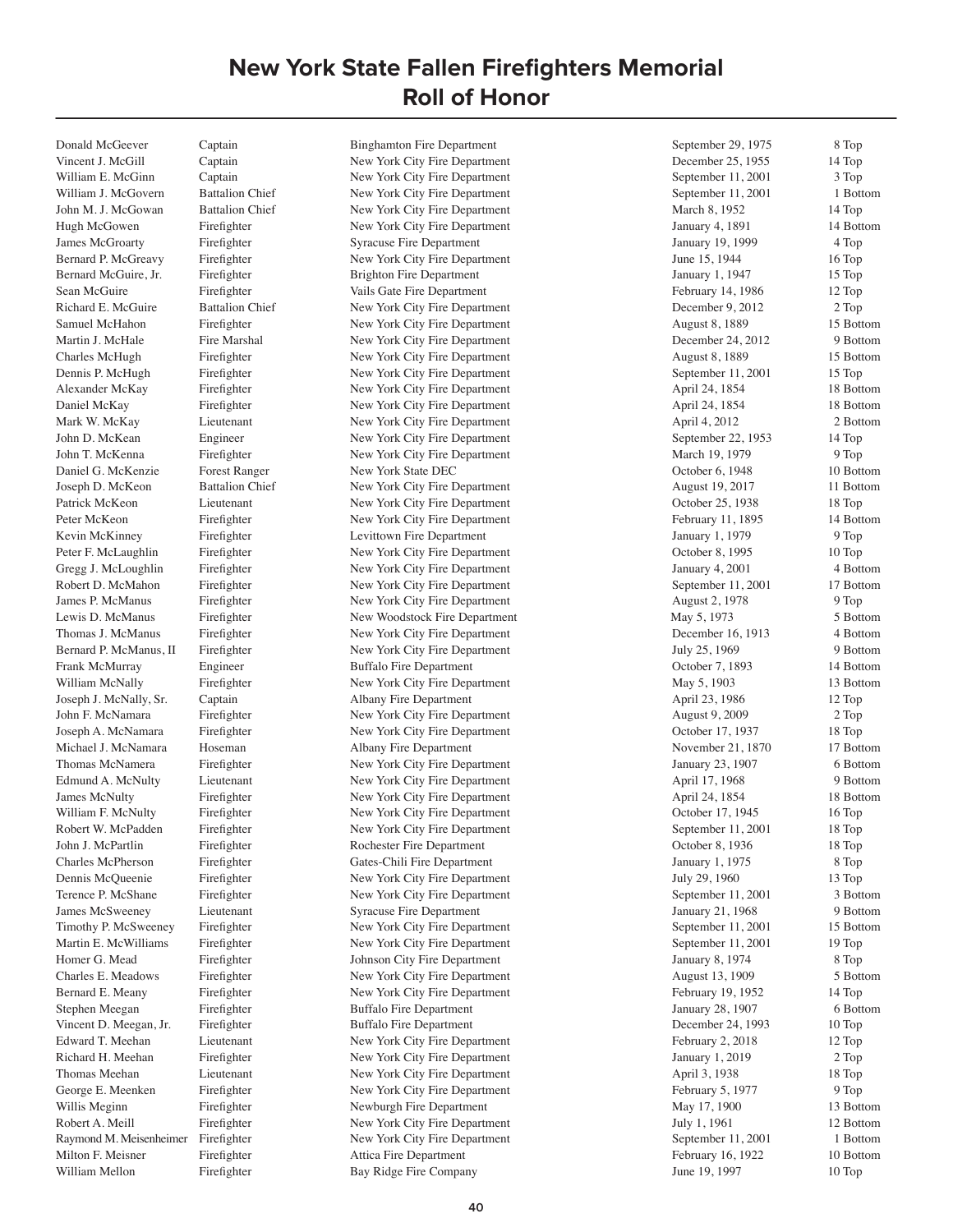Charles R. Mendez Firefighter New York City Fire Department September 11, 2001 6 Top

Robert A. Mentrasti Firefighter Fairview Fire Department April 14, 2017 21 Top Steve J. Mercado Firefighter New York City Fire Department September 11, 2001 8 Bottom James E. Mero, Jr. Firefighter Willsboro Volunteer Fire Department March 9, 2005 2 Bottom David P. Meron, Sr. Firefighter Hoosick Falls Fire Department July 21, 2008 6 Bottom Matthew Merzig Firefighter Buffalo Fire Department August 28, 1935 19 Top Martin Meyerdierks Firefighter Putnam Lake Fire Department March 20, 1978 9 Top Fred G. Meyers Chief Corning Fire Department February 14, 1944 16 Top James M. Meyers Battalion Chief New York City Fire Department November 15, 1979 8 Bottom Curtis W. Meyran Lieutenant New York City Fire Department January 23, 2005 21 Top Loren J. Michael Captain Captain Batavia Fire Department August 5, 1966 7 Top William Michaelsen Chief East Norwich Fire Department September 4, 1961 13 Top Michael Michelotti Firefighter New York City Fire Department March 12, 1950 15 Top Michael G. Miles Fire Protection Specialist Office of Fire Prevention and Control September 1, 2019 2 Bottom Barry G. Miller Assistant Chief Bergen Fire Department September 23, 2015 6 Bottom Clyde W. Miller Firefighter Firefighter Sidney Fire Department June 24, 1988 11 Top Daniel J. Miller Past Chief Getzville Fire Department December 8, 1991 11 Top Douglas C. Miller Firefighter New York City Fire Department September 11, 2001 5 Top Eugene Miller Firefighter Port Chester Fire Department April 10, 1991 8 Bottom Eugene R. Miller Firefighter New York City Fire Department December 24, 1968 9 Bottom Francis B. Miller Firefighter Firefighter Hastings On The Hudson Fire Department June 10, 1962 12 Bottom Frank P. Miller Captain Captain Albany Fire Department May 4, 1935 19 Top Frank W. Miller Firefighter Firefighter Dunkirk Fire Department November 26, 1904 10 Bottom Henry A. Miller, Jr. Firefighter New York City Fire Department September 11, 2001 10 Bottom Jack Miller Firefighter Firefighter Dundee Fire Department January 1, 1986 12 Top John E. Miller Firefighter Firefighter New York City Fire Department November 24, 1925 5 Top<br>
12 Top Lawrence E. Miller Firefighter Cherry Creek Fire Department May 20, 1983 12 Top Firefighter Cherry Creek Fire Department May 20, 1983 12 Top Mathew Miller Firefighter Firefighter New York City Fire Department January 30, 1908 6 Bottom Tobias Miller Firefighter Poughkeepsie Fire Department November 14, 1950 20 Top Andrew L. Milyko Firefighter New York City Fire Department July 1, 1953 14 Top Robert J. Minara Firefighter New York City Fire Department September 11, 2001 19 Bottom Thomas Mingione Firefighter New York City Fire Department September 11, 2001 17 Top Harry L. Miniter Lieutenant New York City Fire Department September 8, 1968 9 Bottom Robert Minnis 28 Driver Buffalo Fire Department May 19, 1905 38 Dottom Joseph L. Minore Ex-Chief Setauket Fire Department August 2, 1986 12 Top Henry H. Mitchell Firefighter New York City Fire Department August 31, 1972 7 Top James Mitchell Firefighter Syracuse Fire Department April 3, 1930 4 Top John D. Mitchell Firefighter Buffalo Fire Department July 18, 1878 3 Top Paul T. Mitchell Lieutenant New York City Fire Department September 11, 2001 15 Bottom Thomas Mitchell Lieutenant New York City Fire Department November 28, 1913 4 Bottom Robert P. Miuccio Battalion Chief New York City Fire Department July 12, 2018 20 Bottom Louis J. Modafferi Battalion Chief New York City Fire Department September 11, 2001 16 Bottom William Mohan Firefighter Somers Fire Department January 1, 1983 18 Bottom Dennis Mojica Lieutenant New York City Fire Department September 11, 2001 10 Bottom Manuel Mojica, Jr. Firefighter New York City Fire Department September 11, 2001 20 Top Frank J. Molinari Firefighter New York City Fire Department January 13, 1946 15 Top Carl E. Molinaro Firefighter New York City Fire Department September 11, 2001 4 Top Russell Moll Firefighter Stony Brook Fire Department January 1, 1927 5 Top James Molloy Lieutenant New York City Fire Department November 6, 1959 13 Top John F. Molloy Lieutenant New York City Fire Department April 4, 1956 13 Top Robert J. Moloney Firefighter Inwood Fire Department April 27, 1946 15 Top Dynah Monahan Firefighter Elmira Fire Department January 1, 1925 5 Top Joan Monahan Firefighter Nanuet Fire Company January 1, 1994 10 Top Michael F. Mongelli Firefighter New York City Fire Department August 3, 2012 1 Bottom Dale A. Monica Firefighter Burke Volunteer Fire Department April 16, 2005 21 Top Fredrick Monroe Firefighter Bolton Landing Fire Department February 22, 1967 9 Bottom Issac Monroe Firefighter Utica Fire Department September 28, 1897 14 Bottom Michael G. Montesi Firefighter New York City Fire Department September 11, 2001 12 Bottom<br>Charles F. Moody Firefighter Oneida Fire Department August 8, 1959 13 Top Firefighter **Charles Charles Frieda Fire Department** August 8, 1959 13 Top 13 Top 13 Top 13 Top 13 Top 13 Top 14 Top 15 Top 16 Top 16 Top 16 Top 16 Top 16 Top 16 Top 16 Top 16 Top 16 Top 16 Top 16 Top 16 Top 16 Top 16 Top Peter J. Moody Firefighter Firefighter Lynbrook Fire Department May 2, 1963 11 Bottom C. Moody Captain New York City Fire Department September 11, 2001 19 Top Captain 11, 2001 19 Top New York City Fire Department September 11, 2001 19 Top 15 Top Buffalo Fire Department May 15, 1950 15 Top Charles Mooney Firefighter Buffalo Fire Department May 15, 1950 15 Top<br>
Frank Moorehead, Jr. Firefighter New York City Fire Department December 12, 1946 15 Top Firefighter Moore New York City Fire Department<br>
Fire Marshal New York City Fire Department 19 December 12, 1946 15 Top<br>
19 Bottom 19 Bottom Gregorio Morales Fire Marshal New York City Fire Department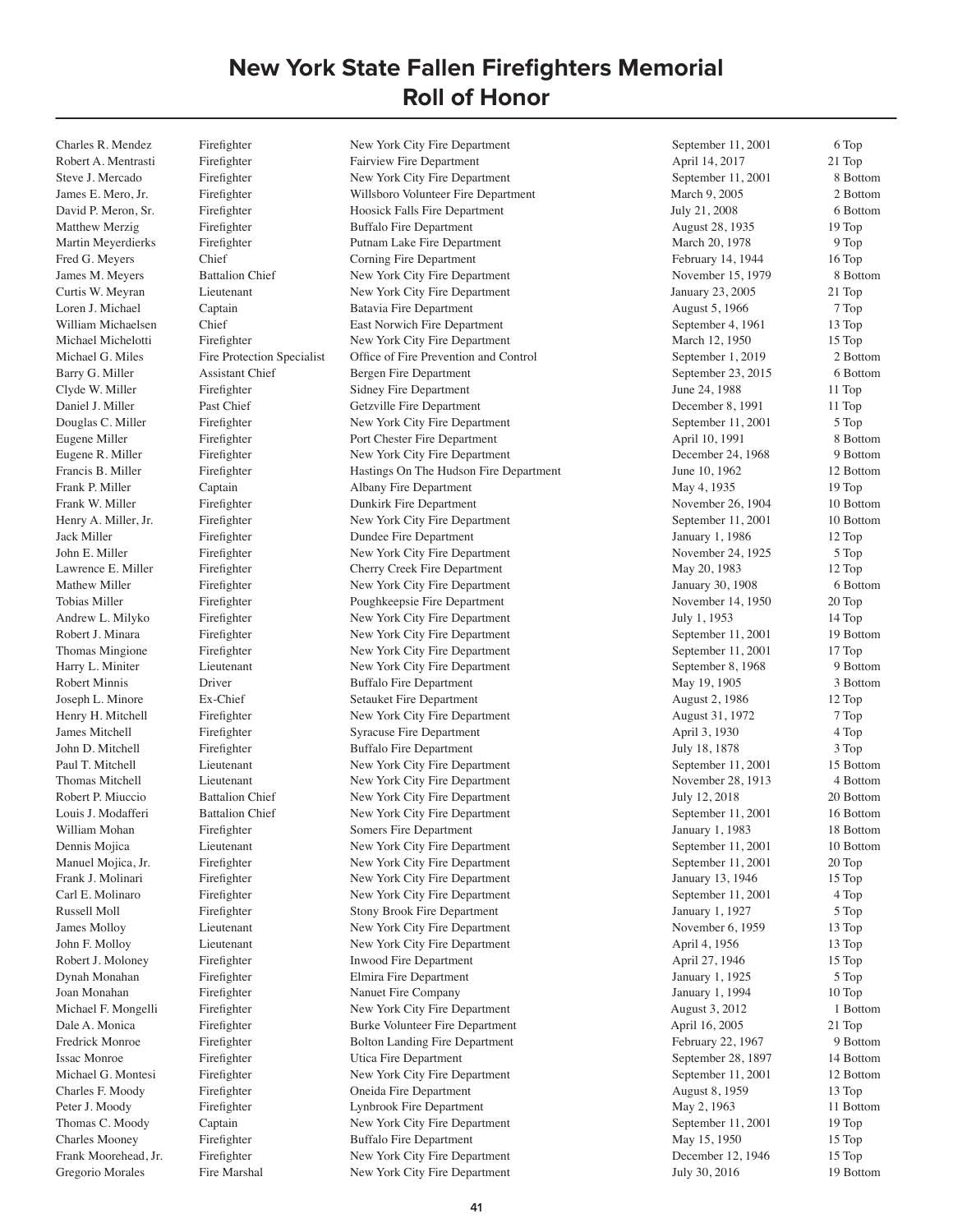John T. Moran Lieutenant New York City Fire Department June 21, 2019 21 Top Michael Moran Captain Captain Valley Stream Fire Department December 8, 1979 9 Top William L. Moran Firefighter New York City Fire Department June 30, 1926 5 Top William T. Moran Firefighter Binghamton Fire Department September 17, 1928 10 Bottom James J. Moran, III Firefighter New York City Fire Department October 13, 1953 14 Top Vincent Morana Firefighter Buffalo Fire Department January 1, 1961 12 Bottom Daniel Morawski Firefighter Cleveland Hill Fire Company November 3, 1976 8 Top William E. Moreau Firefighter New York City Fire Department March 12, 2008 2 Top Vincent S. Morello Firefighter New York City Fire Department September 11, 2001 6 Bottom Dever Morey Firefighter Earlville Fire Department January 1, 1975 8 Top Gomer W. Morgan Firefighter Nyack Fire Department August 11, 1926 7 Top George Moriarity Firefighter Buffalo Fire Department Cocober 18, 1952 14 Top Charles S. Morris Firefighter New York City Fire Department January 3, 1890 14 Bottom Kenneth D. Morrison Firefighter Cornwall Fire Department April 14, 1957 4 Bottom Walter G. Morrison Firefighter West Exeter Fire Department January 1, 1981 9 Top John Morrissey Firefighter Buffalo Fire Department January 13, 1890 15 Bottom Peyton L.S. Morse Firefighter Watertown Fire Department March 12, 2021 20 Top Joseph A. Morstatt Firefighter New York City Fire Department March 5, 2016 5 Top George D. Morton Firefighter Jamestown Fire Department February 7, 1927 10 Bottom Michael Moschenross Firefighter Glenwood Fire Department December 18, 1989 11 Top John S. Moschella Captain New York City Fire Department December 8, 2018 1 Top John Mosher Firefighter Solvay Fire Department January 11, 1968 7 Top Steven C. Mosiello Fire Marshal New York City Fire Department July 15, 2011 4 Bottom Henry C. Mount Firefighter New York City Fire Department December 9, 1879 16 Bottom Dennis J. Moynihan Battalion Chief New York City Fire Department March 21, 2020 20 Top Christopher M. Mozzillo Firefighter New York City Fire Department September 11, 2001 15 Bottom Joseph E. Muggleton Firefighter Binghamton Fire Department June 14, 1914 10 Bottom William Muldoon Firefighter Solvay Fire Department November 20, 1969 7 Top Richard T. Muldowney, Jr. Firefighter New York City Fire Department September 11, 2001 10 Bottom David Muldrew Firefighter New York City Fire Department February 8, 1876 16 Bottom Michael D. Mullan Firefighter New York City Fire Department September 11, 2001 13 Bottom William F. Mullen Firefighter New York City Fire Department May 4, 1900 13 Bottom Dennis M. Mulligan Firefighter New York City Fire Department September 11, 2001 8 Bottom Edward Mulligan Firefighter Buffalo Fire Department January 27, 1961 12 Bottom Gerald F. Mullins Firefighter Binghamton Fire Department January 8, 1994 10 Top Dennis J. Mullins, Jr. Firefighter Mount Vernon Fire Department January 18, 1995 10 Top Thomas P. Mulvaney Captain New York City Fire Department January 16, 1959 13 Top Michael J. Mulvey Firefighter New York City Fire Department March 7, 1937 18 Top Daniel W. Mumford Firefighter West Haverstraw Fire Department May 9, 1998 10 Top William Munda Lieutenant New York City Fire Department January 22, 1952 14 Top Thomas F. Munroe Captain New York City Fire Department February 26, 1968 9 Bottom Edward W. Murdock Firefighter Port Ewen Fire Department January 10, 1991 11 Top Richard Murdock Firefighter Schuyler Lake Fire Department January 1, 1984 12 Top Alfred H. Murphy Lieutenant Auburn City Fire Department March 30, 1960 7 Bottom Charles J. Murphy Lieutenant New York City Fire Department January 9, 1918 2 Top Edward W. Murphy Lieutenant Rochester Fire Department January 8, 1901 13 Bottom Frank Murphy Firefighter Auburn Fire Department February 1, 1927 5 Top George J. Murphy Firefighter New York City Fire Department July 21, 1956 13 Top James Murphy Firefighter Syracuse Fire Department December 4, 1896 14 Bottom James Murphy Firefighter Coswego Fire Department April 20, 1918 10 Bottom James H. Murphy Firefighter New York City Fire Department June 20, 1929 4 Top John E. Murphy Lieutenant New York City Fire Department December 27, 1939 18 Top Raymond E. Murphy Lieutenant New York City Fire Department September 11, 2001 3 Top Daniel Murphy, I Captain New York City Fire Department February 20, 1941 17 Top James J. Murphy, III Firefighter New York City Fire Department July 4, 1924 6 Top David F. Murray Firefighter Hurleyville Fire Department December 21, 1984 12 Top<br>Gerald E. Murray 1st Assistant Chief Windham Hose Company #1 August 27. 1994 10 Top Gerald E. Murray 1st Assistant Chief Windham Hose Company #1 August 27, 1994 10 Top John P. Murray Lieutenant New York City Fire Department April 30, 2008 3 Top Raymond L. Murray Forest Ranger NYS Department of Conservation Corober 9, 1970 21 Top Frank C. Murry Firefighter New York City Fire Department March 3, 1930 4 Top 4 Top<br>
Raymond Mursch Firefighter Whitesboro Fire Department January 6, 1957 7 Bottom Raymond Mursch Firefighter Firefighter Whitesboro Fire Department January 6, 1957<br>Brian D. Myers, Sr. Firefighter Schuylerville Fire Department January 1, 1997 Brian D. Myers, Sr. Firefighter Schuylerville Fire Department January 1, 1997 10 Top<br>Robert E. Nagel Lieutenant New York City Fire Department September 11, 2001 17 Bottom New York City Fire Department September 11, 2001

John M. Moran Battalion Chief New York City Fire Department September 11, 2001 2 Top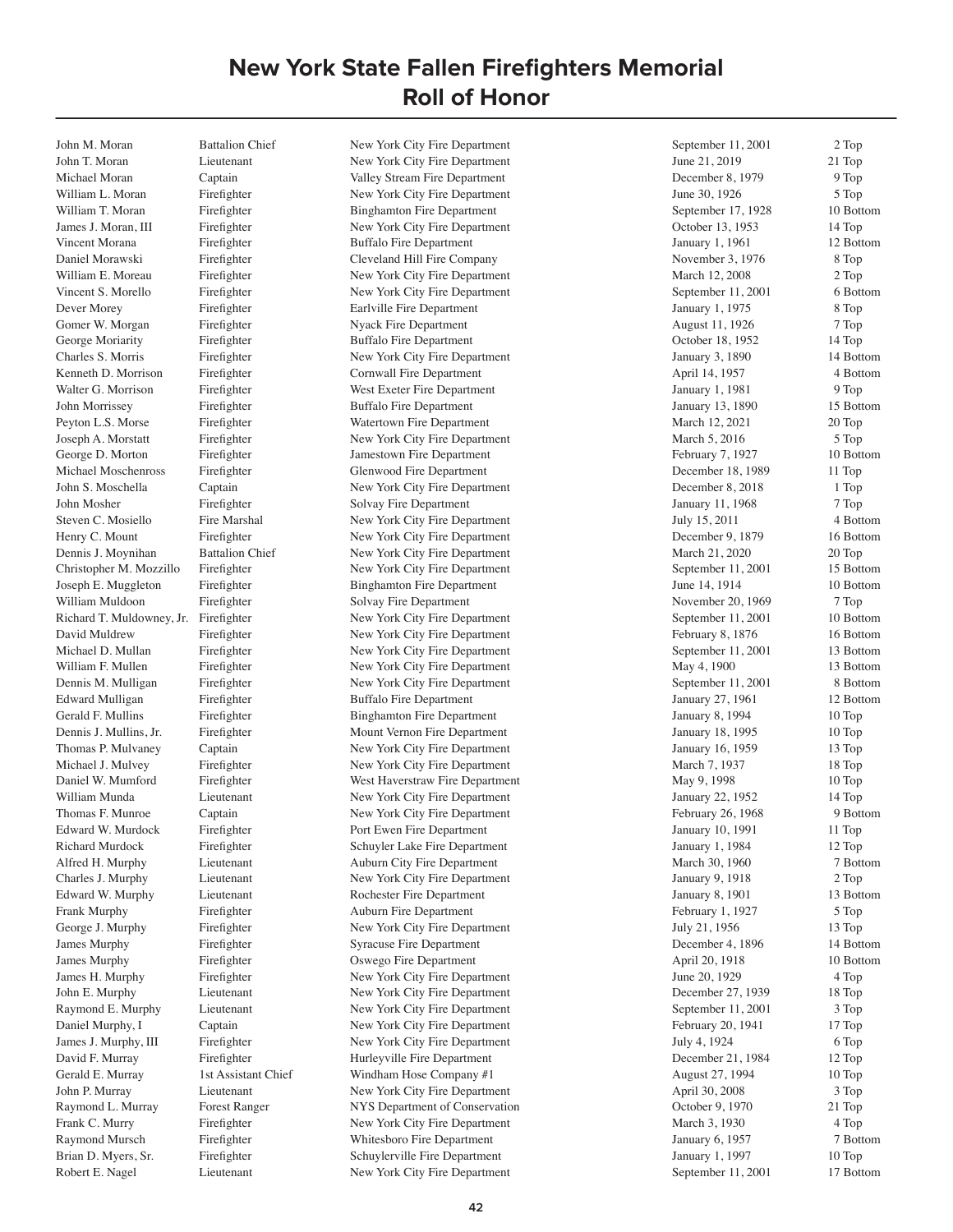Raymond Nakovics Firefighter New York City Fire Department April 29, 1998 10 Top Richard A. Nappi Lieutenant New York City Fire Department April 16, 2012 9 Top John P. Napolitano Lieutenant New York City Fire Department September 11, 2001 1 Bottom James Nash Firefighter West Seneca Fire Department April 4, 1975 8 Top William H. Nash Battalion Chief New York City Fire Department September 14, 1875 16 Bottom Reinaldo Natal Lieutenant New York City Fire Department February 5, 2006 2 Top Ruby Naturman Firefighter New York City Fire Department October 13, 1956 13 Top William Naughton Lieutenant Buffalo Fire Department January 28, 1907 6 Bottom Edward F. Nealis Captain Captain New York City Fire Department May 17, 1919 1 Top Lewis Near **Firefighter** Roosevelt Fire Department January 1, 1978 8 Bottom George D. Neat Firefighter Syracuse Fire Department January 16, 1942 16 Top Bret E. Neff Assistant Chief Harford Fire Company February 23, 2004 2 Top Joseph J. Neidert Lieutenant Rochester Fire Department July 8, 1915 3 Top Merle L. Nell Fire Police Capt. Volunteer Fire Company of Vernon November 26, 2016 13 Top Benjamin Nelson Firefighter Haverstraw Fire Department January 8, 1906 16 Top Edward J. Nelson Firefighter New York City Fire Department April 26, 1944 16 Top Harold R. Nelson Firefighter New York City Fire Department January 3, 1970 8 Bottom Peter A. Nelson Firefighter New York City Fire Department September 11, 2001 1 Top John C. Nelson, Jr. Firefighter Holland Fire Company September 25, 1992 10 Top Frank J. Nerney Lieutenant Albany Fire Department February 12, 1984 12 Top Michael Neuner Lieutenant Brewster Fire Department June 22, 1997 10 Top Ignatius F. Neusch Firefighter New York City Fire Department April 3, 1916 3 Top William S. Neville Firefighter New York City Fire Department December 10, 1936 18 Top Gerard T. Nevins Firefighter New York City Fire Department September 11, 2001 3 Bottom Robert E. Newman Firefighter New York City Fire Department February 9, 2017 14 Top George B. Nickerson Firefighter Pawling Fire Department March 10, 1932 10 Bottom Robert Niebling Lieutenant New York City Fire Department October 22, 1965 11 Bottom George Nigro Firefighter New York City Fire Department February 13, 1945 15 Top Joseph Nirschel Battalion Chief Buffalo Fire Department May 9, 1923 6 Top William T. Nixon Lieutenant Rochester Fire Department December 30, 1981 9 Top Richard E. Nogan Firefighter New York City Fire Department December 20, 2014 21 Top<br>Michael J. Nolan Firefighter New York City Fire Department May 3, 1888 15 Bott Michael J. Nolan Firefighter New York City Fire Department May 3, 1888 15 Bottom Albino J. Norberto Firefighter Mamaroneck Fire Department September 3, 1973 7 Top Joseph L. Norman Firefighter Campbell Fire Department January 1, 1976 8 Top Milton North Firefighter Elbridge Fire Department January 1, 1976 8 Top Henry C. Northrip Firefighter Coldenham Fire Department August 21, 1982 10 Bottom Francis J. Novak Ex-Captain Babylon Fire Department December 14, 1981 12 Top Stanley Nowakowski Firefighter New Hyde Park Fire Department February 6, 1954 18 Top Anthony J. Nuccio Firefighter New York City Fire Department June 7, 2011 4 Bottom James E. Nugent Firefighter New York City Fire Department April 14, 1901 13 Bottom Martin J. Oakley Firefighter New York City Fire Department December 21, 1897 14 Bottom George P. Oats Lieutenant New York City Fire Department March 3, 1949 15 Top Dennis P. O'Berg Firefighter New York City Fire Department September 11, 2001 9 Bottom James O'Brien Firefighter Buffalo Fire Department September 18, 1914 4 Bottom James A. O'Brien Lieutenant New York City Fire Department April 19, 1930 4 Top John O'Brien Assistant Foreman Albany Fire Department April 7, 1871 16 Bottom John J. O'Brien Engineer Rochester Fire Department November 9, 1907 6 Bottom Michael O'Brien Firefighter New York City Fire Department October 30, 1853 18 Bottom Michael O'Brien Driver Buffalo Fire Department January 12, 1894 14 Bottom Thomas E. O'Brien, Jr. Firefighter Wilmington Fire Department April 15, 1949 4 Top Thomas F. O'Brien Firefighter New York City Fire Department October 28, 1935 1 Bottom William H. O'Brien Firefighter New York City Fire Department March 20, 1966 11 Bottom Henry P. O'Bryan Firefighter Troy Fire Department April 29, 1913 4 Bottom Daniel O'Callaghan Lieutenant New York City Fire Department September 11, 2001 8 Top Daniel O'Connell Firefighter Putnam Lake Fire Department January 25, 1999 6 Top Edward D. O'Connell Lieutenant New York City Fire Department August 26, 1956 13 Top George A. O'Conner Firefighter New York City Fire Department January 10, 1908 6 Bottom Daniel O'Connor Firefighter Buffalo Fire Department January 19, 1908 6 Bottom<br>
Jerome R. O'Connor Lieutenant New York City Fire Department January 19, 1971 7 Top Jerome R. O'Connor Lieutenant 1. New York City Fire Department January 19, 1971 7 Top<br>Patrick O'Connor Firefighter New York City Fire Department 1. April 12, 1917 3 Top Patrick O'Connor Firefighter New York City Fire Department April 12, 1917 3 Top 3 Top 3 Top 3 Top 3 Top 3 Top 3 Top 3 Top 3 Top 3 Top 3 Top 3 Top 3 Top 3 Top 3 Top 3 Top 3 Top 3 Top 3 Top 3 Top 3 Top 3 Top 3 Top 3 Top 3 To Thomas H. O'Connor Driver 14 Bott Albany Fire Department 1998 May 6, 1892 14 Bott 14 Bott 14 Bottom 14 Bottom Connor 14 Bottom 14 Bottom New York City Fire Department 1998 150 May 6, 1892 14 Bottom 14 Bottom 15 Connor 14 B William O'Connor Firefighter New York City Fire Department August 2, 1978<br>William R. O'Connor Firefighter New York City Fire Department January 16, 200 New York City Fire Department January 16, 2006 1 Top

Charles R. Nagle Firefighter New York City Fire Department August 11, 1926 5 Top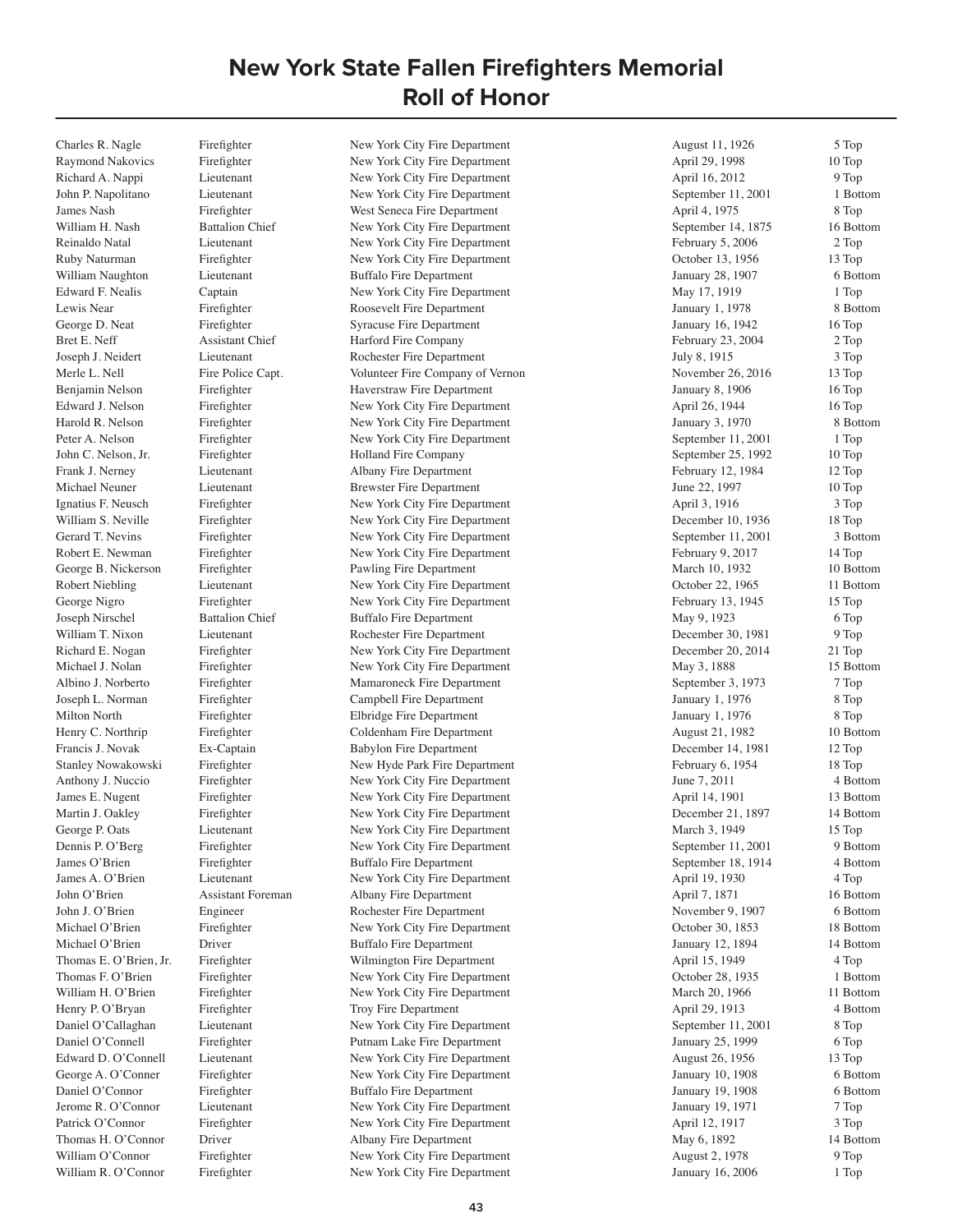Oliver G. O'Dell Firefighter New Rochelle Fire Department December 5, 1940 17 Top James O'Donnell Lieutenant New York City Fire Department May 29, 1932 20 Top James V. O'Donnell Firefighter New York City Fire Department May 28, 1922 6 Top John O'Donnell Firefighter New York City Fire Department April 24, 1854 18 Bottom Theodore J. O'Donnell Firefighter Albany Fire Department January 21, 1955 14 Top William O'Donnell Firefighter Buffalo Fire Department January 8, 1901 13 Bottom James O'Dwyer Firefighter New York City Fire Department June 30, 1926 5 Top Douglas E. Oelschlager Firefighter New York City Fire Department September 11, 2001 7 Bottom Joseph M. Oesau Lieutenant New York City Fire Department January 12, 1955 14 Top Joseph O'Flaherty Firefighter New York City Fire Department March 4, 1944 16 Top Warren R. Ogburn Firefighter White Plains Fire Department February 24, 1993 10 Top Joseph J. Ogren Firefighter New York City Fire Department September 11, 2001 16 Top Thomas G. O'Hagan Lieutenant New York City Fire Department September 11, 2001 15 Bottom John O'Hanlon Firefighter Utica Fire Department September 28, 1897 14 Bottom Michael R. O'Hanlon Firefighter New York City Fire Department August 28, 2017 15 Bottom John O'Hara Deputy Chief New York City Fire Department December 18, 1926 5 Top Lawrence E. O'Hara Captain Binghamton Fire Department January 13, 1967 7 Top John J. O'Hearn Firefighter Syracuse Fire Department May 18, 1911 5 Bottom Samuel P. Oitice Firefighter New York City Fire Department September 11, 2001 19 Bottom Bernard O'Kane Firefighter New York City Fire Department December 27, 1927 5 Top James O'Kane Firefighter New York City Fire Department November 30, 1955 14 Top John J. O'Keefe Firefighter New York City Fire Department August 17, 1966 11 Bottom Patrick O'Keefe Firefighter New York City Fire Department March 6, 1943 16 Top Patrick J. O'Keefe Firefighter New York City Fire Department September 11, 2001 7 Bottom William S. O'Keefe Captain New York City Fire Department September 11, 2001 7 Bottom David J. O'Keeffe Firefighter New York City Fire Department May 2, 1952 14 Top James J. O'Leary Driver Rochester Fire Department November 9, 1902 13 Bottom Timothy F. O'Leary Lieutenant New York City Fire Department January 1, 1958 13 Top Nathan E. Olmstead Chief Camden Fire Department May 21, 1959 13 Top Eric T. Olsen Firefighter New York City Fire Department September 11, 2001 8 Bottom Jeffrey J. Olsen Firefighter New York City Fire Department September 11, 2001 20 Bottom Steven J. Olson Firefighter New York City Fire Department September 11, 2001 5 Bottom Henry Oltmann Firefighter New York City Fire Department August 8, 1918 2 Top James J. O'Neil Firefighter Hempstead Fire Department June 14, 2005 21 Top Hugh F. O'Neill Firefighter Lakeview Fire Department January 1, 1974 8 Top John F. O'Neill Firefighter New York City Fire Department February 14, 2011 16 Bottom Timothy P. O'Neill Lieutenant New York City Fire Department April 2, 2019 2 Bottom John O'Niell Firefighter New York City Fire Department August 16, 1874 16 Bottom Ralph Oralls, Jr. Firefighter Cxford Fire Department January 2, 2000 6 Bottom William Ormsby Firefighter New York City Fire Department September 7, 1931 11 Bottom John O'Rourke Firefighter New York City Fire Department January 25, 1880 16 Bottom John J. O'Rourke Firefighter Mount Vernon Fire Department January 30, 1943 16 Top Kevin M. O'Rourke Firefighter New York City Fire Department September 11, 2001 18 Top Ronald L. O'Rourke Captain Captain Roosevelt Fire Department January 4, 1993 10 Top Charles B. Osborn Firefighter Valatie Fire Department June 1, 1860 17 Bottom Thomas J. Osborn Firefighter New York City Fire Department March 3, 1941 17 Top J. C. O'Shaunessy Firefighter New York City Fire Department May 11, 1887 15 Bottom James J. O'Shea Firefighter New York City Fire Department September 27, 2003 2 Top Ralph J. Osterhout Ex-Chief Broadalbin Fire Department August 10, 1981 12 Top Fred D. Osterman President Fleming Fire Department No. 2 March 18, 1954 7 Bottom William O'Sullivan Lieutenant New York City Fire Department March 8, 1956 13 Top Adolfo Otaño Firefighter New York City Fire Department November 8, 2013 4 Bottom Joseph P. O'Toole Firefighter New York City Fire Department December 12, 2016 16 Top Michael J. O'Toole Firefighter New York City Fire Department December 26, 1902 13 Bottom Michael J. Otten Firefighter New York City Fire Department September 11, 2001 14 Bottom Milford H. Ottmann Captain Captain Rockville Centre Fire Department July 28, 1933 10 Bottom Gerald Otto Captain Captain Garden City Fire Department March 21, 1969 7 Top William Ovenburg Driver **Driver** Saint Paul Boulevard Fire Department April 14, 1960 8 Bottom Elias Ovsiovitch Fire Police Fire Hillcrest Fire Company (Captus 17, 1994 10 Top Charles E. Owens Firefighter Utica Fire Department Company (Charles E. Owens Firefighter Utica Fire Department 6 Pebruary 6, 1907 6 Bott Firefighter Utica Fire Department February 6, 1907 6 Bottom<br>
Firefighter Aviation Volunteer Fire Company September 8, 1995 8 Bottom John Pache Firefighter Aviation Volunteer Fire Company September 8, 1995 8 Bottom<br>
Robert B. Pagels Driver Tonawanda Fire Department February 28, 1928 16 Bottom Robert B. Pagels Driver Driver Tonawanda Fire Department February 28, 1928 16 Bottom<br>
16 Bottom Fire Person Rev York City Fire Department September 11, 2001 18 Bottom Jeffrey M. Palazzo Firefighter New York City Fire Department September 11, 2001

Fordham O'Dell Lieutenant North Bellmore Fire Department April 21, 1932 8 Bottom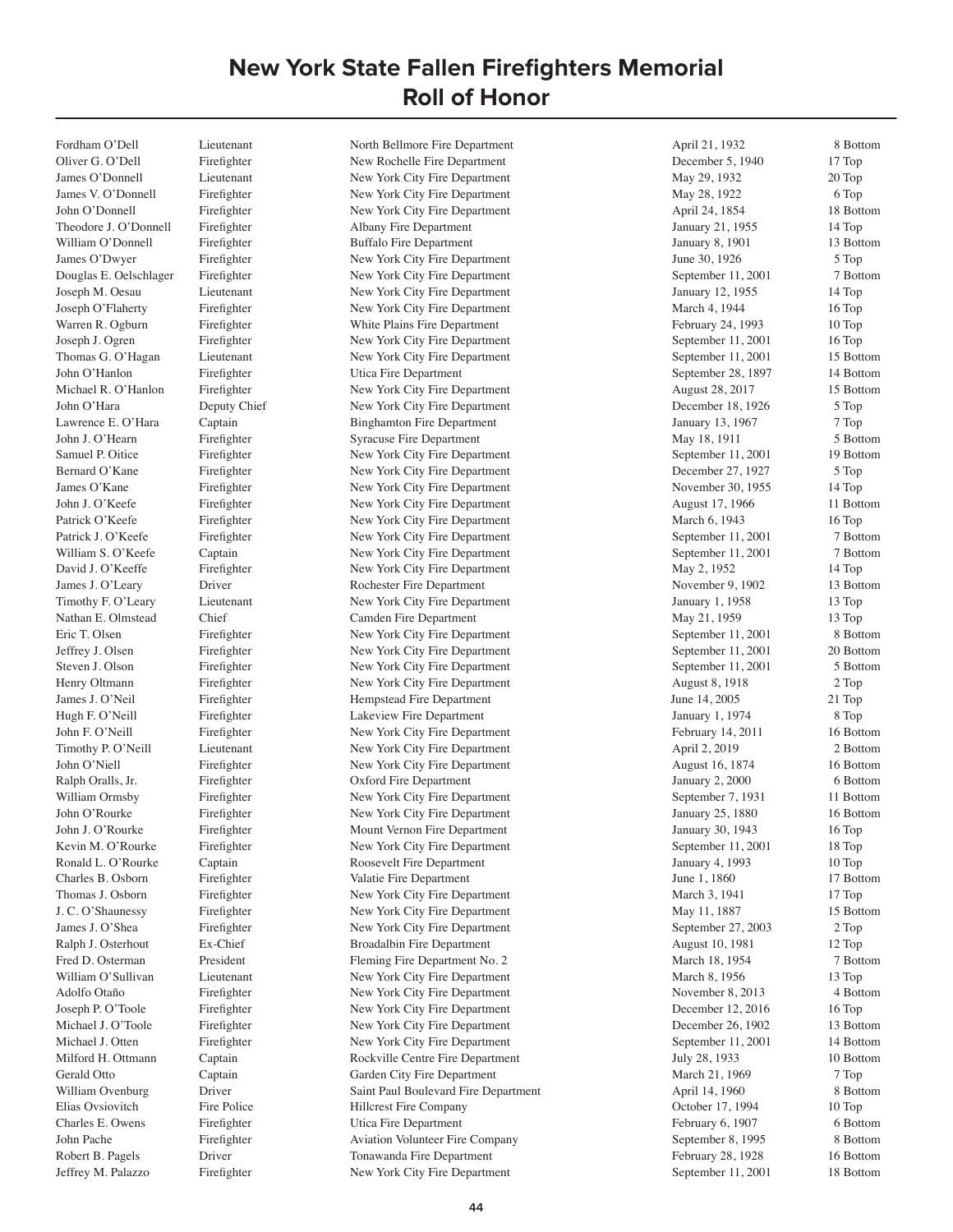Joseph Pallesco Firefighter Schenectady Fire Department September 23, 1970 3 Bottom

Orio J. Palmer Deputy Chief New York City Fire Department September 11, 2001 14 Bottom Charles Palmore Firefighter Niagara Falls Fire Department February 1, 1982 12 Top Frank A. Palombo Firefighter New York City Fire Department September 11, 2001 2 Bottom Paul J. Pansini Fire Marshal New York City Fire Department September 11, 2001 11 Bottom John M. Paolillo Deputy Chief New York City Fire Department September 11, 2001 5 Top James N. Pappageorge Firefighter New York City Fire Department September 11, 2001 19 Bottom Benjamin Parcell Lieutenant New York City Fire Department January 28, 1941 17 Top Charles E. Parks Firefighter New York City Fire Department November 8, 1908 6 Bottom Peter J. Parks Firefighter New York City Fire Department February 23, 1927 5 Top Robert Parks Firefighter Randolph Fire Company July 12, 1935 10 Bottom Robert E. Parro Firefighter New York City Fire Department September 11, 2001 16 Bottom E. Timothy Parsell Captain Captain Collins Fire Department November 4, 2005 18 Bottom Gary G. Partridge Firefighter Ashland Fire Department September 28, 1982 12 Top Joseph W. Pasquale Firefighter Rye Fire Department June 9, 1974 8 Top Cornelius F. Patterson, Jr. Lieutenant Albany Fire Department April 4, 1931 4 Top Jacques W. Paultre Firefighter New York City Fire Department June 24, 2008 20 Bottom Edward Pawlowski Firefighter Thomas Corners Fire Department January 1, 1978 9 Top Stanley Pawlowski Firefighter Elmont Fire Department January 1, 1970 8 Bottom Harry Payne Driver Driver Tannersville Fire Department July 11, 1925 10 Bottom Durrell V. Pearsall Firefighter New York City Fire Department September 11, 2001 6 Top George N. Peartree Hoseman Rochester Fire Department November 11, 1907 6 Bottom Frank W. Peckering Lieutenant 11 Bottom<br>
Peter G. Peila Firefighter New York City Fire Department April 3, 1963 11 Bottom<br>
13 Top New York City Fire Department February 13, 1957 13 Top Peter G. Peila Firefighter New York City Fire Department February 13, 1957 13 Top<br>
13 Top Louis P. Pelligrino Firefighter Terry's Corners Fire Department January 1, 1986 12 Top Louis P. Pelligrino Firefighter Terry's Corners Fire Department January 1, 1986 Lawrence Perchuck Firefighter New York City Fire Department November 27, 1967 9 Bottom Harold F. Perkins 1st Assistant Chief Pittsford Fire Department December 27, 1955 17 Top Daniel Perricone Firefighter New York City Fire Department November 23, 1974 8 Top Glenn C. Perry Lieutenant New York City Fire Department September 11, 2001 6 Bottom Robert F. Peters Lieutenant Hastings On The Hudson Fire Department August 29, 1998 10 Top Walter Peters Firefighter New Rochelle Fire Department October 3, 1937 10 Bottom Al Petersen Ex-Chief Roslyn Highland Fire Department July 3, 1969 9 Bottom Dennis M. Peterson Firefighter New York City Fire Department December 19, 1981 12 Top Perry R. Peterson Deputy Chief New York City Fire Department January 7, 1968 9 Bottom William Peterson Captain Captain New York City Fire Department May 19, 1811 21 Bottom Michael Petragnani Firefighter Syracuse Fire Department April 9, 1978 9 Top Romano Petrucco Firefighter Homer Fire Department December 14, 1981 12 Top Philip S. Petti Lieutenant New York City Fire Department September 11, 2001 7 Top Leon F. Pettit Chief Babylon Fire Department February 5, 1916 3 Top Robert C. Pettit, Jr. Firefighter New York City Fire Department December 15, 1944 16 Top Scott Pfaff Firefighter Fire Tarrytown Fire Department January 1, 1986 12 Top Donald C. Pfarner Firefighter Boston Fire Department July 17, 1978 9 Top Kevin J. Pfeifer Lieutenant New York City Fire Department September 11, 2001 18 Bottom Raymond J. Pfeifer Firefighter New York City Fire Department May 28, 2017 17 Bottom Lewis Pfeil Chief Guilford Fire Department June 23, 1961 7 Bottom Kenneth J. Phelan Lieutenant New York City Fire Department September 11, 2001 17 Top Mathew A. Phillips Firefighter Albion Fire Department February 4, 1926 15 Bottom Thomas F. Phillips Firefighter New York City Fire Department January 10, 1908 6 Bottom Joseph E. Piazzi Deputy Chief Briarcliff Manor Fire Department May 16, 2007 2 Top Charles D. Pickard Firefighter Marilla Fire Department January 21, 1985 12 Top Christopher J. Pickford Firefighter New York City Fire Department September 11, 2001 17 Top Garret Pierce Firefighter Niagara Falls Fire Department March 26, 1923 6 Top Thomas H. Pierce Firefighter Fire Troy Fire Department December 25, 1851 19 Bottom John D. Pike Firefighter Rochester Fire Department May 5, 1867 17 Bottom James A. Pinto Firefighter New York City Fire Department January 20, 1961 12 Bottom Mark Pirolli Firefighter Niagara Falls Fire Department October 31, 1964 11 Bottom Robert Pitt Past Chief Spring Valley Fire Department December 6, 1964 20 Bottom Raymond H. Place Firefighter Catskill Fire Department January 4, 1974 20 Bottom Raymond A. Plakstis, Jr. Firefighter Alert Engine, Hook, Ladder and Hose Company No. 1 November 30, 2018 20 Top Vames Plunket Firefighter Firefighter New York City Fire Department November 24, 1873 16 Bottom<br>
18 Top Chris J. Plunkett Lieutenant New York City Fire Department September 3, 1938 18 Top Lieutenant New York City Fire Department September 3, 1938 18 Top Leo A. Podeswa Firefighter Firefighter Yonkers Fire Department February 10, 1947 15 Top Guy R. Pollard Firefighter Firefighter Newark Valley Fire Department January 6, 1996 10 Top<br>Steven H. Pollard Firefighter New York City Fire Department January 6, 2019 21 Top Firefighter **Steven Heating Firefighter** New York City Fire Department January 6, 2019 21 Top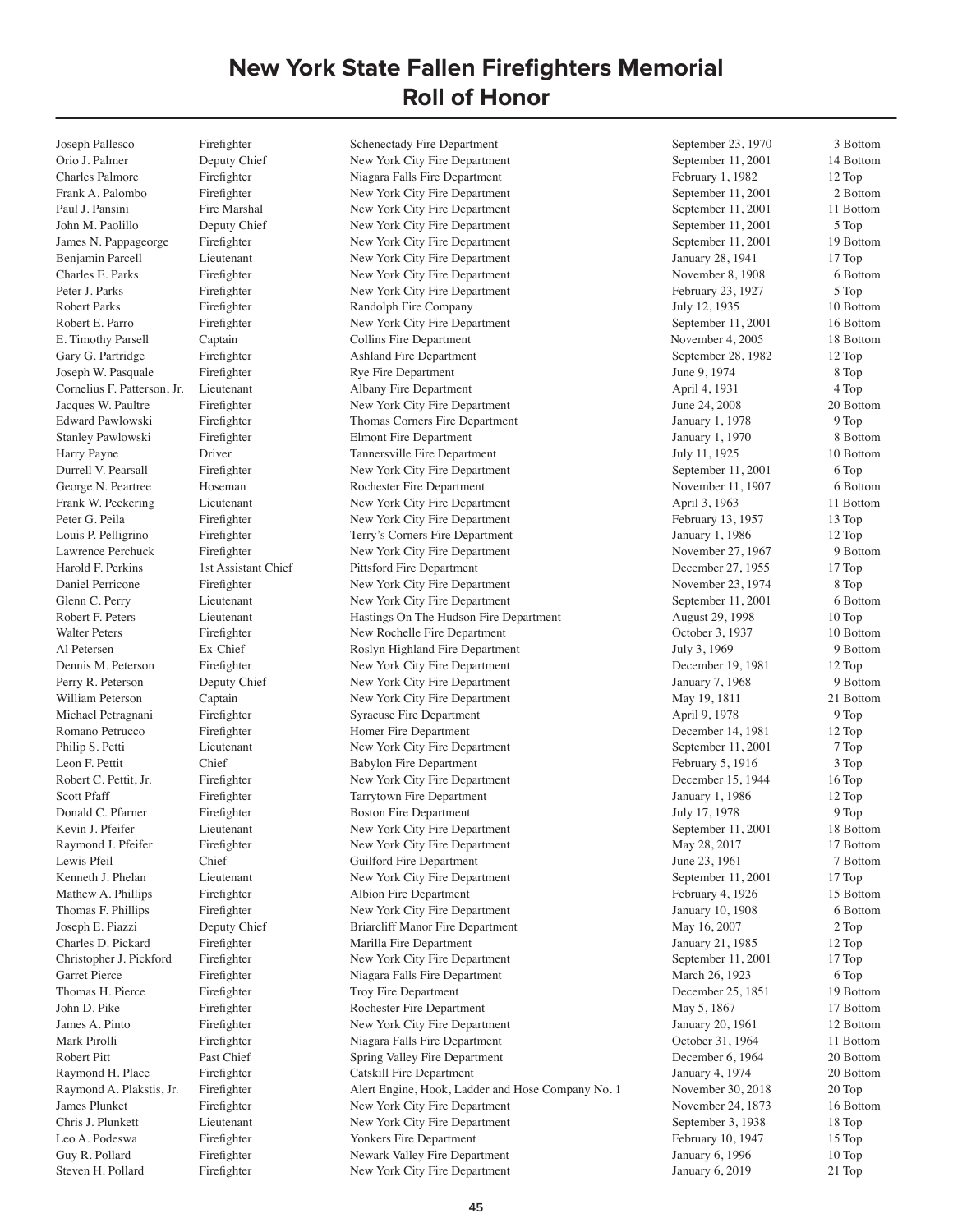Arthur A. Poole Firefighter Buffalo Fire Department July 10, 1878 20 Top

Matthew J. Porcari Captain Captain Owego Fire Department January 22, 2013 13 Bottom Frank Porpiglio, Jr. Firefighter Syracuse Fire Department April 9, 1978 9 Top Frank A. Post, Sr. Firefighter Hughsonville Fire District March 12, 1959 17 Bottom Shawn E. Powell Firefighter New York City Fire Department September 11, 2001 14 Bottom Stanley Powell Firefighter Best-Luther Fire Department January 19, 1975 19 Bottom Stewart W. Powell Firefighter Norwood Volunteer Fire Department July 12, 1943 4 Bottom Richard M. Powers Firefighter Hempstead Fire Department June 7, 1932 20 Top William D. Prange Firefighter New York City Fire Department November 9, 1976 8 Top Beverly H. Pratt Firefighter Port Henry Fire Department May 17, 1956 21 Bottom Charles I. Pratt Firefighter South Queensbury Fire Department April 9, 1978 9 Top William L. Pratt Firefighter New York City Fire Department August 1, 1932 21 Top William Prechtel Firefighter New York City Fire Department February 9, 1956 13 Top C. Clifford Preisigke, III Firefighter Buffalo Fire Department April 13, 1985 12 Top Abraham Price Captain Captain Rochester Fire Department April 26, 1924 5 Top Anthony Prigitano, Sr. Firefighter Mt. Kisco Fire Department January 1, 1978 9 Top Vincent A. Princiotta Firefighter New York City Fire Department September 11, 2001 8 Bottom David F. Prior Lieutenant Elbridge Fire Department September 4, 2006 20 Top Kevin M. Prior Firefighter New York City Fire Department September 11, 2001 18 Top Joseph Priore Lieutenant New York City Fire Department October 17, 1966 11 Bottom Earl E. Pritchard Past Chief Bridgewater Fire Department October 9, 1973 18 Top Victor Prokop Lieutenant New York City Fire Department January 17, 1962 12 Bottom Benjamin Proper, Jr. Firefighter Fayetteville Fire Department September 20, 1951 7 Bottom Richard Provost Ex-Captain Garden City Park Fire Department April 30, 1977 8 Top Richard A. Prunty Battalion Chief New York City Fire Department September 11, 2001 11 Bottom Robert Pryer Captain Captain East Rockaway Fire Department Cotober 10, 1970 19 Bottom Carmelo J. Puccia Firefighter New York City Fire Department January 6, 1970 8 Bottom Daniel F. Pujdak Firefighter New York City Fire Department June 21, 2007 2 Bottom Keith Purcell Firefighter Southold Fire Department December 17, 2000 7 Bottom Patrick J. Quail Firefighter New York City Fire Department October 11, 1902 13 Bottom Lincoln Quappe Firefighter New York City Fire Department September 11, 2001 19 Top Edwin Quick Firefighter Roosevelt Fire Department June 19, 1934 10 Bottom William H. Quick Firefighter New York City Fire Department January 18, 2011 17 Top Michael T. Quilty Lieutenant New York City Fire Department September 11, 2001 16 Bottom Christopher Quinn Firefighter New York City Fire Department November 11, 1926 5 Top Francis J. Quinn Firefighter New York City Fire Department February 1, 1887 15 Bottom Ricardo Quinn FDNY Paramedic New York City Fire Department September 11, 2001 6 Top William Quinn Captain Captain Buffalo Fire Department December 23, 1952 14 Top Packey Radigan Lieutenant New York City Fire Department December 26, 1952 14 Top Leonard J. Ragaglia Firefighter New York City Fire Department September 11, 2001 16 Bottom Raymond Ragucci Firefighter New York City Fire Department September 4, 2011 19 Bottom Michael P. Ragusa Firefighter New York City Fire Department September 11, 2001 11 Bottom Christopher J. Raguso Lieutenant New York City Fire Department March 15, 2018 21 Top Edward J. Rall Firefighter New York City Fire Department September 11, 2001 5 Bottom Adam D. Rand Firefighter New York City Fire Department September 11, 2001 16 Top Arthur J. Rank Firefighter New York City Fire Department January 31, 1904 3 Bottom Isaac L. Ransom Lieutenant East Clinton Fire Department February 13, 1946 13 Bottom Charles G. Rappe Firefighter New York City Fire Department May 18, 1932 20 Top Thomas M. Rathbun Firefighter Rochester Fire Department December 21, 1827 21 Bottom John E. Rauch Firefighter New York City Fire Department November 30, 1928 5 Top Leo J. J. Ray Firefighter New York City Fire Department February 15, 1962 12 Bottom Stephen T. Ray, Jr. Firefighter New York City Fire Department June 6, 1911 5 Bottom David W. Raymer Firefighter New York City Fire Department March 8, 1827 21 Bottom Ellwood T. Raymond Foreman North Tonawanda Fire Department November 28, 1930 10 Bottom George D. Raynor Firefighter Westhampton Beach Fire Department April 9, 1968 9 Bottom Thomas Razzano, Sr. Firefighter Freeport Fire Department Freeport Fire Department January 4, 1989 11 Top Robert E. Reed, Jr. Firefighter East Meadow Fire Department January 26, 1981 9 Top Terrell A. Reeve Firefighter East Moriches Fire Department January 1, 1972 7 Top Donald J. Regan Firefighter New York City Fire Department September 11, 2001 5 Bottom Robert M. Regan Lieutenant New York City Fire Department September 11, 2001 15 Bottom<br>Christian M. O. Regenhard Firefighter New York City Fire Department September 11, 2001 15 Top Firefighter New York City Fire Department September 11, 2001 15 Top James Rehill Firefighter New York City Fire Department June 1, 1887 15 Bottom Frank J. Reid Firefighter Lockport Fire Department February 13, 1909 5 Top<br>Edward F. Reilly, Jr. Firefighter New York City Fire Department July 23, 2009 21 Top Firefighter New York City Fire Department July 23, 2009 21 Top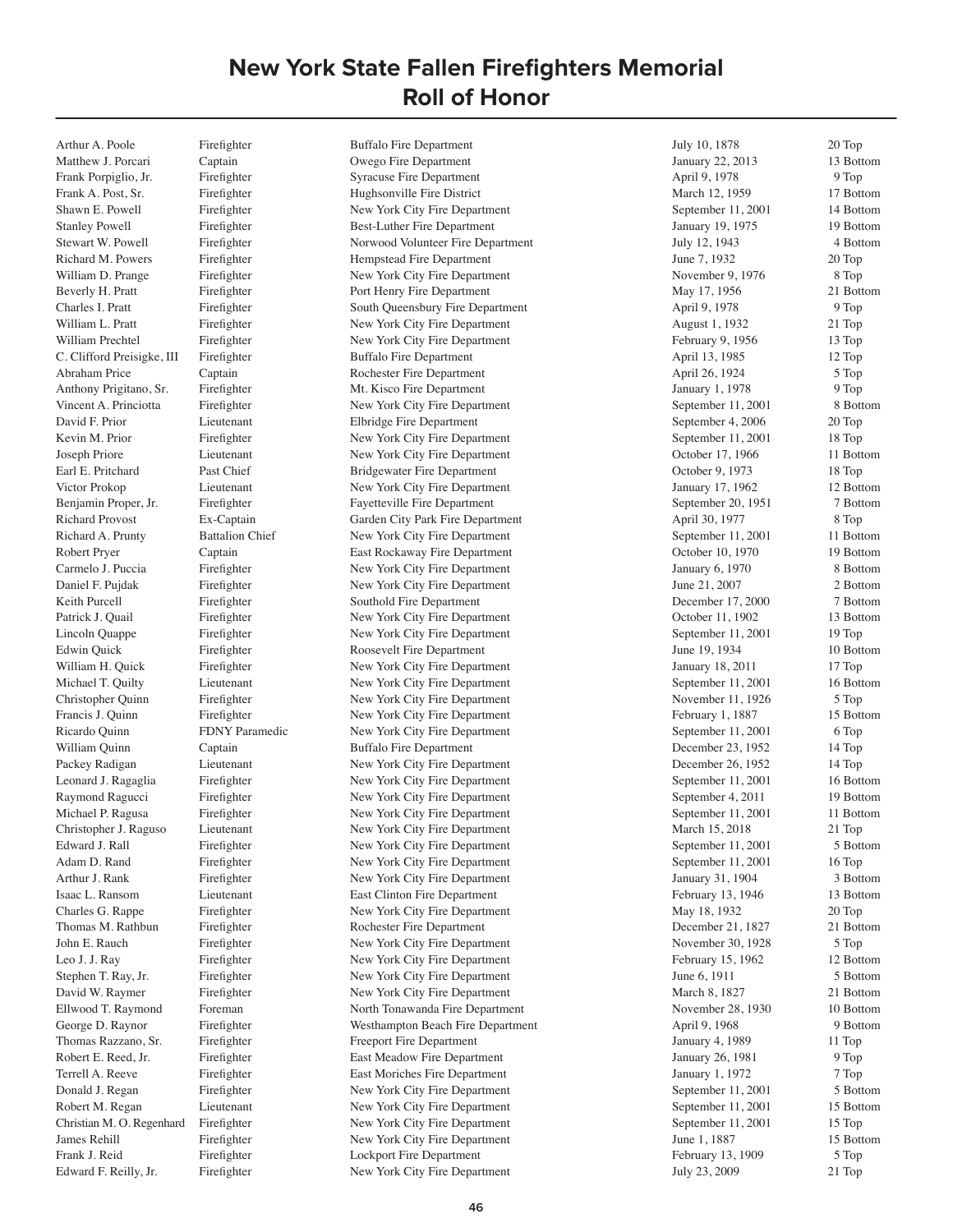James P. Reilly Firefighter New York City Fire Department November 14, 1956 13 Top John Reilly Firefighter New York City Fire Department January 14, 1879 16 Bottom Kevin O. Reilly Firefighter New York City Fire Department September 11, 2001 16 Bottom Michael C. Reilly Probationary Firefighter New York City Fire Department August 27, 2006 19 Top Michael E. Reilly Firefighter Patchogue Fire Department December 23, 1980 10 Bottom<br>
Thomas A. Reilly Deputy Chief New York City Fire Department October 17, 1966 11 Bottom Thomas A. Reilly Deputy Chief New York City Fire Department October 17, 1966 11 Bottom John Reinhardt Firefighter New York City Fire Department April 24, 1854 18 Bottom John G. Reinhardt Firefighter New York City Fire Department May 6, 1897 14 Bottom Steven B. Reisman Lieutenant New York City Fire Department June 1, 2014 18 Bottom Edwin C. Remhild Firefighter New York City Fire Department July 11, 1964 11 Bottom Daniel L. Rey Firefighter New York City Fire Department October 17, 1966 11 Bottom Bruce A. Rhinehart Lieutenant Jamestown Fire Department October 27, 1990 11 Top Herman F. Rhodey Firefighter Lockport Fire Department January 26, 1903 8 Top Daniel T. Rice Captain New York City Fire Department November 11, 1956 13 Top George S. Rice Firefighter New York City Fire Department August 2, 1978 9 Top Louis Rice Assistant Foreman Rochester Fire Department December 16, 1894 14 Bottom Rozel T. Rice Firefighter Bayton Fire Department January 1, 1976 8 Top Thomas B. Rice Past Chief Perry Fire Department November 9, 1998 10 Top Joseph Riceoppo Firefighter Florida Fire Department July 3, 1950 7 Bottom Vernon A. Richard Captain New York City Fire Department September 11, 2001 20 Top William Richardson Pilot Buffalo Fire Department February 28, 1931 4 Top James C. Riches Firefighter New York City Fire Department September 11, 2001 20 Bottom Alfons Richter Firefighter East Islip Fire Department December 21, 1947 15 Top Karl Richter Firefighter Firefighter Wantaugh Fire Department June 14, 1990 11 Top Henry P. Rienhardt Firefighter New York City Fire Department March 25, 1922 6 Top Albert Rigali Chief Chief Verdoy Fire Department March 27, 1970 7 Top Nathan Riley Firefighter Buffalo Fire Department August 12, 1909 5 Bottom Thomas Ringlehan Firefighter Cornwall-on-Hudson Fire Department June 12, 1973 7 Top William C. Rinsdale Battalion Chief New York City Fire Department August 1, 1971 7 Top Richard S. Ritchie Firefighter New York City Fire Department May 26, 1836 20 Bottom<br>Wilbur A. Ritter Firefighter Sayville Fire Department August 28, 2006 12 Bottom Wilbur A. Ritter Firefighter Sayville Fire Department August 28, 2006 12 Bottom<br>
14 Bottom Publisher Buffalo Fire Department April 25, 1894 14 Bottom Joseph Rittling Firefighter Buffalo Fire Department April 25, 1894 14 Bottom Joseph R. Rivelli, Jr. Firefighter New York City Fire Department September 11, 2001 19 Top Ferdinand Z. Riviello Firefighter New York City Fire Department February 20, 1933 19 Top John J. Rober Lieutenant New York City Fire Department April 28, 1959 13 Top John S. Roberts Captain New York City Fire Department January 28, 1927 5 Top Michael E. Roberts Firefighter New York City Fire Department September 11, 2001 8 Bottom Michael E. Roberts Firefighter New York City Fire Department September 11, 2001 7 Bottom Mortimer A. Roberts Firefighter New York City Fire Department February 6, 1901 13 Bottom Thomas Roberts Lieutenant New York City Fire Department October 24, 1869 17 Bottom Thomas G. Roberts Lieutenant New York City Fire Department August 12, 2009 2 Bottom James W. Robertson Firefighter New York City Fire Department July 8, 1975 8 Top William J. Robertson Battalion Chief Greece-Ridge Fire Department April 25, 1998 10 Top Alfred S. Robinson Firefighter Ithaca Fire Department December 7, 1906 4 Top Robert Robinson Driver Buffalo Fire Department June 8, 1915 3 Top 3 Top James Roche Firefighter New York City Fire Department September 24, 1951 14 Top James F. Roche Firefighter New York City Fire Department September 14, 1884 15 Bottom Dennis Rodd Firefighter Coram Fire Department March 13, 1993 10 Top Thomas J. Rodgers Hoseman Albany Fire Department May 4, 1935 19 Top William J Rodgers Battalion Chief Albany Fire Department November 8, 1937 18 Top Anthony Rodriguez Firefighter New York City Fire Department September 11, 2001 9 Bottom Antonio C. Rodriques Firefighter Yonkers Fire Department July 31, 2012 14 Top Harold E. Roemer, Jr. Firefighter Greenlawn Fire Department January 5, 1998 10 Top Matthew S. Rogan Firefighter New York City Fire Department September 11, 2001 2 Top James A. Rogers Firefighter New York City Fire Department September 2, 1963 11 Bottom Michael Rogers Firefighter Syracuse Fire Department October 12, 1887 15 Bottom Edwin M. Rogers, Jr. Assistant Chief Saratoga Springs Fire Department September 18, 1963 12 Bottom William Roland Driver Buffalo Fire Department June 1, 1918 3 Top 3 Top John Roller Firefighter Brewerton Fire Department November 18, 1987 11 Top Keith Roma Fire Patrol World Trade Center, Mem. of NYBFU/stationed with FDNY September 11, 2001 19 Top Alfred E. Ronaldson Firefighter New York City Fire Department March 5, 1991 11 Top John L. Rooney Lieutenant New York City Fire Department December 29, 1894 14 Bottom Kevin A. Rooney Firefighter New York City Fire Department January 22, 2017 14 Top Stephen D. Rooney Lieutenant New York City Fire Department March 13, 1958 13 Top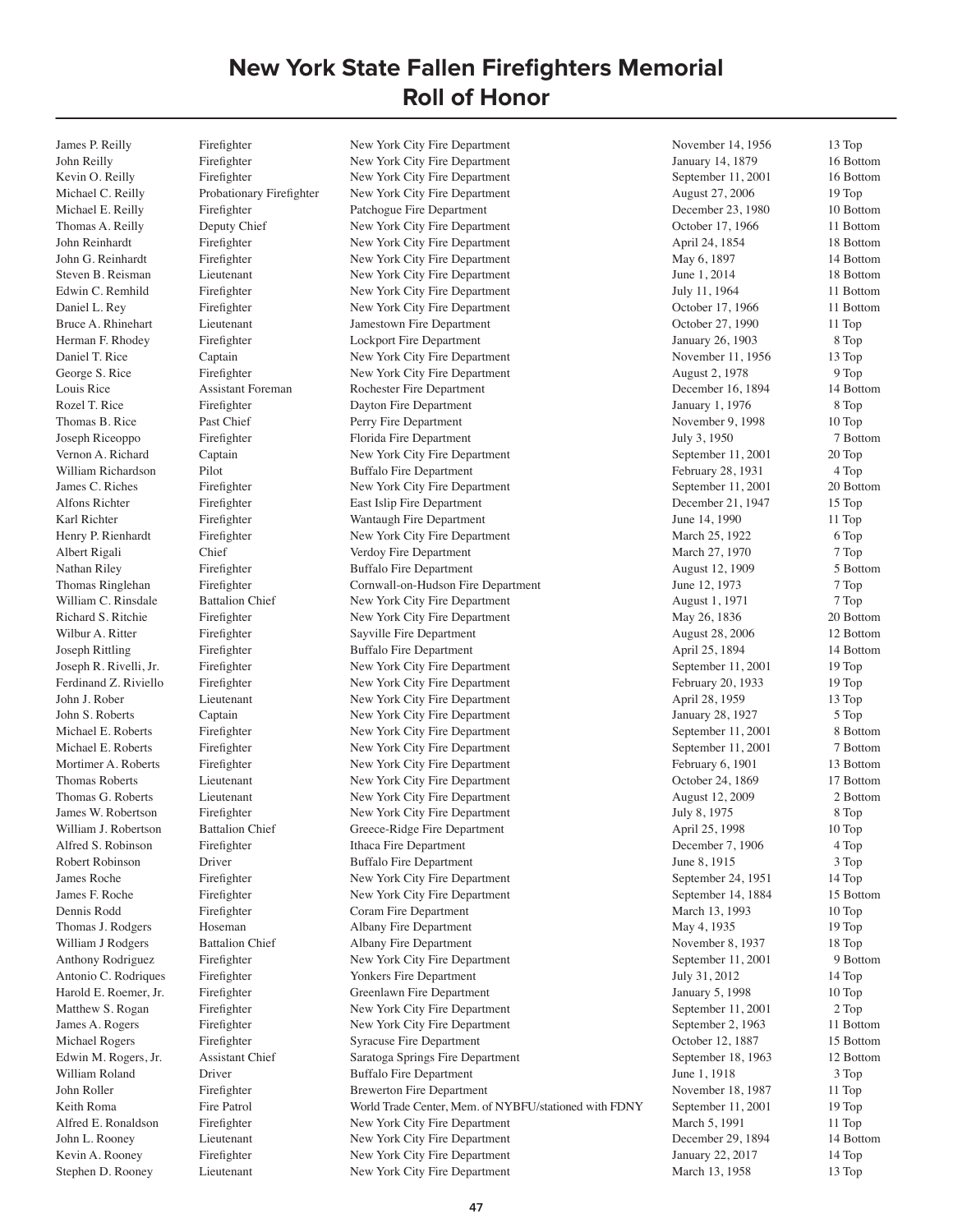Philip F. Roos Firefighter Mount Vernon Fire Department December 4, 1972 7 Top Dominick J. Rosato Firefighter New York City Fire Department May 21, 1969 9 Bottom Jack H. Rose Captain Mt. Marion Fire Department December 19, 2015 5 Top Lester A. Roselle Lieutenant New York City Fire Department January 1, 1977 8 Top Wayne Rosen Firefighter Akron Fire Department June 22, 1999 2 Bottom<br>Nicholas P. Rossomando Firefighter New York City Fire Department September 11, 2001 18 Top Nicholas P. Rossomando Firefighter New York City Fire Department September 11, 2001 George Roth Firefighter Buffalo Fire Department March 25, 1885 15 Bottom John P. Rotundo Firefighter Harrison Fire Department December 6, 1964 11 Bottom Norman J. Rowe Captain Syracuse Fire Department July 7, 1989 11 Top James J. Ruane Firefighter New York City Fire Department November 17, 1962 12 Bottom Paul G. Ruback Firefighter New York City Fire Department September 11, 2001 14 Bottom P. Ellsworth Rude Assistant Chief Fulton Fire Department June 12, 1927 5 Top Walter F. Ruland Firefighter East Moriches Fire Department January 1, 1972 7 Top Robert E. Rummel Lieutenant New York City Fire Department October 16, 1950 15 Top John C. Rumsey Firefighter Ithaca Fire Department December 7, 1906 3 Top Albert F. Rusack, Jr. Firefighter Salem Fire Department October 2, 1980 9 Top John Rush Chief Chief New York City Fire Department April 25, 1912 4 Bottom William H. Rush Engineer New York City Fire Department November 12, 1906 2 Bottom John C. Russell Firefighter Binghamton Fire Department September 28, 1975 8 Top John J. Russell Firefighter New York City Fire Department January 15, 1945 15 Top Stephen P. Russell Firefighter New York City Fire Department September 11, 2001 16 Top William F. Russell Captain Captain New York City Fire Department October 26, 1962 12 Bottom Carmen Russo Firefighter Rochester Fire Department March 10, 1987 11 Top Michael T. Russo Lieutenant New York City Fire Department September 11, 2001 9 Bottom Thomas Rutledge Firefighter Sound Beach Fire Department January 1, 1970 8 Bottom William Rutter Firefighter Firefighter Elmira Fire Department January 1, 1854 18 Bottom Miles J. Rutyna Firefighter Pierre Trefighter Providers Fire Department July 1, 1957 16 Top James J. Ryan Firefighter New York City Fire Department December 25, 2009 13 Bottom Jerome P. Ryan Firefighter Binghamton Fire Department September 3, 1951 7 Bottom John Ryan Firefighter New York City Fire Department April 8, 1907 6 Bottom Matthew L. Ryan Battalion Chief New York City Fire Department September 11, 2001 6 Bottom Robert J. Ryan Lieutenant New York City Fire Department November 23, 2008 9 Top William Ryan Firefighter New York City Fire Department November 4, 1901 13 Bottom William V. Ryan Captain Captain Troy Fire Department April 17, 1958 13 Top James J. Ryan, IV Firefighter New York City Fire Department February 16, 1945 15 Top Paul E. Ryf, Jr. Chief Franklin Square & Munson Fire Department March 23, 1932 10 Bottom Edward Rykowski, Jr. Firefighter Roslyn-Highland Fire Department September 3, 1979 9 Top John T. Rynn Firefighter New York City Fire Department April 10, 1948 15 Top Sam Sabeido Firefighter Selden Fire Department June 19, 1938 9 Bottom Thomas E. Sabella Firefighter New York City Fire Department September 11, 2001 14 Bottom Raymond W. Saftenberg Assistant Chief Norwich Fire Department January 25, 1974 8 Top Richard G. Sale Firefighter New York City Fire Department June 19, 1986 12 Top Irvin R. Saltsman Firefighter Avoca Hose Company No. 1 January 1, 1980 9 Top Francis J. Sammon Firefighter New York City Fire Department November 18, 1960 13 Top George W. Sampson Firefighter New York City Fire Department January 18, 1935 19 Top Charles R. Sanchez, I Firefighter New York City Fire Department January 7, 1976 8 Top Walter Sandberg Captain Captain New York City Fire Department Cotober 24, 1941 17 Top Wilfred S. Sanders Firefighter Marbletown Fire Department January 1, 1978 9 Top George Sandfield Ex-Chief Congers Fire Department November 2, 1987 11 Top Anthony Sands Firefighter New York City Fire Department October 20, 1984 12 Top Raymond M. Sands Firefighter New York City Fire Department August 24, 1935 19 Top Joseph Sanford, Jr. Firefighter Inwood Fire Department December 23, 2014 3 Top Armand Santacroce Firefighter Newburgh Fire Department February 23, 1952 14 Top Christopher A. Santora Firefighter New York City Fire Department September 11, 2001 18 Top John A. Santore Firefighter New York City Fire Department September 11, 2001 17 Top Paul F. Santoro Firefighter New York City Fire Department October 15, 2016 18 Top Marshall F. Sarles Firefighter Mamaroneck Fire Department July 2, 1991 11 Top Gregory T. Saucedo Firefighter New York City Fire Department September 11, 2001 5 Bottom Harry Sauer, Sr. Firefighter Salisbury Mills Fire Department March 20, 1985 12 Top Christopher P. Savage Lieutenant Sir William Johnson Fire Department February 27, 1993 10 Top James H. Savage Captain New York City Fire Department July 5, 1943 16 Top Paul E. Savoir **Assistant Chief Constable Fire Department** April 30, 1998 16 Bottom Jerry G. Saxe Firefighter Kiskatom Volunteer Fire Department November 4, 1964 16 Top Harold B. Sayers Ladderman Albany Fire Department June 4, 1922 6 Top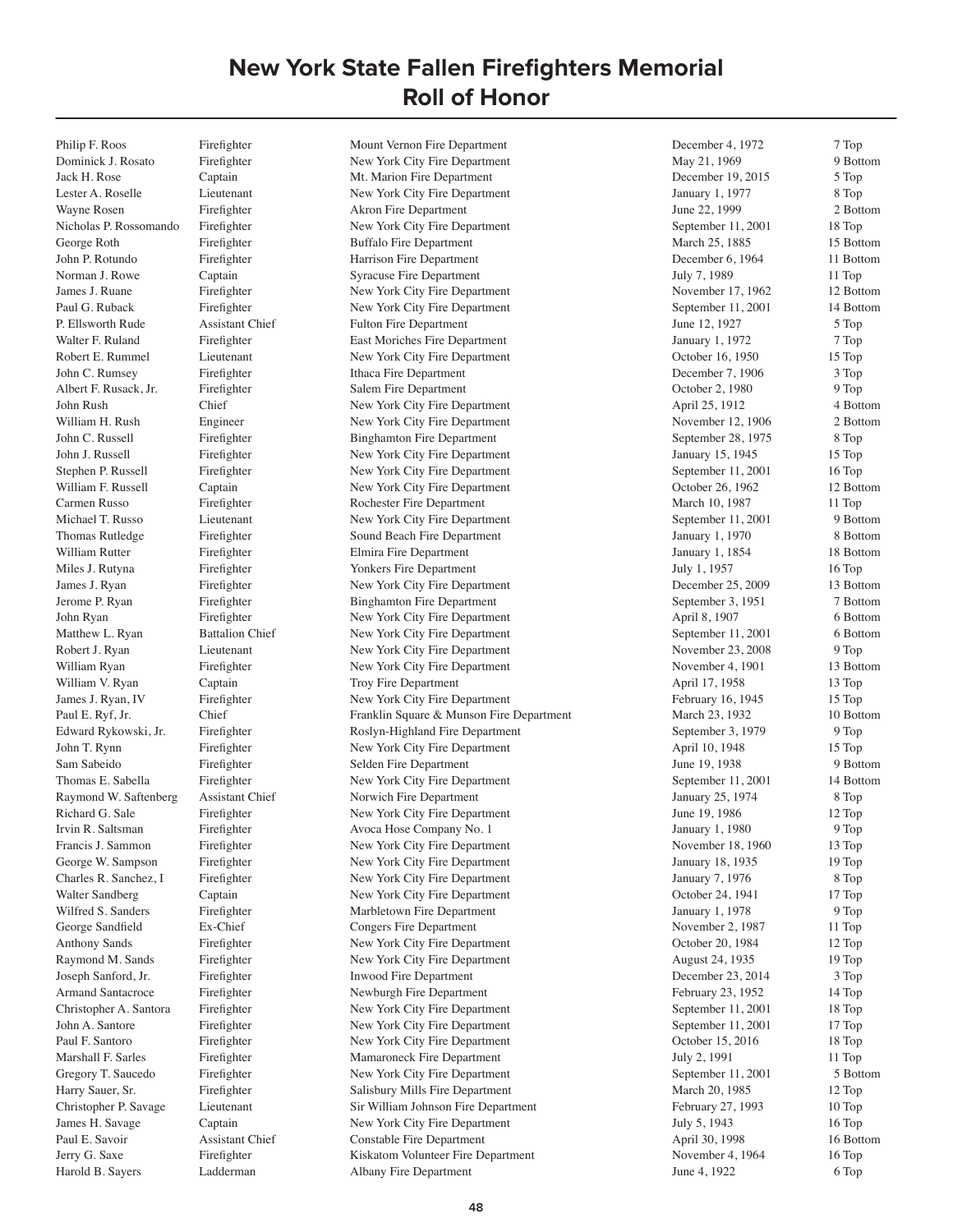Clark S. Segmann Firefighter Troy Fire Department<br>Michael L. Seguin Firefighter Buffalo Fire Department

George J. Scanlan Firefighter New York City Fire Department January 19, 1919 6 Top Joseph Scanlon Firefighter New York City Fire Department May 13, 1936 18 Top Bernard D. Scannell Firefighter/Fire Police Waterloo Fire Department September 21, 2000 19 Bottom Salvatore Scarentino Firefighter New York City Fire Department March 21, 2009 21 Top Dennis Scauso Firefighter New York City Fire Department September 11, 2001 7 Bottom William E. Schalle Firefighter New York City Fire Department January 4, 1919 6 Top John A. Schardt Firefighter New York City Fire Department September 11, 2001 19 Top Fred C. Scheffold, Jr. Battalion Chief New York City Fire Department September 11, 2001 18 Top Joseph Schellheimer Firefighter Buffalo Fire Department October 7, 1908 6 Bottom Andrew C. Schenck Firefighter New York City Fire Department April 24, 1854 18 Bottom Anthony Schepis Firefighter Averill Park-Sandlake Fire Department April 13, 1960 7 Bottom Vincent J. Schiavoni Ex-Captain Sag Harbor Fire Department October 20, 1941 7 Bottom Raymond F. Schiebel Lieutenant New York City Fire Department March 7, 1995 10 Top Samuel A. Schiller Firefighter New York City Fire Department July 31, 1954 14 Top Frank L. Schips, Jr. Fire Police Port Jervis Fire Department February 4, 1992 11 Top William G. Schmid Firefighter New York City Fire Department February 14, 1958 13 Top Frank W. Schmidt Firefighter Hewlett Fire Department May 3, 1966 7 Top Gordon O. Schmidt Captain Captain Saint Paul Boulevard Fire Department November 11, 1991 11 Top Karl A. Schmidt Assistant Chief Cowlesville Fire Department Corolesville Fire October 15, 1996 10 Top Max Schmidt Firefighter Leeds Fire Department November 1, 1935 9 Bottom Michael Schmidt Firefighter Buffalo Fire Department December 5, 1925 5 Top Eugene H. Schmitt Firefighter Boston Fire Department July 15, 1978 9 Top Frederick Schmitt Hoseman Albany Fire Department April 25, 1938 18 Top George Schmitt Firefighter New York City Fire Department March 24, 1943 16 Top Howard R. Schmitt Battalion Chief Albany Fire Department August 15, 1993 10 Top Joseph G. Schmitt Firefighter New York City Fire Department January 19, 1919 6 Top Vincent A. Schmitt Firefighter New York City Fire Department January 6, 1945 15 Top Leroy Schmuck Chief Old Forge Volunteer Fire Department June 28, 1965 19 Bottom Robert Schneider Firefighter Buffalo Fire Department January 23, 1891 14 Bottom Robert J. Schnibbe, Jr. Battalion Chief Westchester Battalion 14 March 3, 2006 2 Bottom Thomas G. Schoales Firefighter New York City Fire Department September 11, 2001 16 Bottom Charles Schoener Firefighter New York City Fire Department March 7, 1936 18 Top Jacob I. Schoonmaker Firefighter A. Sahler Hook & Ladder Company January 2, 1881 20 Top John J. Schoppmeyer Lieutenant New York City Fire Department July 18, 1922 6 Top Arthur P. Schorse Firefighter Southampton Fire Department January 1, 1930 4 Top Clarence Schoures Chief North Bailey Fire Department November 18, 1975 8 Top Gerard P. Schrang Firefighter New York City Fire Department September 11, 2001 4 Bottom Fred Schreiber Firefighter Malverne Fire Department April 18, 1937 10 Bottom Albert F. Schrempf Lieutenant Syracuse Fire Department January 12, 1961 12 Bottom Frederick Schultz Firefighter New York City Fire Department January 3, 1910 15 Bottom Richard W. Schultz Firefighter New York City Fire Department May 31, 1959 13 Top Harry Schumann Firefighter New York City Fire Department December 11, 1928 5 Top Kenneth F. Schunk Firefighter Cassadaga Fire Department January 24, 1965 21 Top Norman Schunk Fire Police East Eden Fire Department January 9, 1993 10 Top Walter Schwinger, Jr. Captain Captain Tonawanda Fire Department November 12, 1996 10 Top John P. Schwintek Firefighter New York City Fire Department February 14, 1940 17 Top Richard T. Sclafani Firefighter New York City Fire Department January 24, 2005 20 Top Edgar H. Scott Fire Police Captain Village of Menands Fire Department April 3, 2007 20 Top John V. Scott County Fire Coordinator Tioga County July 20, 2016 21 Bottom Howard E. Scroger Fire Police Alabama Fire Department November 18, 1987 11 Top Edward P. Scully Battalion Chief New York City Fire Department July 24, 1955 14 Top Kevin C. Seaburg Assistant Chief Selkirk Fire Department February 5, 1997 10 Top Arnold Seaman Chief Selden Fire Department April 10, 1969 5 Top John H. Seaman Lieutenant New York City Fire Department January 2, 1935 19 Top John F. Searing Firefighter Auburn City Fire Department March 30, 1960 7 Bottom Jamel M. Sears Firefighter New York City Fire Department November 11, 2008 11 Top Dwight L. Seaton Firefighter Summit Fire Department April 30, 1972 7 Top Thomas Secovnie, Jr. Firefighter Schodack Landing Fire Department January 1, 1982 12 Top Frank Seeback Captain Captain Wantagh Fire Department November 18, 1973 7 Top<br>
William C. Seelig Lieutenant New York City Fire Department December 7, 1972 7 Top William C. Seelig Lieutenant New York City Fire Department December 7, 1972 7 Top<br>Clark S. Segmann Firefighter Troy Fire Department January 10, 1835 20 Bottom Michael L. Seguin Firefighter Buffalo Fire Department July 4, 1997 10 Top<br>
Dale M. Seib Firefighter Plainville Fire Department February 26, 1990 11 Top Dale M. Seib Firefighter Plainville Fire Department<br>
11 Top James Sellick Firefighter Peekskill Fire Department Peekskill Fire Department August 1, 1918 2 Top Peekskill Fire Department 2 Top 2 Top 2 Top 3 August 1, 1918 2 Top 3 2 Top 3 August 1, 1918 2 Top 3 August 1, 1918 2 Top 3 August 1, 1918 2 Top 3 August 1, 1918 2 Top 3 August 1, 1918 2 Top 3 August 1, 1918 2 Top 3 August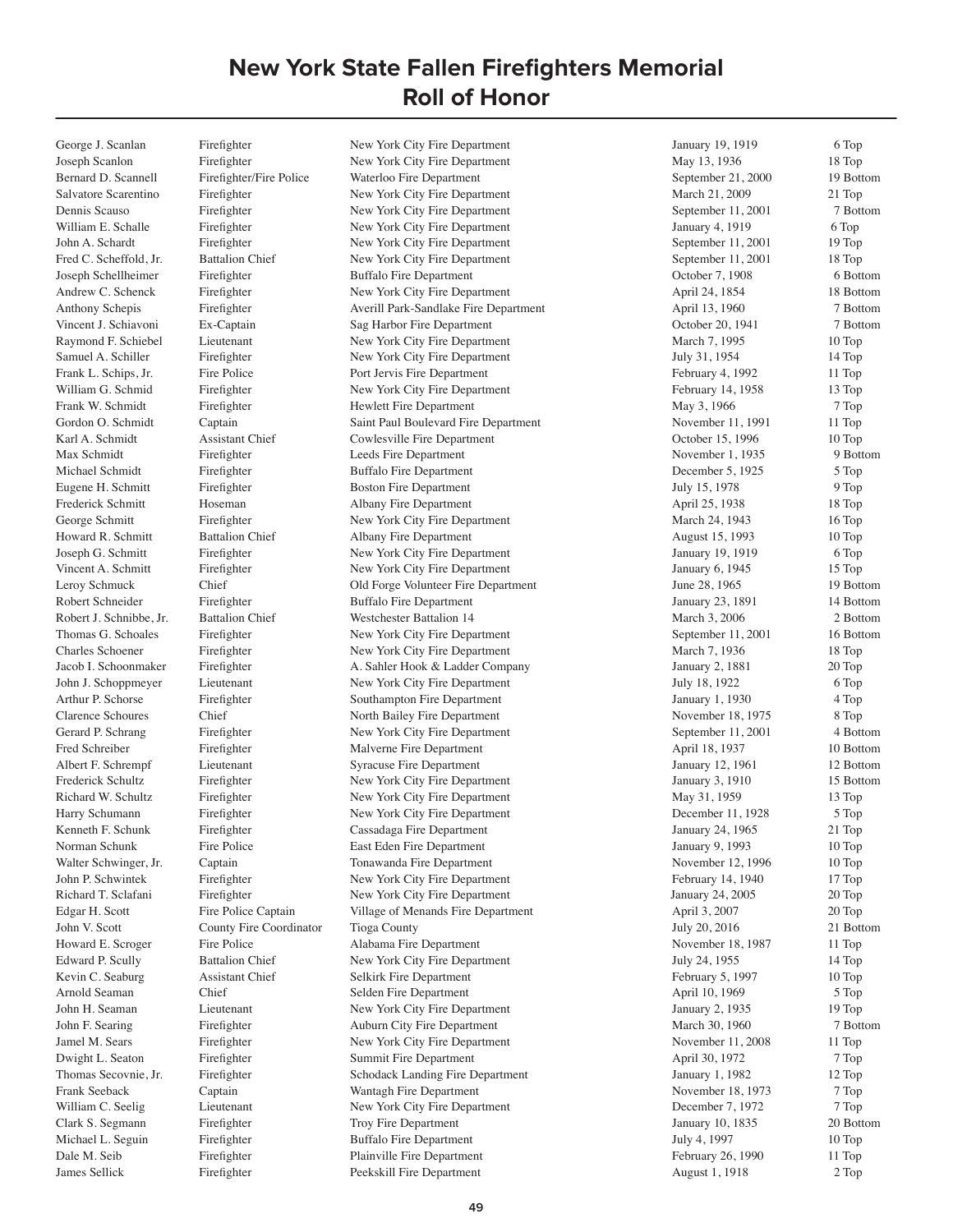William F. Sellinger Firefighter New York City Fire Department September 18, 1921 6 Top

Richard J. Serla Chief Syosset Fire Department July 1, 1990 11 Top Lawrence G. Sesso Firefighter Sayville Fire Department August 22, 2015 16 Bottom Raymond Severance Firefighter Granville Fire Department March 12, 1967 7 Top Burton Seymour Firefighter Ilion Fire Department April 21, 1963 7 Bottom Daniel Shanahan Driver Buffalo Fire Department July 20, 1890 15 Bottom Paul P. Shannon Firefighter Yonkers Fire Department November 20, 1986 12 Top Harry Shapiro Fire Police South Fallsburg Fire Department August 11, 1978 9 Top Robert Sharp Firefighter Cicero Fire Department July 19, 1963 11 Bottom William Sharp Fire Police Captain Ridge-Culver Fire Department November 2, 1980 9 Top William Shaw Battalion Chief New York City Fire Department May 9, 1896 14 Bottom Cornelius Shea Firefighter New York City Fire Department July 10, 1980 10 Bottom Kevin M. Shea Chief Chief Elsmere Fire Department January 24, 2004 3 Bottom Robert A. Shea Firefighter Babylon Fire Department January 23, 1991 11 Top Daniel J. Sheehan Lieutenant New York City Fire Department November 6, 1905 3 Bottom Michael Sheehan Firefighter Buffalo Fire Department December 9, 1944 16 Top William Sheehan Lineman Buffalo Fire Department August 31, 1934 19 Top<br>
19 Top John J. Sheehv Firefighter New York City Fire Department November 1, 1944 16 Top Firefighter 1, 1944 New York City Fire Department November 1, 1944 16 Top Matthew A. Sheerin Lieutenant New York City Fire Department November 19, 1960 13 Top Arnold B. Shepard Firefighter Binghamton Fire Department February 5, 1951 7 Bottom John R. Sheridan Firefighter New York City Fire Department May 14, 1945 16 Top Thomas P. Sheridan Lieutenant New York City Fire Department May 28, 1971 7 Top James L. Sheridan, Sr. Firefighter Schenectady Fire Department June 12, 1961 12 Bottom Robert Sherman Firefighter Montezuma Fire Department January 1, 1980 9 Top Michael J. Shields Lieutenant New York City Fire Department January 26, 1962 12 Bottom Edward Shirley Lieutenant Syracuse Fire Department March 11, 1977 8 Bottom Alfred F. Shoesmith 2nd Assistant Foreman Jamestown Fire Department March 16, 1910 10 Bottom Thomas F. Shortell Firefighter New York City Fire Department March 8, 1945 16 Top Robert E. Shuler Firefighter Syracuse Fire Department April 9, 1978 9 Top James H. Shute Lieutenant New York City Fire Department August 23, 1891 14 Bottom Dominick Sicot Firefighter New York City Fire Department December 14, 1865 17 Bottom James H. Sidway Assistant Foreman Buffalo Fire Department January 25, 1865 19 Top Christopher J. Siedenburg Firefighter New York City Fire Department March 29, 1994 10 Top Paul Siegert Firefighter Buffalo Fire Department July 6, 1912 4 Bottom Paavo J. Siivonen Firefighter Oneida Fire Department September 26, 1963 11 Bottom Gregory R. Sikorsky Firefighter New York City Fire Department September 11, 2001 5 Bottom Stephen G. Siller Firefighter New York City Fire Department September 11, 2001 8 Bottom Martin C. Simmons Firefighter New York City Fire Department July 21, 2008 21 Bottom Edward L. Simpson Firefighter Mellenville Volunteer Fire Company July 14, 1990 11 Top Peter Simpson Firefighter Nanuet Fire Engine Company June 22, 1957 7 Bottom Thomas Simpson Firefighter Nanuet Fire Engine Company June 22, 1957 7 Bottom Arthur E. Sink Firefighter Laurelton Fire Department August 27, 1952 20 Bottom William Sinzer Firefighter Peekskill Fire Department September 16, 1989 11 Top Albert Sipple Lieutenant Bellmore Fire Department July 16, 1997 10 Top James J. Skelly, Jr. Firefighter New York City Fire Department April 16, 1916 3 Top Mary Skidmore President Selden Fire Department November 24, 1976 2 Top Joseph Skillman Firefighter New York City Fire Department February 8, 1861 17 Bottom Stanley H. Skinner Firefighter New York City Fire Department February 8, 1976 8 Top Edward R. Skumurski Firefighter Schenectady Fire Department March 26, 1975 8 Bottom John H. Slattery Hoseman Rochester Fire Department January 8, 1901 13 Bottom John Slowey Captain New York City Fire Department February 3, 1863 17 Bottom John A. Slowey Battalion Chief New York City Fire Department August 1, 1934 19 Top Christopher A. Slutman Firefighter New York City Fire Department April 8, 2019 1 Bottom Stanley S. Smagala, Jr. Firefighter New York City Fire Department September 11, 2001 10 Bottom Arthur C. Smith Firefighter New York City Fire Department May 5, 1951 14 Top David E. Smith Captain Captain Howells Fire Company #1 April 11, 2006 18 Bottom Donald J. Smith Firefighter East Aurora Fire Department July 1, 1989 11 Top Donald O. Smith Lieutenant Lockport Fire Department February 10, 1985 6 Bottom Edmond Smith Firefighter Sea Clift Fire Department July 18, 1929 12 Bottom Ernest Smith Firefighter Westmoreland Fire Department July 12, 1989 11 Top Frank C. Smith Lieutenant New York City Fire Department January 14, 1973 7 Top Frederic P. Smith Chief Chief Harrisville Volunteer Fire Department May 9, 1972 10 Bottom George H. Smith Firefighter Patchoague Fire Department October 5, 1923 6 Top Harry Smith Firefighter Buffalo Fire Department November 5, 1960 13 Top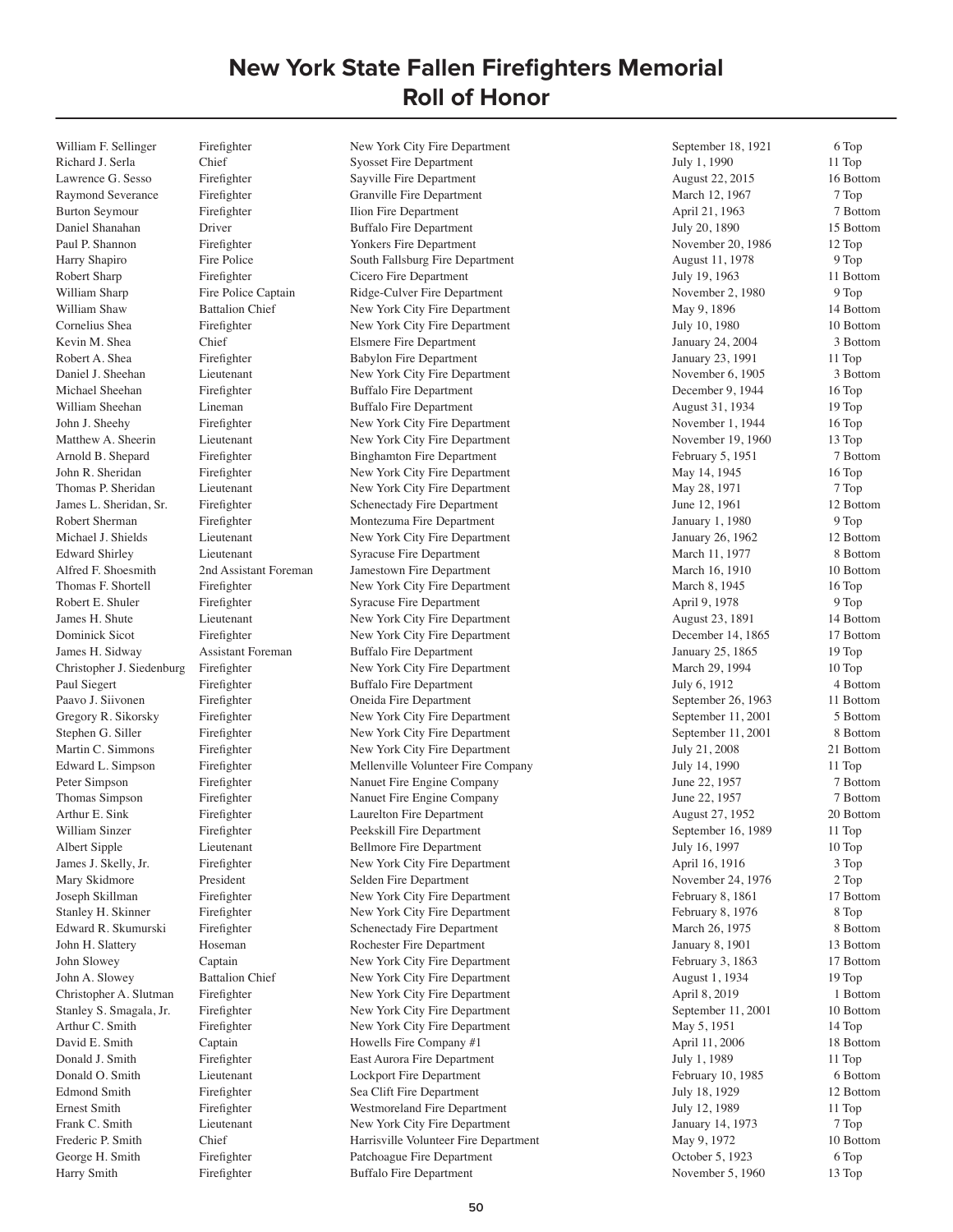James Smith Firefighter New York City Fire Department September 14, 1907 6 Bottom

John Smith Firefighter Buffalo Fire Department July 2, 1858 1 Top Kenneth Smith Ex-Chief Merrick Fire Department June 26, 1982 12 Top Kevin J. Smith Firefighter New York City Fire Department September 11, 2001 20 Top Leland R. Smith Hoseman Albany Fire Department March 21, 1944 16 Top Leon Smith, Jr. Firefighter New York City Fire Department September 11, 2001 17 Top Michael Smith Firefighter West Seneca Fire Department September 4, 1977 8 Top Michael P. Smith Firefighter New York City Fire Department December 25, 2015 4 Bottom Percy Smith Firefighter Jonesville Fire Department June 12, 1946 4 Bottom Phillip C. Smith Firefighter New York City Fire Department October 5, 1968 9 Bottom Roy E. Smith Firefighter New York City Fire Department April 2, 2017 19 Top Sherman Smith Firefighter Valley Stream Fire Department September 9, 1971 7 Top Todd Smith Firefighter New Paltz Fire Department February 6, 2005 21 Bottom Wayne E. Smith Captain Captain New York City Fire Department Cotober 4, 1994 10 Top William Smith Firefighter Buffalo Fire Department December 21, 1882 16 Bottom William H. Smith Firefighter La Grange Fire Department February 27, 1988 11 Top William J. Smith Firefighter New York City Fire Department March 24, 1900 13 Bottom William W. Smith Firefighter Rochester Fire Department December 29, 1943 16 Top John W. Smith, II Lieutenant New York City Fire Department June 18, 1933 20 Top John W. Smith, III Captain New York City Fire Department February 11, 1967 9 Bottom Richard J. Smith, III Firefighter New York City Fire Department January 11, 1982 12 Top Harry J. Smith, Jr. Firefighter New York City Fire Department December 16, 1953 14 Top Walter J. Smith, Jr. Firefighter New York City Fire Department June 14, 1979 9 Top Lawrence R. Smith, Sr. Firefighter Ghent Volunteer Fire Company # 1 March 14, 1989 11 Top Robert T. Smullen Firefighter New York City Fire Department March 19, 1966 11 Bottom Edward F. Snediker Firefighter New York City Fire Department August 27, 1965 11 Bottom Adrian C. Snyder Firefighter Caton Fire Department August 26, 1976 8 Top Charles Snyder Firefighter New York City Fire Department January 4, 1919 14 Bottom Michael Snyder Captain Captain New York City Fire Department May 16, 1868 17 Bottom Roger D. Snyder Lieutenant Kingston Fire Department November 19, 1988 11 Top Michael Sofia Firefighter New York City Fire Department September 1, 2005 2 Top Frederick Soller Firefighter New York City Fire Department May 25, 1999 5 Bottom Raymond Somers Captain Captain Utica Fire Department May 8, 1953 14 Top Steven Sorger Lieutenant New York City Fire Department March 11, 2017 4 Top Francis Southern Firefighter Saratoga Springs Fire Department February 11, 1975 8 Top Michael D. Sowich Firefighter New Hartford Fire Department March 2, 2007 17 Top Ingrid Sowle Firefighter Port Washington Fire Department February 19, 1990 11 Top Ronald R. Spadafora Assistant Chief New York City Fire Department June 23, 2018 21 Top Julius Spanier Firefighter New York City Fire Department March 30, 1923 6 Top Joseph Sparacino, Jr. Lieutenant New York City Fire Department August 30, 1976 8 Top John F. Spaulding Firefighter New York City Fire Department November 12, 1892 14 Bottom Robert W. Spear, Jr. Firefighter New York City Fire Department September 11, 2001 10 Bottom Bernard J. Spillman Lieutenant Rochester Fire Department September 12, 1986 11 Top Richard A. Spina Firefighter Syracuse Fire Department March 11, 1972 7 Top Virginia A. Spinelli Firefighter New York City Fire Department December 19, 2011 6 Bottom Joseph P. Spor Firefighter New York City Fire Department September 11, 2001 17 Top Mitchel E. Spoth Firefighter East Amherst Fire Department January 11, 1985 12 Top Thomas Staab Firefighter Coeanside Fire Department December 7, 1958 13 Top Joseph R. Stach, Jr. Lieutenant New York City Fire Department January 7, 2018 19 Bottom Lawrence T. Stack Battalion Chief New York City Fire Department September 11, 2001 15 Top Timothy M. Stackpole Captain New York City Fire Department September 11, 2001 20 Bottom Gregory M. Stajk Firefighter New York City Fire Department September 11, 2001 7 Bottom Edward Stanczyk Firefighter North Patchogue Fire Department July 6, 1988 11 Top Dana Standish Firefighter Naples Fire Department July 26, 1966 9 Bottom Edward J. Stanek, Jr. Firefighter Yonkers Fire Department February 11, 1974 8 Top LaFord H. Stanley Firefighter Campville Fire Department January 1, 1973 7 Top Herman Stanton Firefighter New York City Fire Department February 6, 1945 15 Top William F. Stanton Engineer New York City Fire Department October 23, 1912 4 Bottom Jeffrey Stark Firefighter New York City Fire Department September 11, 2001 19 Bottom Leon Stark Firefighter Granville Fire Department February 1, 1953 7 Bottom James R. Starkey Captain New York City Fire Department July 16, 1924 6 Top Donald E. Starr Firefighter Fire Department City of Buffalo August 13, 1974 20 Top Ernest Starrett Firefighter Hudson Falls Fire Department January 16, 1910 21 Top

James P. Smith Firefighter New York City Fire Department February 4, 1885 15 Bottom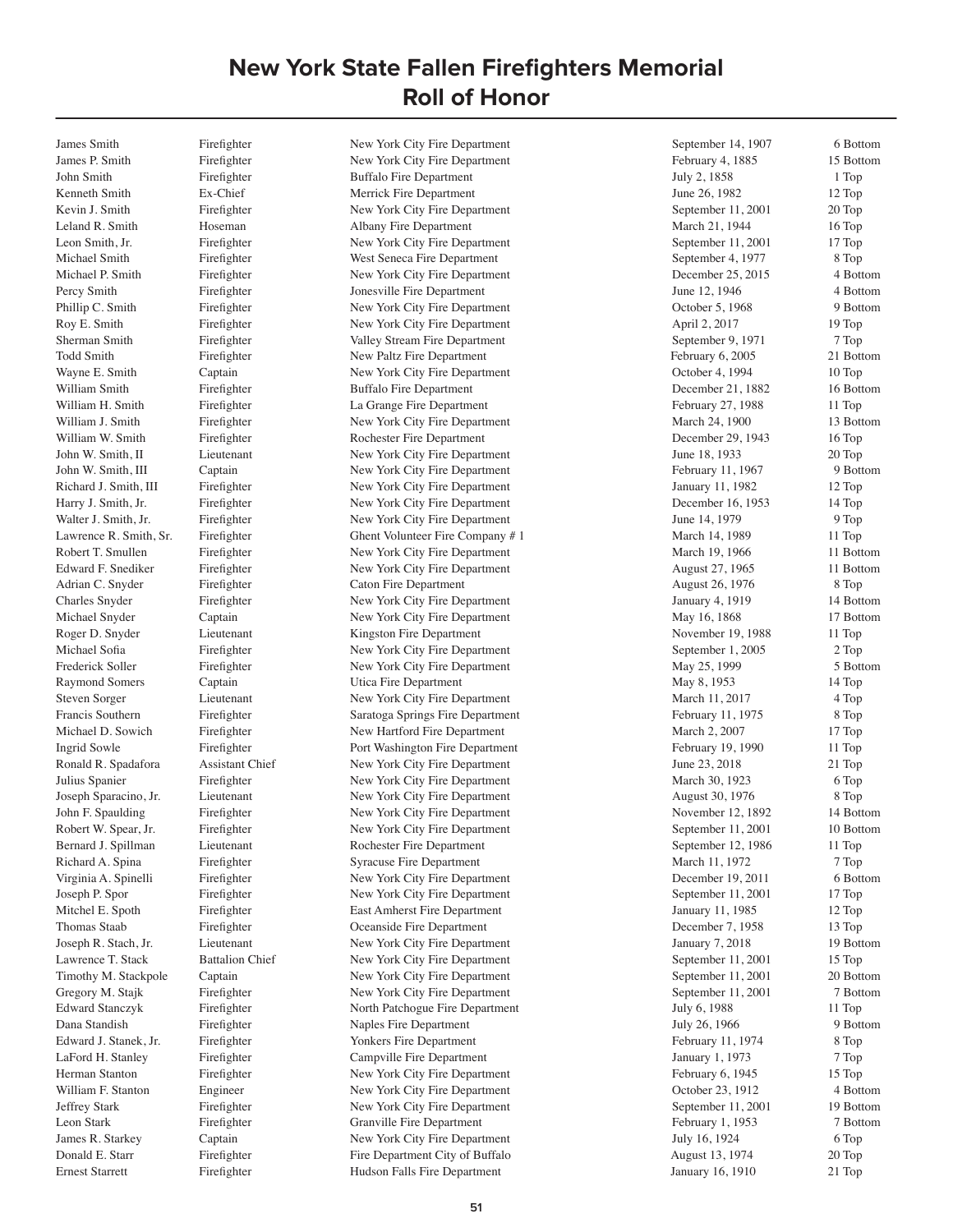Dale Steel Firefighter Mechanicville Fire Department January 26, 1981 12 Top Eugene F. Steffens Firefighter New York City Fire Department August 5, 1944 16 Top William F. Steffens, Jr. Engineer Hillcrest Fire Company No. 1 July 21, 1967 7 Top Robert J. Stegmeier Lieutenant New York City Fire Department February 16, 2012 5 Bottom Jacob Steiger Firefighter New York City Fire Department May 6, 1897 14 Bottom Jacob Steigler Firefighter New York City Fire Department September 8, 1872 18 Bottom Emile A. Steiner Firefighter New York City Fire Department May 22, 1944 16 Top<br>Edward Steinert Firefighter North Bellmore Fire Department December 2, 1973 7 Top Edward Steinert Firefighter North Bellmore Fire Department December 2, 1973 John J. Stelmack Captain New York City Fire Department June 23, 1977 8 Top Charles A. Stenvall, Jr. Firefighter New York City Fire Department October 16, 1940 17 Top Dana J. Stevens Firefighter Boston Fire Department July 17, 1978 9 Top William R. St. George Firefighter New York City Fire Department July 1, 2007 18 Bottom Arthur C. Stickney, Sr. Assistant Chief Village of Malone Fire Department September 2, 1942 4 Top Joseph J. Stock Chief Chief Roslyn Fire Department April 13, 1918 15 Bottom Toby Stockman Firefighter Friendship Fire Department January 1, 1976 8 Top Ernest G. Stoll Ex-Lieutenant Sayville Fire Department February 27, 1953 14 Top John J. Stolz Hoseman Albany Fire Department July 12, 1954 14 Top John J. Storch, Jr. Firefighter New York City Fire Department May 6, 1933 19 Top George Stragar Firefighter Jamesville Fire Department January 1, 1974 8 Top Daniel O. Strauch Firefighter Coldenham Fire Department March 24, 1983 8 Bottom George C. Strauss Captain New York City Fire Department February 26, 1928 4 Top Willie Stroman, Jr. Firefighter Roosevelt Fire Department January 1, 1979 9 Top Daniel Strong Firefighter Franklin Square & Munson Fire Department February 25, 1989 11 Top Eugene J. Studer Firefighter New York City Fire Department November 2, 1944 16 Top Bejamin Suarez Firefighter New York City Fire Department September 11, 2001 5 Bottom Robert Suckow Firefighter West Sayville Fire Department February 25, 1968 7 Top Daniel T. Suhr Firefighter New York City Fire Department September 11, 2001 7 Bottom Brian J. Sullivan Lieutenant New York City Fire Department August 10, 2019 21 Bottom Christopher P. Sullivan Lieutenant New York City Fire Department September 11, 2001 19 Top Daniel Sullivan Firefighter New York City Fire Department September 11, 1954 14 Top James J. Sullivan Firefighter New York City Fire Department August 21, 1923 6 Top James M. Sullivan Training Instructor Binghamton Fire Department November 10, 1962 7 Bottom Lawrence J. Sullivan Firefighter New York City Fire Department August 20, 2012 1 Top Patrick J. Sullivan Lieutenant New York City Fire Department June 16, 2012 1 Bottom Richard G. Sullivan Chief Horseheads Fire Department April 5, 2006 9 Top Thomas Sullivan Ladderman Rochester Fire Department October 31, 1922 6 Top Thomas Sullivan Captain Buffalo Fire Department June 29, 1936 18 Top William Sullivan Firefighter Amsterdam Fire Department April 9, 1907 10 Bottom James R. Sullivan, Jr. Firefighter Parishville Volunteer Fire Department September 12, 2011 21 Top John P. Sullivan, Jr. Firefighter New York City Fire Department December 24, 2010 21 Bottom Joseph Sullivan, III Firefighter New York City Fire Department July 19, 1930 4 Top Stephen F. Sulzinski Firefighter Hicksville Fire Department October 29, 1995 10 Top Edward M. Supples Firefighter Buffalo Fire Department August 23, 1985 12 Top<br>
Revin J. Sutch Commissioner Levitown Fire Department June 12, 1995 10 Top Commissioner Levitown Fire Department 10 Top June 12, 1995 10 Top Ronald P. Svec Firefighter New York City Fire Department February 2, 2018 20 Bottom Ronald W. Svoboda, Jr. Firefighter Chenango Fire Department Chenango Fire Department August 31, 1987 11 Top Brian E. Sweeney Firefighter New York City Fire Department September 11, 2001 5 Top Richard Sweeney 1st Assistant Chief Johnstown Fire Department January 15, 1965 5 Bottom Allan J. Sweet Lieutenant New York City Fire Department November 14, 1973 4 Bottom Frank Swerdzewski Firefighter Westhampton Beach Fire Department July 7, 1958 13 Top Miles L. Swoarby Firefighter New York City Fire Department August 27, 1867 17 Bottom Richard Sycz Firefighter Greenport Fire Department January 1, 1977 8 Top Charles S. Szoke Firefighter New York City Fire Department December 1, 2014 20 Top Sean P. Tallon Firefighter New York City Fire Department September 11, 2001 16 Bottom Richard J. Tanagretta Firefighter New York City Fire Department September 24, 2019 21 Bottom Vincent J. Tancredi, II Lieutenant New York City Fire Department August 8, 2008 19 Top Allan Tarasiewicz Firefighter New York City Fire Department September 11, 2001 7 Top Michael W. Tarpey Lieutenant New York City Fire Department October 1, 1945 16 Top Nicholas Taska Firefighter Pawling Fire Department February 5, 1969 7 Top John J. Tate, Jr. Captain Valley Stream Fire Department November 30, 1979 9 Top Jerome Taylor Captain Hillburn Fire Department March 12, 1999 2 Top Thomas F. Taylor Firefighter New York City Fire Department June 3, 1945 16 Top Paul A. Tegtmeier Firefighter New York City Fire Department September 11, 2001 12 Bottom

James J. Steakem Firefighter New York City Fire Department May 15, 1940 7 Bottom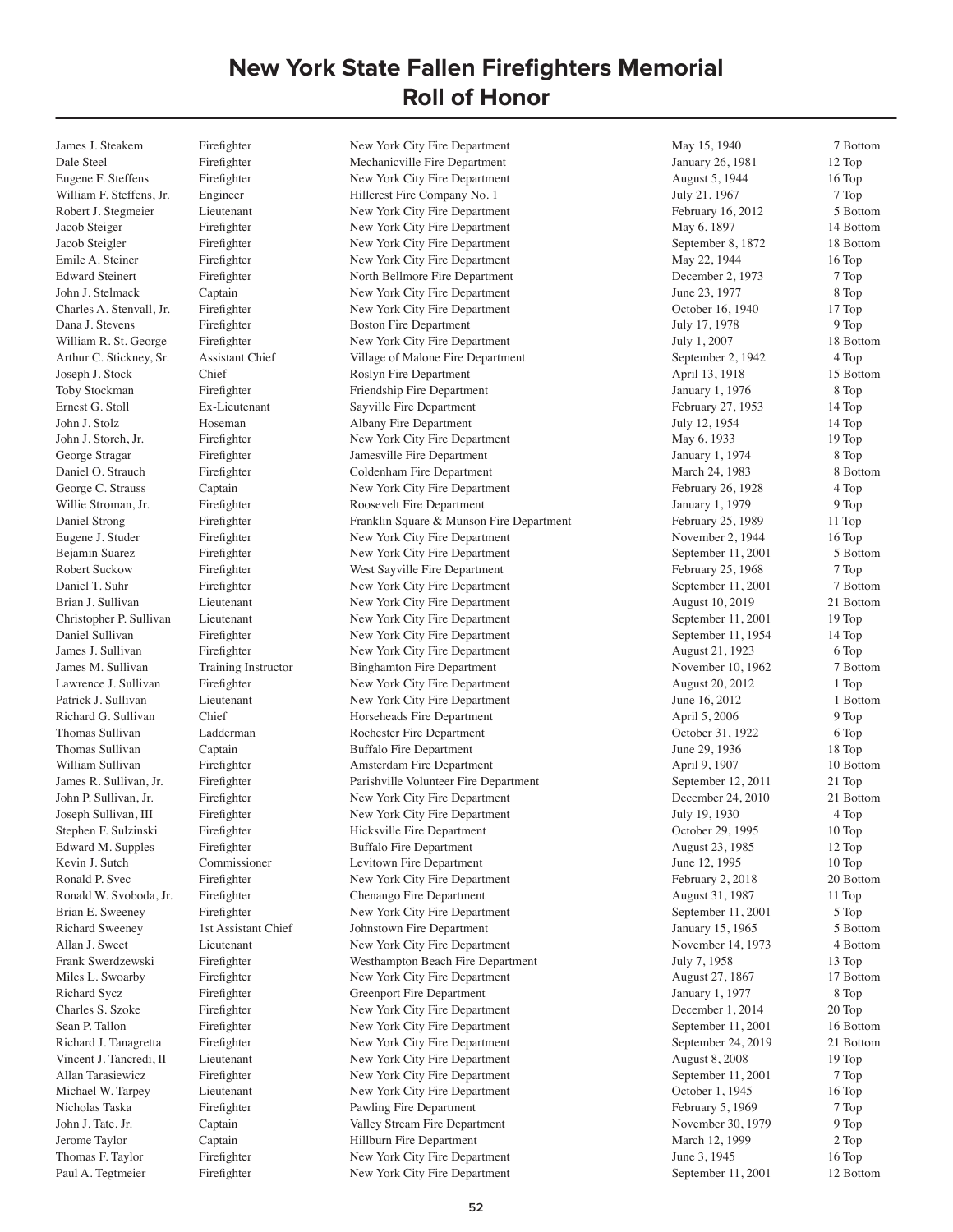Donald G. Thomas Firefighter Ballston Spa Fire Department June 24, 1961 21 Top Erick W. Thomas Captain New York City Fire Department April 3, 1959 13 Top Leon Thomas, Jr. Firefighter Adams Center Fire Department July 17, 1987 11 Top Ronald W. Thomas Firefighter Wellsville Volunteer Fire Department April 29, 2007 1 Bottom Edward Thompson Firefighter Buffalo Fire Department November 7, 1928 5 Top James W. Thompson Firefighter New York City Fire Department April 27, 1915 3 Top Thomas J. Thompson Captain New York City Fire Department August 17, 2015 19 Top Merritt Thorpe Firefighter Firefighter Varna Fire Department 1962 August 1, 1962 12 Top Lawrence D. Thrower Lieutenant Sidney Fire Department October 24, 1998 10 Top John P. Tierney Firefighter New York City Fire Department September 11, 2001 21 Top Edward V. Tietjen Firefighter New York City Fire Department November 25, 2003 21 Bottom George H. Tifft Firefighter Buffalo Fire Department January 25, 1865 1 Top Robert M. Tilearcio Firefighter New York City Fire Department Cotober 25, 2017 21 Top Joseph Tillotson Firefighter Newburgh Fire Department January 31, 1887 15 Bottom John F. Timmons Lieutenant New York City Fire Department December 23, 1911 5 Bottom John J. Tipping, II Firefighter New York City Fire Department September 11, 2001 16 Top Hector L. Tirado, Jr. Firefighter New York City Fire Department September 11, 2001 11 Bottom Edwin H. Tobin Captain Captain New York City Fire Department January 24, 1900 13 Bottom Thomas J. Tobin Firefighter Tyrone Fire Department July 18, 1992 11 Top Paul R. Tokarski Firefighter New York City Fire Department March 10, 2018 21 Top William N. Tolley Firefighter New York City Fire Department April 20, 2017 21 Bottom Henry Tomasewski Firefighter Westhampton Beach Fire Department July 11, 1952 14 Top Richard E. Tomlins, Jr. Firefighter Cold Spring Fire Company No. 1 February 15, 2018 21 Top Thomas Toner Firefighter Geneva Fire Department July 5, 1943 10 Bottom John J. Toomey Firefighter New York City Fire Department December 6, 1987 11 Top John Torpy Firefighter Peekskill Fire Department August 1, 1918 2 Top Edward Torre Firefighter Niagara Falls Fire Department April 3, 1948 15 Top Walter Torres Firefighter New York City Fire Department December 18, 2012 3 Bottom Donald R. Totman Firefighter McLean Fire Department August 12, 1955 7 Bottom Kevin E. Townes, Sr. Firefighter Mount Vernon Fire Department December 8, 2011 18 Top Charles J. Tozzo Captain Cold Spring Harbor Fire Department October 28, 2003 2 Bottom John J. Tracy Firefighter Mattydale Fire Department July 31, 1966 11 Bottom Joseph Tracy Captain New York City Fire Department May 3, 1938 18 Top Michael R. Tracy Patrolman, Fire Patrol South Glens Falls Fire Department February 14, 1958 19 Top Walter J. Tracey Firefighter NYBFU/stationed with FDNY July 3, 1966 8 Top Ralph D. Transue Chief Vestal Fire Department November 23, 1941 5 Top Francis J. Trau Firefighter Egypt Fire Department January 1, 1975 8 Top Joseph P. Treacy Assistant Chief Yonkers Fire Department May 27, 1962 12 Bottom Fredrick J. Trefcer Captain New York City Fire Department May 17, 1932 20 Top George W. Trenchard Captain New York City Fire Department May 31, 1853 18 Bottom William J. Tripp, Jr. Firefighter Richford Fire Department April 13, 2002 6 Top James Tubridy Division Chief New York City Fire Department July 30, 1940 17 Top Arthur K. Tuck Firefighter New York City Fire Department January 9, 1993 10 Top<br>
Joseph J. Tucker Firefighter New York City Fire Department December 19, 1957 13 Top Joseph J. Tucker Firefighter New York City Fire Department December 19, 1957 13 Top Edward J. Tuite Firefighter New York City Fire Department October 17, 1970 8 Bottom Nelson L. Tuite Firefighter New York City Fire Department January 9, 1945 15 Top Bernard Tully Firefighter New York City Fire Department April 17, 1957 13 Top Frank J. Turner Division Chief New York City Fire Department June 6, 1962 12 Bottom George A. Turner, Jr. Captain Captain Jericho Fire Department March 8, 2013 21 Top Frank T. Tuttlemondo Battalion Chief New York City Fire Department August 13, 1980 9 Top Francis R. Twomey Firefighter New York City Fire Department March 16, 1918 2 Top Jonathan Tyack Assistant Foreman New York City Fire Department June 22, 1884 15 Bottom Robert Ulrich Firefighter Buffalo Fire Department January 1, 1984 12 Top Caleb F. Underhill Firefighter White Plains Fire Department February 3, 1907 6 Bottom Eugene Underhill Firefighter New York City Fire Department July 1, 1834 20 Bottom Vincent R. Ungaro Captain New York City Fire Department October 1, 2016 18 Top Donald J. Urbano Lieutenant Albany Fire Department November 18, 2016 21 Top Wilfredo F. Urbina Firefighter Baldwin Fire Department November 29, 2004 6 Top Andrew S. Usyk, Sr. Firefighter Schuyler Fire Department March 3, 1983 12 Top John J. Vadas Firefighter Rochester Fire Department September 29, 1969 9 Bottom Joseph Valentino Firefighter Valley Stream Fire Department January 1, 1963 11 Bottom Louis Valentino Firefighter New York City Fire Department February 5, 1996 10 Top S. Bertrand Van Amburgh Firefighter Pleasant Valley Fire Co. #1 February 7, 1977 20 Bottom

Bernard A. Tepper Firefighter New York City Fire Department October 17, 1966 11 Bottom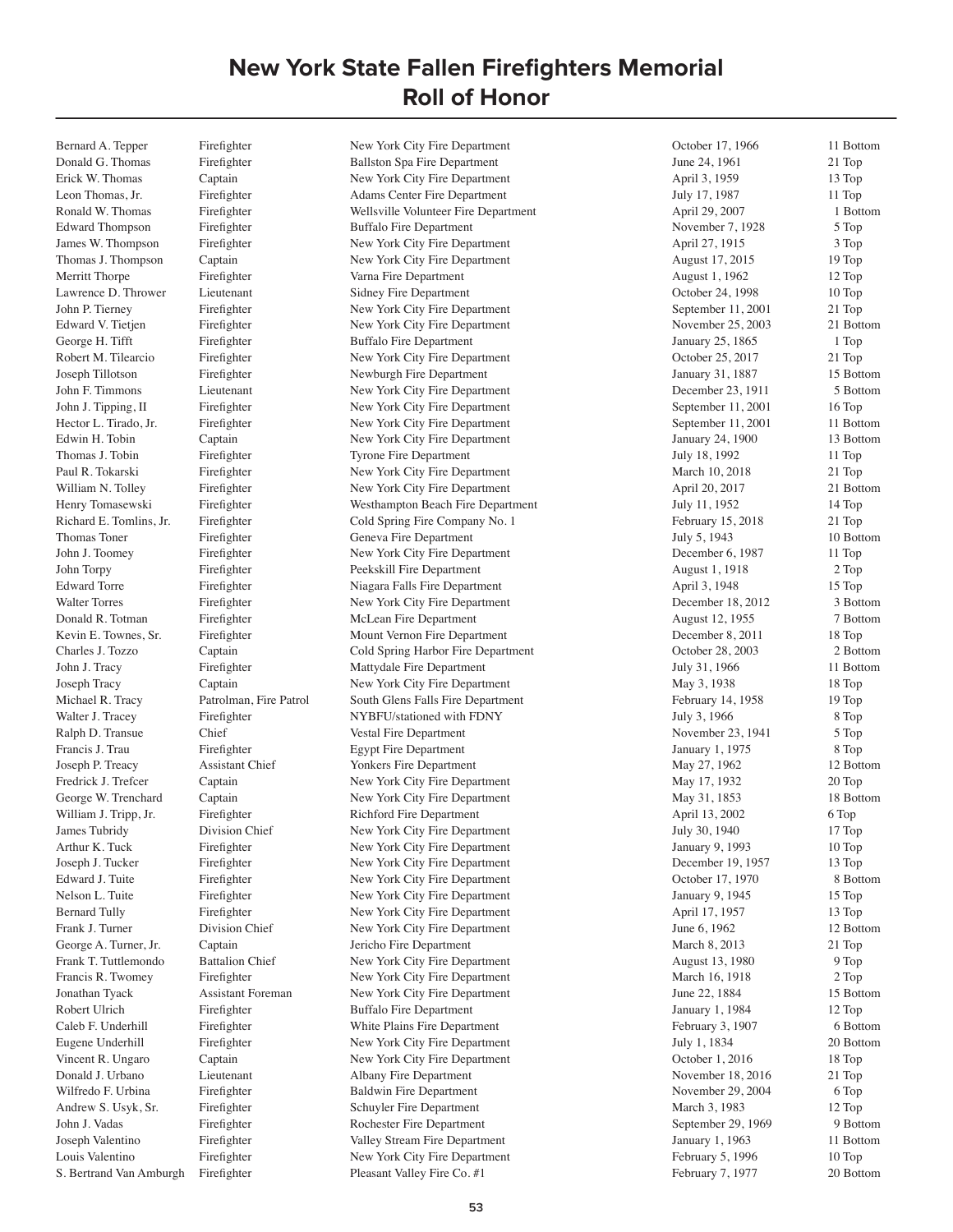Myron F. VanBuskirk Assistant Chief Baldwinsville Fire Department October 22, 1954 14 Top

Charles S. Vancleve Battalion Chief Binghamton Fire Department January 16, 1929 10 Bottom Charles H. Vandecar Firefighter Troy Fire Department August 30, 1922 21 Bottom Raymond J. Vandermark Firefighter Catskill Fire Department 19 Top January 28, 1973 19 Top Thomas R. Van Doran Battalion Chief New York City Fire Department November 13, 2012 3 Top Richard B. VanHine Firefighter New York City Fire Department September 11, 2001 9 Bottom Richard Van Wert Chief Chief Schaghticoke Fire Department December 10, 1999 17 Bottom Joe M. Vargason Fire Police Maine Fire Department June 30, 2001 17 Bottom John J. Vaughan Battalion Chief New York City Fire Department October 26, 2009 15 Top Peter A. Vega Firefighter New York City Fire Department September 11, 2001 1 Bottom Lawrence G. Veling Firefighter New York City Fire Department September 11, 2001 18 Bottom Enrico F. Vendetti Firefighter Syracuse Fire Department July 12, 1959 13 Top John Venner Firefighter Syracuse Fire Department March 15, 1926 5 Top Robert J. Ventriglia Firefighter New York City Fire Department November 2, 2010 20 Bottom Joseph L. Vicario Firefighter North Merrick Fire Department December 4, 2020 21 Top Anthony Vielkind Firefighter Troy Fire Department December 2, 1910 5 Bottom John T. Vigiano, II Firefighter New York City Fire Department September 11, 2001 15 Top Dominic Villano Firefighter New York City Fire Department May 22, 1966 11 Bottom Sergio G. Villanueva Firefighter New York City Fire Department September 11, 2001 13 Bottom Edward Vincelette Firefighter New York City Fire Department March 14, 1883 15 Bottom Lawrence J. Virgilio Firefighter New York City Fire Department September 11, 2001 19 Top William Vogel Firefighter New York City Fire Department November 27, 1929 4 Top Walter Voight Firefighter Firefighter New York City Fire Department February 2, 2004 21 Bottom Stephen Wade Firefighter Cocanside Fire Department June 13, 1986 12 Top Stanley M. Waite Firefighter Cossayuna Fire Department January 1, 1980 9 Top Harvey Wales Firefighter Niagara Falls Fire Department November 29, 1906 1 Bottom Charles Walker Firefighter Cohoes Fire Department March 29, 1877 10 Bottom George E. Walker Firefighter New York City Fire Department September 26, 1927 5 Top James F. Walker Firefighter Yonkers Fire Department January 1, 1971 7 Top Michael Wall Firefighter New York City Fire Department February 3, 1918 2 Top Charles V. Wallace Firefighter Montgomery Fire Department February 3, 2015 14 Bottom Joshua A. Wallace Firefighter New York City Fire Department June 25, 1884 15 Bottom Robert F. Wallace Lieutenant New York City Fire Department September 11, 2001 13 Bottom Fred J. Wallen Foreman **Foreman** Albany Fire Department July 12, 1885 15 Bottom Arvid Wallin Firefighter Beukendaal Fire Department February 25, 1956 18 Top Edward Walsh Firefighter New York City Fire Department April 1, 1896 14 Bottom James A. Walsh Captain New York City Fire Department February 15, 1956 9 Bottom James J. Walsh Ladderman Albany Fire Department November 27, 1908 6 Bottom John F. Walsh Captain New York City Fire Department March 26, 1906 6 Bottom Joseph Walsh Firefighter New York City Fire Department June 28, 2019 2 Top Peter H. Walsh Firefighter New York City Fire Department May 21, 1866 17 Bottom William J. Walsh Battalion Chief New York City Fire Department January 9, 1912 4 Bottom William J. Walsh Firefighter Troy Fire Department May 3, 1944 16 Top Winfield A. Walsh Firefighter New York City Fire Department January 4, 1947 15 Top Ralph Walston Firefighter Oyster Bay Fire Department April 20, 1928 13 Bottom Christian L. Walter Firefighter New York City Fire Department March 17, 1917 3 Top Loren Walter Fire Police Fire Police Thurman Fire Department June 23, 1956 13 Top Rex E. Walter Firefighter Fire Repartment February 10, 2002 11 Bottom Thomas J. Walters Firefighter New York City Fire Department July 26, 1957 13 Top Leon Walton Firefighter York Fire Department August 8, 1985 12 Top Jeffrey P. Walz Lieutenant New York City Fire Department September 11, 2001 17 Bottom Kenneth Wamsley Firefighter Hurley Fire Department October 26, 1963 18 Top Harry Wanamaker, Jr. Lieutenant New York City Fire Department July 20, 2010 18 Bottom William J. Wandling Firefighter New York City Fire Department November 16, 1946 15 Top Fritz Wanerka Firefighter Antwerp Fire Department January 1, 1979 9 Top Ronald Wannamaker Firefighter New York City Fire Department January 1, 1982 12 Top Michael R. Warchola Lieutenant New York City Fire Department September 11, 2001 7 Bottom David Ward Firefighter Sag Harbor Fire Department May 28, 1988 11 Top<br>F. A. Ward Firefighter New York City Fire Department July 1, 1834 20 Bott F. A. Ward Firefighter New York City Fire Department July 1, 1834 20 Bottom<br>
1979 9 Top Fire Penartment January 1, 1979 9 Top Jack Ward Firefighter Cornwall Fire Department 1979 9 Top 9 Top 9 Top 9 Top 9 Top 9 Top 9 Top 9 Top 9 Top 9 Top 9 Top 9 Top 9 Top 9 Top 9 Top 9 Top 9 Top 9 Top 9 Top 9 Top 9 Top 9 Top 9 Top 9 Top 9 Top 9 Top 9 Top 9 Top 9 Mathew J. Ward Firefighter New York City Fire Department December 26, 1915 3 Top<br>Thomas Ward Hoseman Albany Fire Department Qctober 18, 1902 13 Bott Thomas Ward Hoseman Mexican Albany Fire Department 1988 (Ctober 18, 1902 13 Bottom<br>
21 Bottom Paul Warhola Firefighter New York City Fire Department 1988 (Nugust 14, 2009 21 Bottom Paul Warhola Firefighter New York City Fire Department August 14, 2009 21 Bottom<br>
19 Dottom August 14, 2009 21 Bottom New York City Fire Department January 5, 1967 9 Bottom New York City Fire Department January 5, 1967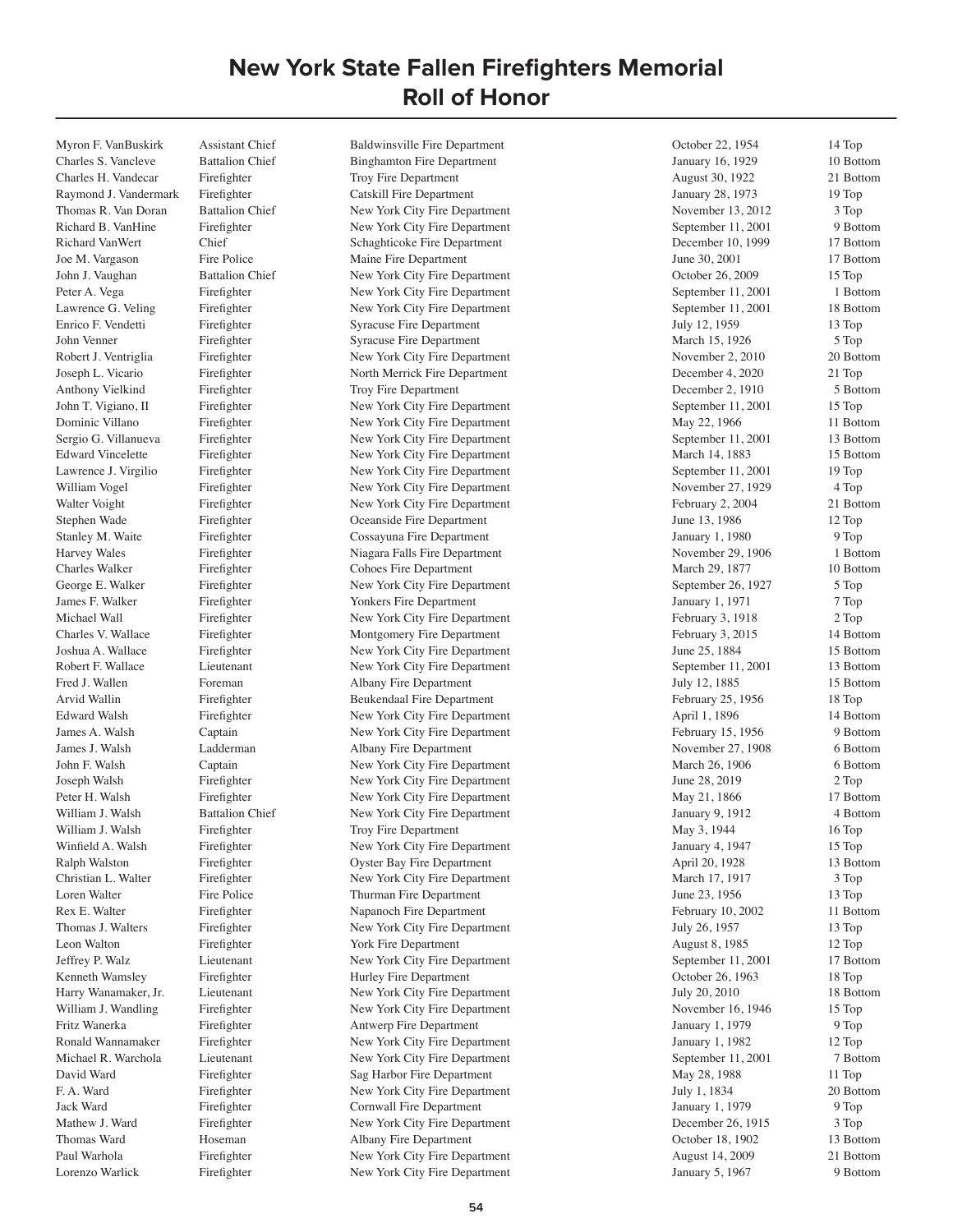Ronald F. Warren Firefighter Geneva Fire Department May 16, 1980 9 Top

Timothy J. Warren, III Firefighter Geneva Fire Department February 15, 1997 10 Top Anthony J. Waskielewicz Firefighter Buffalo Fire Department December 27, 1983 12 Top Jan Watala Firefighter Hempstead Fire Department October 23, 1979 9 Top David Waters Captain Captain New York City Fire Department May 21, 1866 17 Bottom Patrick J. Waters Captain Captain New York City Fire Department September 11, 2001 8 Bottom Kenneth T. Watson Firefighter New York City Fire Department September 11, 2001 21 Top James Weaver Firefighter Gallupville Fire Department April 2, 1995 10 Top William B. Webb Chief Chief Midway Fire Department May 27, 1964 7 Top Harry L. Webber Assistant Chief Beekmantown Fire Department April 28, 1965 3 Top Albert M. Weeks Past Chief Sayville Fire Department June 1, 1993 June 1, 1993 10 Top William J. Weiland Battalion Chief New York City Fire Department August 13, 1905 2 Bottom George B. Weill Firefighter New York City Fire Department February 22, 1945 15 Top Michael T. Weinberg Firefighter New York City Fire Department September 11, 2001 14 Bottom David M. Weiss Firefighter New York City Fire Department September 11, 2001 18 Top Daniel A. Weisse Firefighter New York City Fire Department September 14, 1953 14 Top Richard D. Weisse, Sr. Firefighter St. James Fire Department November 15, 2014 17 Top George Weitz Captain Buffalo Fire Department December 11, 1932 21 Top James S. Wells Firefighter New York City Fire Department April 15, 1840 19 Bottom Marshall E. Wells Firefighter Gansevoort Fire Department January 1, 1981 12 Top Ernest J. Welsh Captain Yonkers Fire Department March 20, 1937 18 Top Timothy M. Welty Firefighter New York City Fire Department September 11, 2001 21 Top Frederick J. Wenzell Firefighter Syracuse Fire Department April 12, 1947 15 Top Charles Werner Firefighter North Greece Fire Department October 4, 1975 8 Top Joseph Wernette Firefighter Rochester Fire Department May 5, 1867 17 Bottom Joseph Wescott Firefighter Richmond Volunteer Engine Company November 24, 1930 21 Top Joseph Wesolowski Firefighter Riverhead Fire Department January 1, 1971 7 Top George Weston Firefighter North Babylon Fire Department January 1, 1954 14 Top James Whalen Captain New York City Fire Department October 6, 1869 17 Bottom Raymond J. Whalen Firefighter Buffalo Fire Department July 29, 1985 12 Top Daniel Wheeler Hoseman Albany Fire Department July 12, 1885 15 Bottom John A. Wheeler Firefighter Cossining Fire Department December 10, 1874 16 Bottom Eugene M. Whelan Firefighter New York City Fire Department September 11, 2001 5 Bottom John F. Whelan Firefighter New York City Fire Department September 9, 1969 9 Bottom John J. Whelan Firefighter New York City Fire Department May 31, 1930 4 Top Edward White Captain Buffalo Fire Department November 13, 1917 3 Top Edward J. White, III Firefighter New York City Fire Department September 11, 2001 7 Top Edward M. White Firefighter New York City Fire Department May 28, 1962 12 Bottom Hamilton S. White Honorary Assistant Chief Syracuse Fire Department March 13, 1899 13 Bottom Joseph H. White Firefighter New York City Fire Department March 28, 1910 5 Bottom Robert E. White, Jr. Chief West Stockholm Vol. Fire Department December 5, 2019 21 Top Mark P. Whitford Firefighter New York City Fire Department September 11, 2001 17 Bottom John S. Whitnell Hoseman Albany Fire Department January 31, 1899 13 Bottom Henry Wick Firefighter Buffalo Fire Department December 19, 1915 3 Top James P. Wickham Firefighter Cutchogue Fire Department April 5, 1930 13 Top Charles A. Widdowson Captain **Rochester Fire Department** April 29, 1932 20 Top Robert J. Wieber Firefighter New York City Fire Department October 31, 2006 18 Bottom Randy J. Wiebicke Lieutenant New York City Fire Department March 2, 2011 21 Bottom Adolph L. Wiemer Hoseman Rochester Fire Department May 20, 1939 17 Top Jeffrey L. Wiener Firefighter Lynbrook Fire Department May 7, 2005 19 Bottom Mathew F. Wieners Firefighter New York City Fire Department January 28, 1959 13 Top Everitt L. Wilcox Firefighter Arkport Fire Department July 10, 1927 10 Bottom William S. Wilkes Firefighter Troy Fire Department July 22, 1873 16 Bottom Frank Wilkinson Firefighter Hutchinson Hose Fire Department November 23, 1970 8 Bottom George Wilkinson Chief Thomas Corners Fire Department August 12, 1955 7 Bottom Glenn E. Wilkinson Lieutenant New York City Fire Department September 11, 2001 2 Bottom Russell W. Wilkinson Firefighter Lancaster Volunteer Fire Department April 21, 1951 18 Bottom Charles R. Will Firefighter New York City Fire Department March 18, 1939 17 Top<br>Charles Williams Firefighter New York City Fire Department July 10, 2018 1 Bott Firefighter New York City Fire Department July 10, 2018 1 Bottom George M. Williams Firefighter New York City Fire Department January 11, 1946 15 Top Gregory E. Williams Firefighter Firefighter Holland Fire Company November 4, 1991 11 Top<br>
10 Top James B. Williams Firefighter New York City Fire Department January 5, 1996 10 Top James B. Williams Firefighter New York City Fire Department 1 1 January 5, 1996<br>1974 Johnny Williams Firefighter New York City Fire Department 1 2000 1974 Johnny Williams Firefighter New York City Fire Department October 29, 1974 8 Top New York City Fire Department November 01, 1877